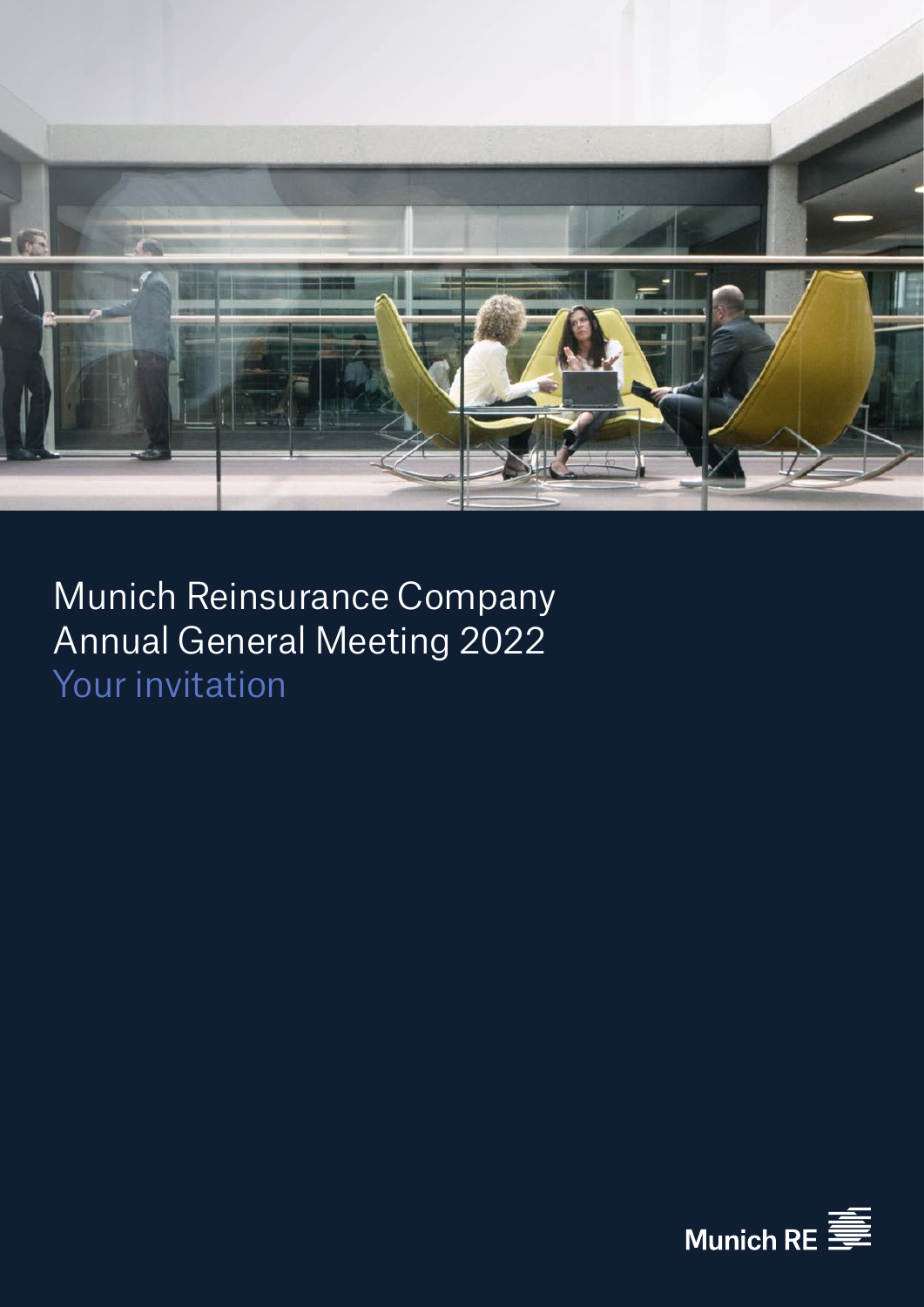**Invitation to the Annual General Meeting 2022**

We hereby invite our shareholders to the 135th Annual General Meeting, to be held on **Thursday, 28 April 2022, at 10.00 a.m. (CEST)**.

The Annual General Meeting will be taking place as a Virtual Annual General Meeting without attendance in person by the shareholders or their proxies. Please consult Section III ("Further details and information") for more information, particularly about shareholders' and proxies' rights. The location of the Annual General Meeting, for the purposes of the German Stock Corporation Act (AktG), is Königinstrasse 107, 80802 Munich. Please note that neither shareholders nor their proxies may follow the Virtual Annual General Meeting in person on location.

The entire Virtual Annual General Meeting will be streamed live for Munich Reinsurance Company shareholders and their proxies in the shareholder portal at **www.munichre.com/register**.

**Münchener Rückversicherungs-Gesellschaft Aktiengesellschaft in München, Munich**

#### **Disclaimer**:

This document is a translation of the original German version and is intended to be used for informational purposes only. While every effort has been made to ensure the accuracy and completeness of the translation, please note that the German original is binding.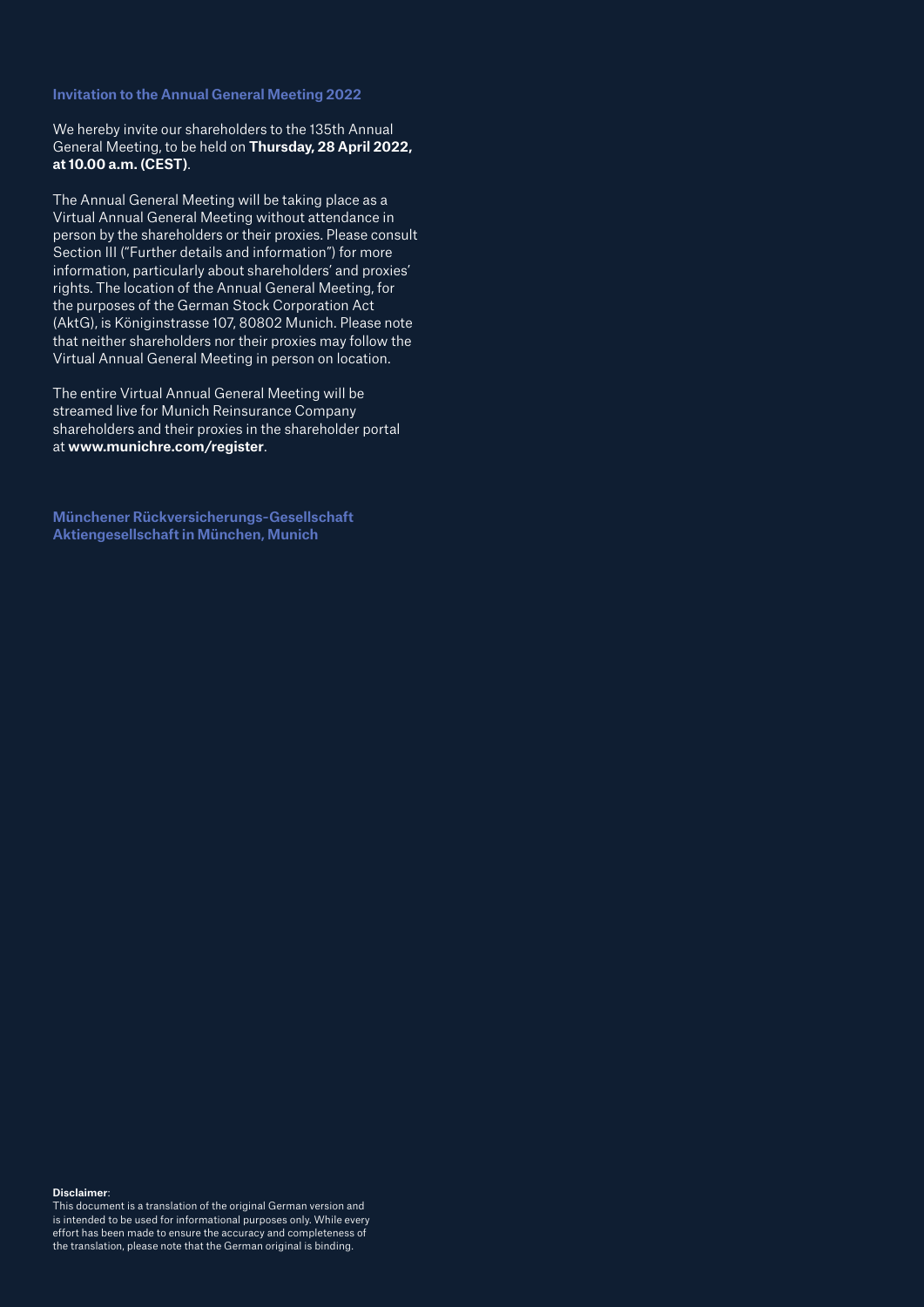# **Inhalt**

| ı.             | Agenda                                                                                                                                                                                                                                                                                                                                                                                                                                                 | 4               |
|----------------|--------------------------------------------------------------------------------------------------------------------------------------------------------------------------------------------------------------------------------------------------------------------------------------------------------------------------------------------------------------------------------------------------------------------------------------------------------|-----------------|
| 1              | Submission of the adopted Company financial statements, the approved<br>consolidated financial statements, the combined management report for<br>Münchener Rückversicherungs-Gesellschaft Aktiengesellschaft in München<br>and the Group, each for the 2021 financial year, as well as the report of the<br>Supervisory Board and the explanatory report on the information pursuant to<br>Sections 289a and 315a of the German Commercial Code (HGB)) | 4               |
| 2              | Resolution on the appropriation of the net retained profits from the 2021<br>financial year                                                                                                                                                                                                                                                                                                                                                            | 4               |
| 3              | Resolution to approve the actions of the Board of Management                                                                                                                                                                                                                                                                                                                                                                                           | 4               |
| 4              | Resolution to approve the actions of the Supervisory Board                                                                                                                                                                                                                                                                                                                                                                                             | 4               |
| 5              | Resolution on the election of the auditor and Group auditor, the auditor for the<br>solvency balance sheet, and the auditor for the review of the condensed<br>financial statements, the interim management report, and any additional mid-<br>year financial information                                                                                                                                                                              | 4               |
| 6              | Resolution on the approval of the remuneration report                                                                                                                                                                                                                                                                                                                                                                                                  | 5               |
| 7              | Resolution on the amendment of Article 15 (2) sentence 1 d) of the Articles of<br>Association                                                                                                                                                                                                                                                                                                                                                          | 5               |
| 8              | Resolution on the authorisation of the acquisition and disposal of own shares,<br>the possibility of excluding tender and subscription rights, the retiring of own<br>acquired shares, and on the cancellation of the existing authorisation                                                                                                                                                                                                           | $6\phantom{1}6$ |
| Ш.             | Additional information about certain agenda items                                                                                                                                                                                                                                                                                                                                                                                                      | 9               |
| 1              | Additional information about agenda item 6<br>(Resolution on the approval of the remuneration report)                                                                                                                                                                                                                                                                                                                                                  | 9               |
| 2              | Additional information about agenda item 8<br>Resolution on the authorisation of the acquisition and disposal of own shares,<br>the possibility of excluding tender and subscription rights, the retiring of own<br>acquired shares, and on the cancellation of the existing authorisation                                                                                                                                                             | 32              |
|                | III. Further details and information                                                                                                                                                                                                                                                                                                                                                                                                                   | 34              |
| 1              | Registration and other prerequisites to exercising shareholder rights                                                                                                                                                                                                                                                                                                                                                                                  | 34              |
| $\overline{2}$ | Voting at the Virtual Annual General Meeting                                                                                                                                                                                                                                                                                                                                                                                                           | 35              |
| 3              | Live Video Stream of the Virtual Annual General Meeting                                                                                                                                                                                                                                                                                                                                                                                                | 36              |
| 4              | Shareholder rights and options under Sections 122 (2), 126 (1) and 127 AktG,<br>and Section 1 (2) of the COVID-19 Measures Act                                                                                                                                                                                                                                                                                                                         | 37              |
| 5              | Total number of shares and voting rights                                                                                                                                                                                                                                                                                                                                                                                                               | 39              |
| 6              | Information on the Company website                                                                                                                                                                                                                                                                                                                                                                                                                     | 39              |
| 7              | Shareholder service                                                                                                                                                                                                                                                                                                                                                                                                                                    | 39              |
| 8              | Data protection notice                                                                                                                                                                                                                                                                                                                                                                                                                                 | 39              |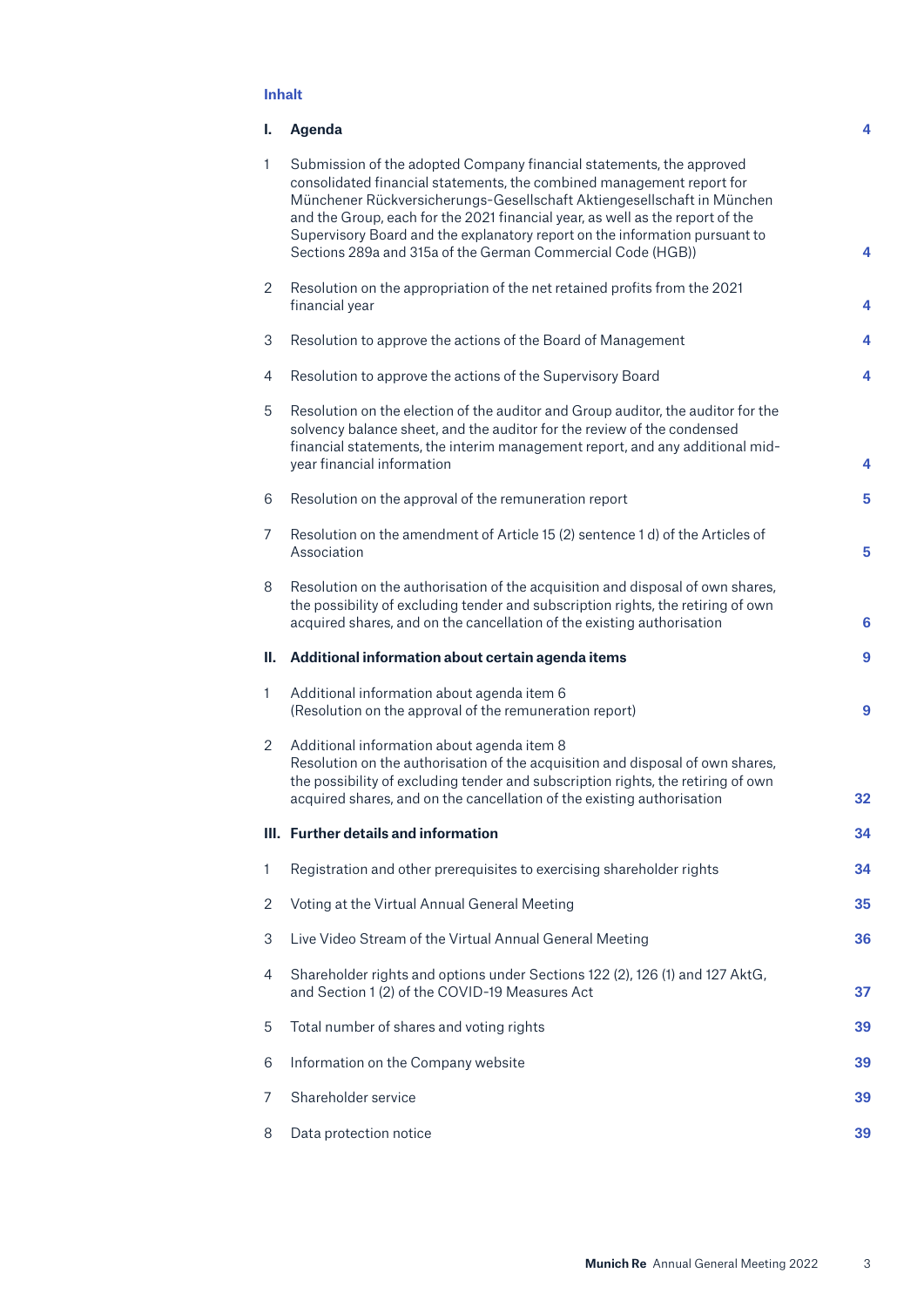# <span id="page-3-0"></span>**I. Agenda**

**1 Submission of the adopted Company financial statements, the approved consolidated financial statements, the combined management report for Münchener Rückversicherungs-Gesellschaft Aktiengesellschaft in München and the Group, each for the 2021 financial year, as well as the report of the Supervisory Board and the explanatory report on the information pursuant to Sections 289a and 315a of the German Commercial Code (HGB))**

The documents for Münchener Rückversicherungs-Gesellschaft Aktiengesellschaft in München (hereinafter referred to as "Munich Reinsurance Company" or "the Company") and the Group (also "Munich Re" for the purposes of agenda item 6) for the 2021 financial year are available on the internet at **www.munichre.com/agm** (under Documents). They will also be accessible there during the Annual General Meeting.

The financial statements presented by the Board of Management have already been approved by the Supervisory Board; the financial statements have thus been adopted. The Supervisory Board has also already approved the Group financial statements prepared by the Board of Management. In accordance with statutory provisions, there will therefore be no resolution in respect of this agenda item.

#### **2 Resolution on the appropriation of the net retained profits from the 2021 financial year**

The Board of Management and the Supervisory Board propose that the net retained profits from the 2021 financial year of 2,025,675,820.49 Euro be utilised as follows:

| Payment of a dividend of 11.00 Euro          |                       |
|----------------------------------------------|-----------------------|
| on each dividend-bearing, no-par-value share | 1,541,088,241.00 Euro |
| Appropriations to other revenue reserves     | 484,587,579,49 Euro   |
| Net retained profits                         | 2.025.675.820.49 Euro |

By the time of the Annual General Meeting, the number of dividend-bearing shares may change. In this case, a proposal for the appropriation of the profit with an unchanged dividend of 11.00 Euro per dividend-bearing, no-par-value share, suitably modified in the Payment of a dividend and Appropriations to other revenue reserves items, will be made to the Annual General Meeting.

Pursuant to Section 58 (4) sentence 2 of the German Stock Corporation Act (AktG), the right to the dividend becomes due on the third business day following the resolution of the Annual General Meeting. The dividends are thus scheduled to be paid out on 3 May 2022.

### **3 Resolution to approve the actions of the Board of Management**

The Board of Management and the Supervisory Board propose that approval for the actions of the members of the Board of Management in the financial year 2021 be given for that period.

### **4 Resolution to approve the actions of the Supervisory Board**

The Board of Management and the Supervisory Board propose that approval for the actions of the members of the Supervisory Board in the financial year 2021 be given for that period.

### **5 Resolution on the election of the auditor and Group auditor, the auditor for the solvency balance sheet, and the auditor for the review of the condensed financial statements, the interim management report, and any additional mid-year financial information**

The auditor was appointed by the Supervisory Board, under a special rule for (re-) insurance undertakings (Section 341k (2) HGB (former version) in conjunction with Section 318 (1) sentence 1 HGB), up to and including the financial year 2021. Due to a change in the law, the Company's Annual General Meeting will elect the auditor for the first time for the 2022 financial year.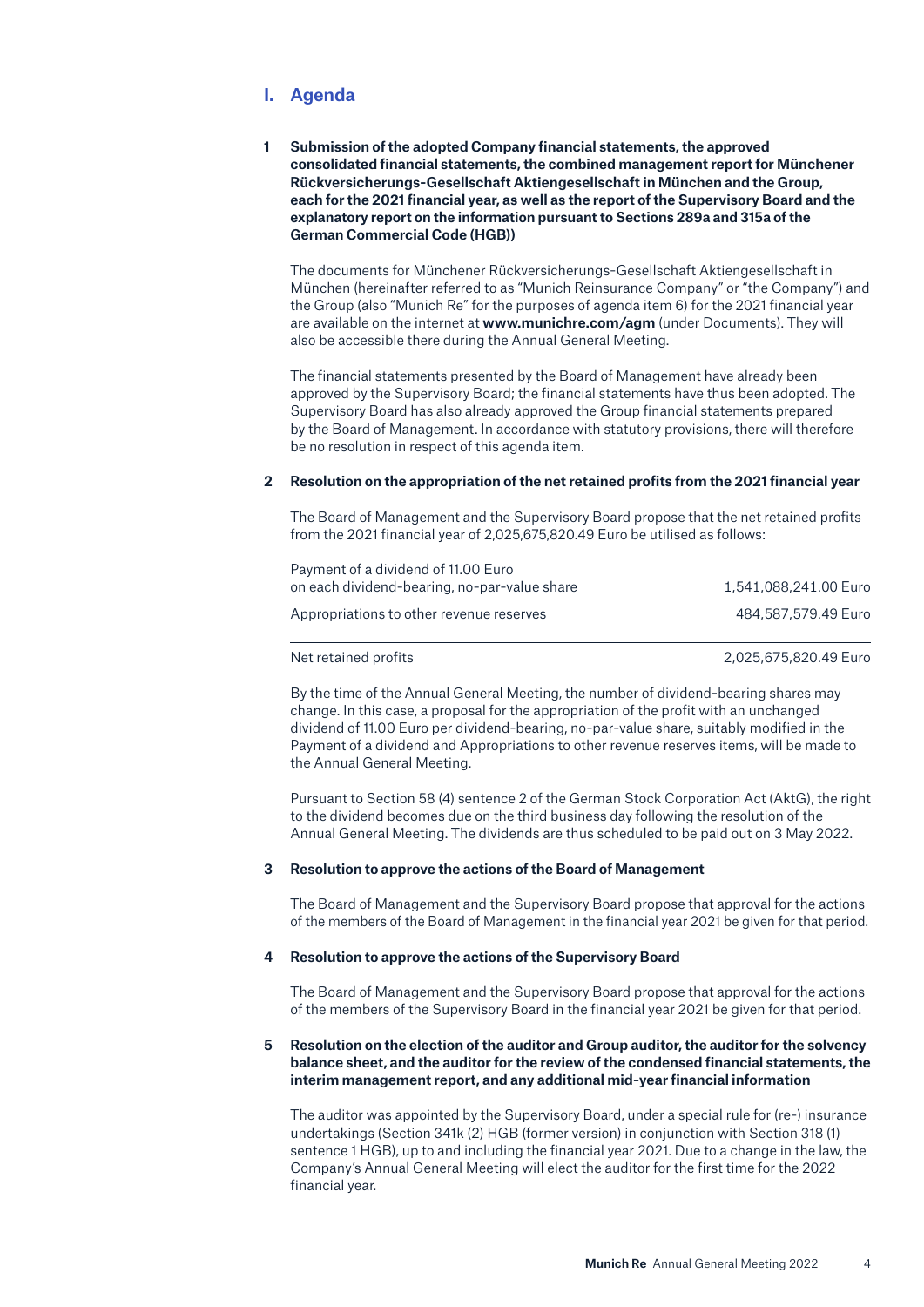<span id="page-4-0"></span>Based on the recommendation of the Audit Committee, the Supervisory Board proposes to appoint Ernst & Young GmbH Wirtschaftsprüfungsgesellschaft, Stuttgart

- as the auditor and Group auditor, as well as the auditor for the solvency balance sheets, for the 2022 financial year respectively, and
- as auditor for the review of the condensed financial statements and the interim management report for the first half-year of the 2022 financial year, and for any additional mid-year financial information for the 2022 financial year and the first quarter of the 2023 financial year.

The Audit Committee has stated that its recommendation is free of improper influence from third parties and that it was not subject to any clause restricting its choice within the meaning of Art. 16 (6) of the EU Audit Regulation (Regulation (EU) No. 537/2014 of the European Parliament and of the Council of 16 April 2014 on specific requirements regarding statutory audit of public-interest entities and repealing Commission Decision 2005/909/EC).

#### **6 Resolution on the approval of the remuneration report**

Since the change to the German Stock Corporation Act (Aktiengesetz – AktG) by the Act Implementing the Shareholders' Rights Directive (ARUG II), the Board of Management and the Supervisory Board are to prepare a remuneration report annually under Section 162 AktG. The remuneration report under Section 162 AktG is to be examined by the auditor as to whether the mandatory information under Section 162 (1) and (2) AktG was provided. The audited remuneration report is to be submitted to the Annual General Meeting for approval, under Section 120a (4) AktG.

The Board of Management and the Supervisory Board propose to approve the remuneration report for the 2021 financial year, which was prepared in accordance with Section 162 AktG and audited.

The remuneration report can be found – along with the auditor's report – in Section II ("Additional information about certain agenda items") available under **www.munichre.com/agm**.

### **7 Resolution on the amendment of Article 15 (2) sentence 1 d) of the Articles of Association**

On 13 October 2021, the Supervisory Board resolved that its Standing Committee should regularly deal with sustainability (environmental, social, governance – ESG) issues. This allocation is subject to the responsibilities already held by other Supervisory Board committees, for example the Audit Committee, which is responsible for monitoring the appropriateness and effectiveness of the risk management system – including ESG risks.

In order to underscore the Standing Committee's responsibility for sustainability issues, it is to be renamed the "Praesidium and Sustainability Committee." This will make it necessary to amend Article 15 (2) sentence 1 d) of the Articles of Association, though the amount of remuneration for committee work is to remain unchanged.

The Board of Management and the Supervisory Board propose to adopt the following resolution:

Article 15 (2) sentence 1 d) of the Articles of Association is to be reworded as follows:

The words "of the Standing Committee" are to be respectively replaced by the words "of the Praesidium and Sustainability Committee".

Article 15 (2) sentence 1 d) of the Articles of Association is thus to read as follows, in future:

"d) The Chairman of the Praesidium and Sustainability Committee 31,500 euros; the other members of the Praesidium and Sustainability Committee 15,750 euros."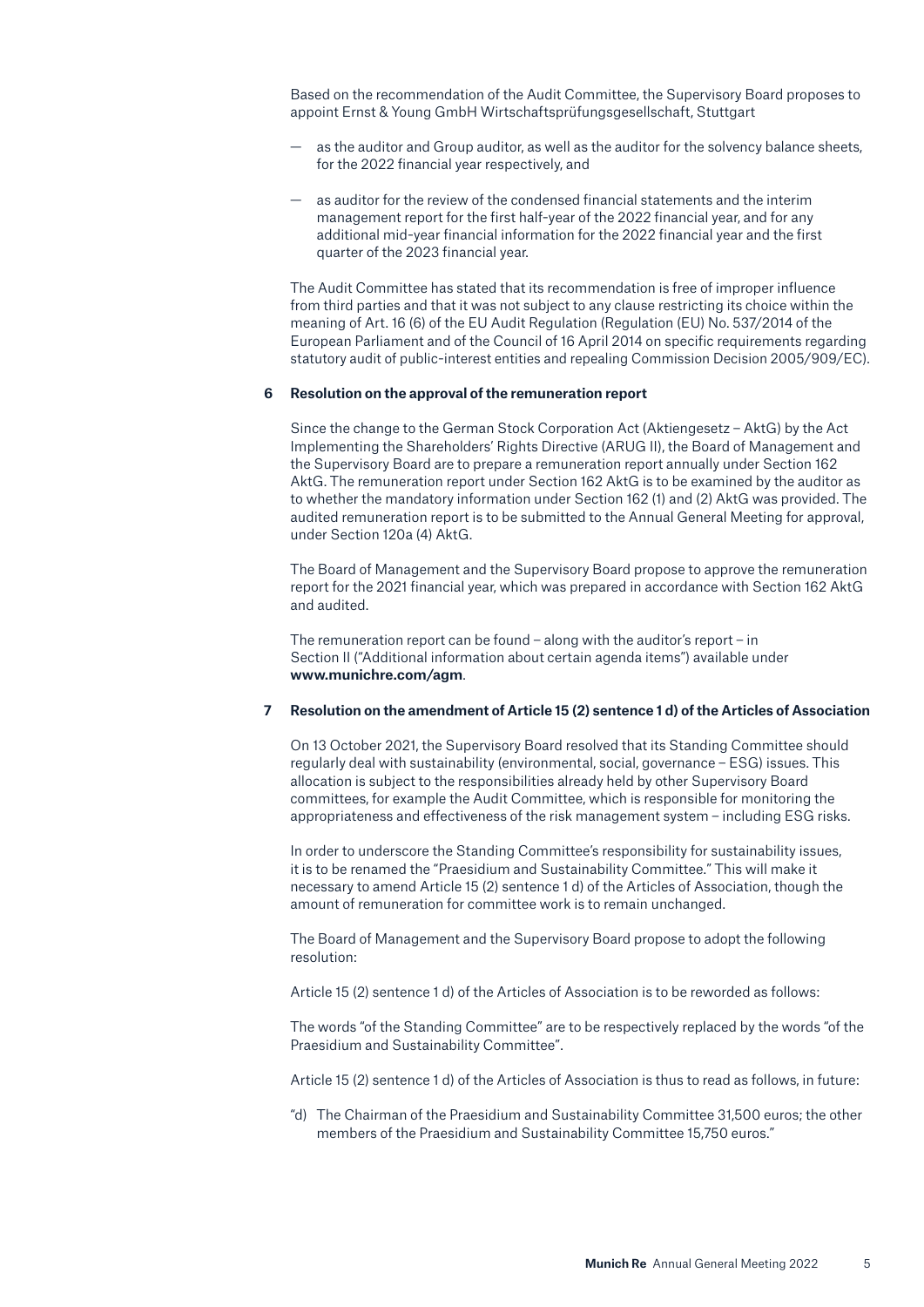### <span id="page-5-0"></span>**8 Resolution on the authorisation of the acquisition and disposal of own shares, the possibility of excluding tender and subscription rights, the retiring of own acquired shares, and on the cancellation of the existing authorisation**

The temporary authorisation to acquire and dispose of own shares, granted by the Annual General Meeting on 29 April 2020, expires on 28 April 2023 and is to be renewed in good time.

The Board of Management and the Supervisory Board propose to adopt the following resolution:

- **a)** The Board of Management is authorised, with the Supervisory Board's approval, to buy back shares until and including 27 April 2025, up to a total amount of 10% of the share capital at the time the resolution is adopted. If at the time this authorisation is exercised the existing share capital is lower, that amount is to be deemed material. The authorisation may be exercised as a whole or in partial amounts, on one or more occasions and for one or more purposes. The shares may be acquired directly by the Company, by dependent companies or enterprises in which the Company has a majority shareholding ("Group Companies"), or by third parties acting for the Company or a Group Company. The shares acquired plus other own shares in the possession of the Company, or attributable to the Company pursuant to Sections 71d and 71e AktG, may at no time amount to more than 10% of the share capital. The authorisation may not be used for trading in own shares.
- **b)** The shares may be acquired at the option of the Board of Management aa) via the stock exchange; or bb) via a public purchase offer to all shareholders; or cc) via a solicitation to all shareholders to submit sales offers (request to sell); or dd) via a public offer to all shareholders to exchange Munich Reinsurance Company shares for shares in another listed company as defined in Section 3 (2) AktG.
- **aa)** If the shares are bought back via the stock exchange, the purchase price (excluding incidental expenses) may not exceed by more than 10% or undercut by more than 20% the arithmetic mean of the closing price in Xetra trading on the Frankfurt Stock Exchange determined for Company shares on the last three days of trading prior to the commitment to purchase.
- **bb)** If the shares are bought back via a public purchase offer, the purchase price per share or the upper and lower limits of the price range (excluding incidental expenses) may not exceed by more than 10% or undercut by more than 20% the arithmetic mean of the closing price determined in Xetra trading on the Frankfurt Stock Exchange for Company shares on the fifth, fourth and third trading day before the date on which the offer is published. If after a public purchase offer there are significant deviations in the relevant share price, the offer may be adjusted. In this case, the basis for determining the purchase price or the purchase price range will be the arithmetic mean of the closing price determined in Xetra trading on the Frankfurt Stock Exchange for Company shares on the fifth, fourth and third trading day before the public announcement of the adjustment. The volume may be restricted. If the offer is oversubscribed, the shareholders' right to tender shares may be restricted to the extent that acceptance is based on the proportions of shares tendered (tendering ratios). The Company may provide for preferred acceptance of small lots of shares (up to 100 shares tendered per shareholder). The purchase offer may provide for further conditions.
- **cc)** If the Company publicly solicits submission of offers to sell Munich Reinsurance Company shares, the Company may in its solicitation state a purchase price range within which offers may be submitted. The solicitation may provide for a submission period, terms and conditions, and the possibility of adjusting the purchase price range during the submission period if, after publication of the solicitation, significant share price fluctuations occur during the submission period. Upon acceptance, the final purchase price is to be determined from all the submitted sales offers. The purchase price (excluding incidental expenses) per share may not exceed by more than 10% or undercut by more than 20% the arithmetic mean of the closing prices of Company shares in Xetra trading on the fifth, fourth and third trading day prior to the date on which the Company accepts the offers. If the number of Company shares offered for sale exceeds the total volume of shares the Company intended to acquire, the shareholders' right to tender shares may be restricted to the extent that acceptance is based on the proportions of tendered shares (tendering ratios). The Company may provide for preferred acceptance of small lots of shares (up to 100 shares tendered per shareholder).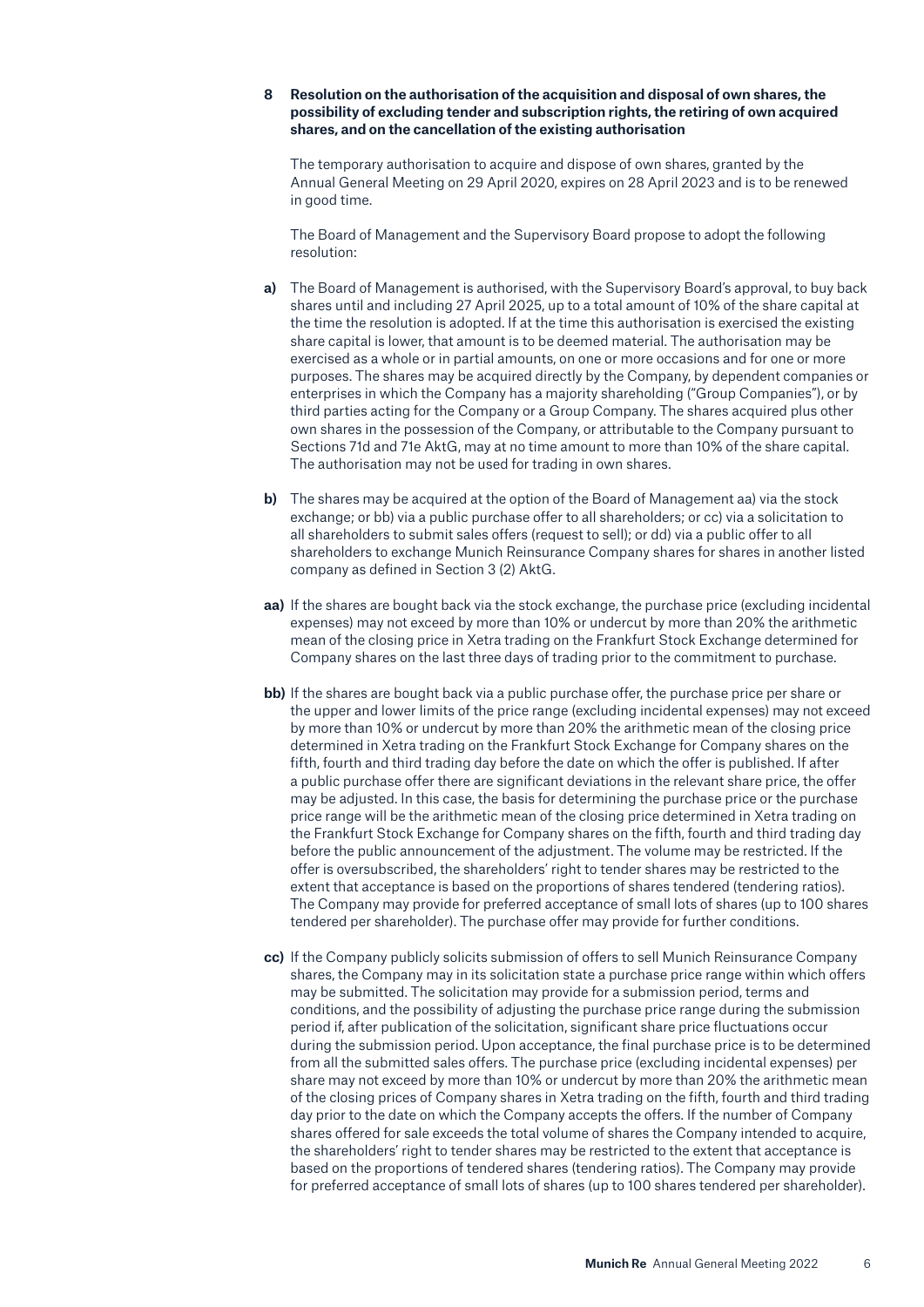- **dd)** In the case of a public offer to exchange Munich Reinsurance Company shares for shares in another listed company ("Exchange Shares") as defined in Section 3 (2) AktG, a certain exchange ratio may be specified or also determined by way of an auction procedure. A cash benefit may also be provided as additional consideration complementing the exchange, or as compensation for any fractional amounts. In each of these procedures for the exchange of shares, the exchange price or the applicable upper and lower limits of the price range in the form of one or more Exchange Shares and calculated fractional amounts, including any cash or fractional amounts (excluding incidental expenses), may not exceed by more than 10% or undercut by more than 20% the relevant value of Company shares. The basis for calculating the relevant value of each Company share and of each Exchange Share is to be the respective arithmetic mean of the closing price in Xetra trading on the Frankfurt Stock Exchange on the fifth, fourth and third trading day before the date on which the exchange offer is published. If the Exchange Shares are not traded in the Xetra trading system on the Frankfurt Stock Exchange, the basis is to be the closing prices quoted on the stock exchange having the highest average trading volume in respect of the Exchange Shares in the course of the preceding calendar year. If after a public exchange offer there are significant deviations in the relevant share price, the offer may be adjusted. In this case, the basis for the adjustment is to be the arithmetic mean closing price on the fifth, fourth and third trading day before the date of the public announcement of the adjustment. The volume may be restricted. If the exchange offer is oversubscribed, the shareholders' right to tender shares may be restricted to the extent that acceptance is based on the proportions of shares tendered (tendering ratios). The Company may provide for preferred acceptance of small lots of shares (up to 100 shares tendered per shareholder). The exchange offer may provide for further conditions.
- **c)** The Board of Management is empowered to use shares acquired on the basis of the aforementioned or previously granted authorisations or pursuant to Section 71d AktG for all legally admissible purposes, and in particular as follows:
- **aa)** They may be used for launching the Company's shares on foreign stock exchanges where they are not yet admitted to trading.
- **bb)** They may be disposed of in exchange for non-cash contributions, particularly when offering them to third parties in the context of company mergers or for the purpose of directly or indirectly acquiring companies, parts of companies, shareholdings in other companies, other assets, or rights to acquire assets. Selling in this regard may also include the granting of conversion or subscription rights or of warrants and the transferring of shares in conjunction with securities lending.
- **cc)** They may be sold to third parties for cash other than via the stock exchange or via an offer to all shareholders.
- **dd)** They may be used for the hedging of or delivery under conversion rights or warrants or conversion obligations, in particular arising out of or in connection with convertible bonds, bonds with warrants, profit participation rights, profit participation certificates or any combination of such instruments issued by the Company or Group Companies (hereinafter together also referred to as "Bonds"). If own shares are offered to all shareholders, they may also be offered to the holders of such conversion rights or warrants or conversion obligations to the extent to which they would be entitled after exercising their conversion right or warrant or meeting their conversion obligation.
- **ee)** They can be offered to all shareholders in order to enable them to subscribe for own shares against full or partial assignment of their right to payment of the dividend arising out of the resolution on the appropriation of profits at the Annual General Meeting (scrip dividend).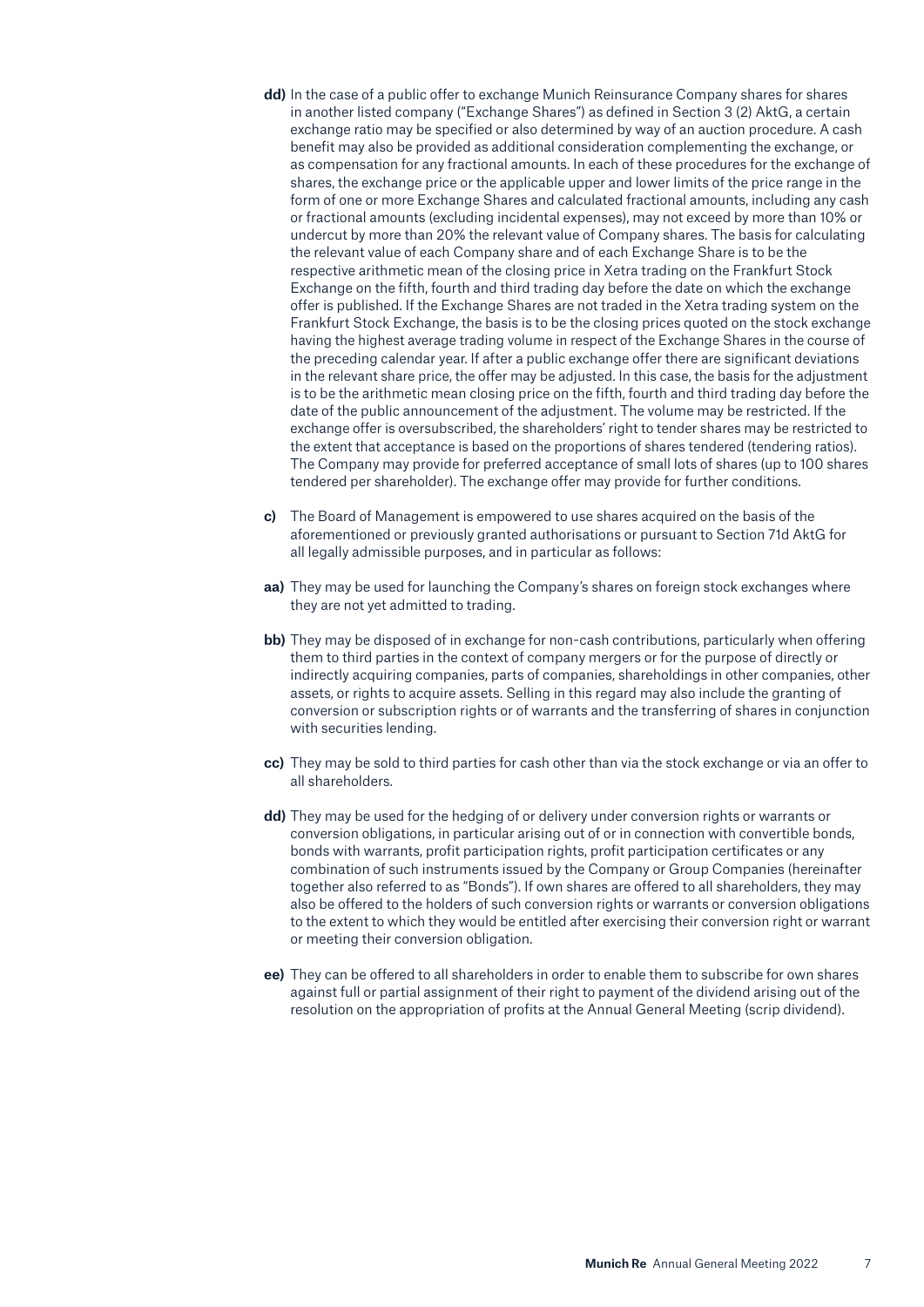- **ff)** They may be retired without a further resolution of the Annual General Meeting being required. Any retirement may be limited to a portion of the repurchased shares. The Board of Management may determine that the shares can also be retired in a simplified process, without reducing the share capital, by adjusting the proportion of the Company's share capital represented by each of the remaining no-par-value shares. In this case, the Board of Management will be authorised to adjust the number of no-par-value shares in the Articles of Association.
- **d)** The price (excluding incidental expenses) at which the shares are launched on other stock exchanges in accordance with subitem c) aa) or sold to third parties in accordance with subitem c) cc) may not significantly undercut the opening stock price in Xetra trading on the Frankfurt Stock Exchange determined for Company shares (excluding incidental costs) on the day the shares are launched or the binding agreement with the third party is concluded.
- **e)** Should the Xetra trading system be replaced by a comparable successor system, the latter will take the place of the Xetra trading system for the purposes of this authorisation as well.
- **f)** The authorisations in accordance with subitem c) may be utilised one or more times, partially or wholly, individually or jointly; the authorisations in accordance with subitems c) bb), cc) or dd) may also be utilised by Group Companies, or by third parties acting for the Company or for Group Companies.
- **g)** Shareholders' subscription rights to Company treasury shares are to be excluded insofar as such shares are used in accordance with the authorisations in subitems c) aa), bb), cc) or dd). If the own shares are used for the purpose mentioned in subitem c) ee), the Board of Management will be authorised to exclude the right of subscription.

The utilised own shares subject to the exclusion of subscription rights may not exceed 10% of the share capital, either at the time this authorisation takes effect or at the time the shares are used. This limit includes shares sold or issued, during the term of this authorisation, with exclusion of subscription rights, directly or indirectly pursuant to Section 186 (3) sentence 4 AktG, and shares to be issued to fulfil conversion rights or warrants or conversion obligations from bonds issued during the term of this authorisation with exclusion of subscription rights, indirectly pursuant to Section 186 (3) sentence 4 AktG.

**h)** The authorisation to acquire and dispose of own shares granted by the Annual General Meeting on 29 April 2020 is cancelled as from the moment this new authorisation comes into effect.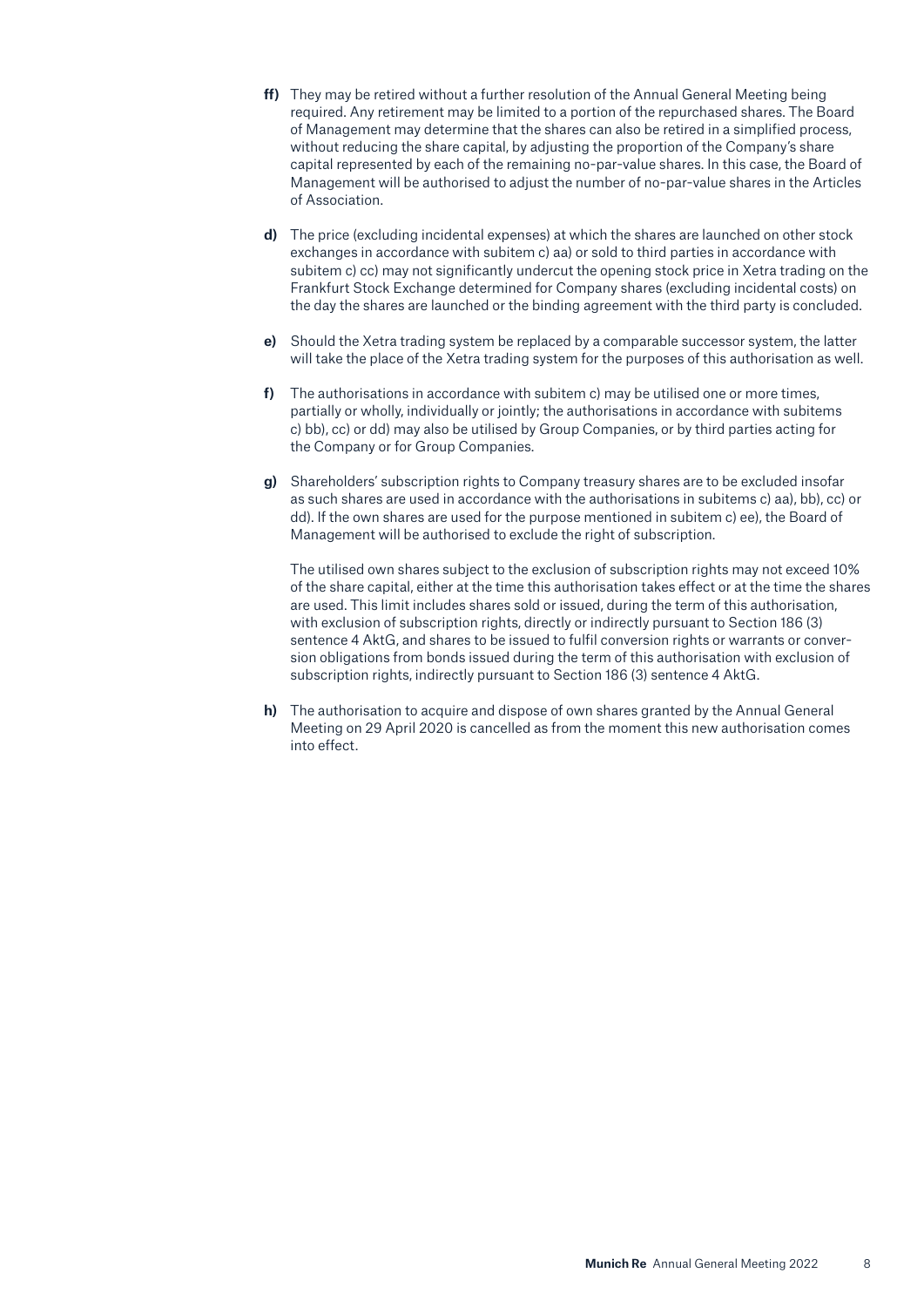# <span id="page-8-0"></span>**II. Additional information about certain agenda items**

**1 Additional information about agenda item 6 (Resolution on the approval of the remuneration report)**

**Remuneration report**

#### **Table of contents**

- **a) Remuneration: Board of Management aa)** Remuneration system for the Board of Management **bb)** 2021 Financial Year
- **b) Remuneration: Supervisory Board aa)** Remuneration system for the Supervisory Board **bb)** 2021 Financial Year
- **c) Comparison**
- **d) Resolution in accordance with Section 120a (4) AktG**

#### **e) Scope of auditing for this remuneration report by an external auditor**

The remuneration report offers an overview of the structure of the remuneration system for the Board of Management and Supervisory Board of Munich Reinsurance Company, and contains detailed information on the individual remuneration of current and former members of the Board of Management and Supervisory Board. In accordance with ARUG II, for the first time new guidelines apply to the nature and content of this remuneration report.

According to Section 162 (1) sentence 1 AktG, the remuneration report is jointly prepared by the Board of Management and Supervisory Board.

Further details on the remuneration system for members of the Board of Management and Supervisory Board can be found on the Munich Re website:

Remuneration System Board of Management (www.munichre.com/board-of-management) Remuneration System Supervisory Board (www.munichre.com/supervisory-board)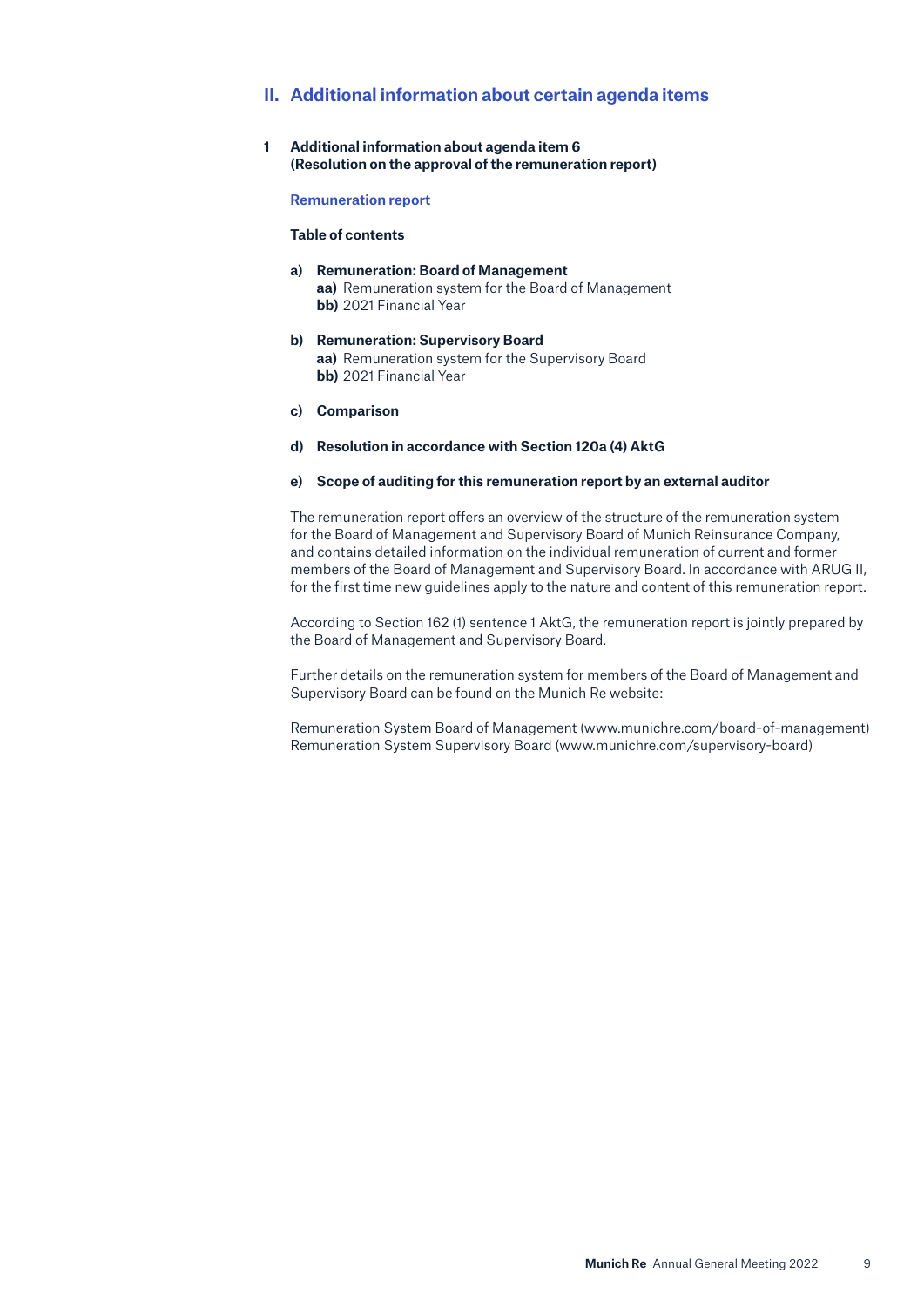#### **a) Remuneration: Board of Management**

**aa)** Remuneration system for the Board of Management

Effective 1 January 2021, the remuneration system for the Board of Management was adjusted, as a result of which all relevant company and supervisory law requirements, in particular those laid out in the German Stock Corporation Act (AktG) and Article 275 of the Delegated Regulation (EU) 2015/35 relating to Solvency II, as well as the recommendations included in the German Corporate Governance Code, were taken into account.

The most important changes from the previous remuneration system are as follows:

- The employer-financed company pension scheme does not apply to members of the Board of Management who have joined the Executive Board since 1 January 2021 or who were already Board members prior to 2021 and have exercised the option granted to them to switch from the previous remuneration system with participation in the company pension scheme to that with no participation in the company pension scheme.
- The criteria for assessing overall performance, which allow the Supervisory Board to apply a loading or reduction of up to 20 percentage points on both the achievement of objectives for the annual bonus and for the multi-year bonus, were divided into ten percentage points for ESG criteria (ecological, social and governance-related aspects) and ten percentage points for other performance criteria.
- A shareholding obligation (Share Ownership Guidelines) was introduced for members of the Board of Management.
- From 1 January 2022, at least one ESG objective is agreed on in connection with the multi-year bonus.

The remuneration system for the members of the Board of Management (with and without the company pension scheme) was approved by a majority of 86.25% at the Annual General Meeting on 28 April 2021.

With its strategically relevant performance indicators that can be influenced by the Board in its annual and multi-year bonuses, the Board remuneration system promotes achievement of the business strategy and the sustained, long-term appreciation in the Company's value. At the same time, in accordance with sound and effective risk management, members of the Board of Management are discouraged from taking excessive risks in an endeavour to achieve higher bonuses. The overall aim is to ensure that the remuneration system better aligns the interests of shareholders with those of the Board members.

No external remuneration advisers were involved in the design or implementation of the remuneration system for the Board of Management.

#### **Remuneration components**

Remuneration comprises fixed (non-performance-related) and variable (performancerelated) components alike. Members who joined the Board of Management before 2021 and chose to remain in the remuneration system with the company pension scheme, will continue to receive pension contributions in keeping with the regulations of the scheme.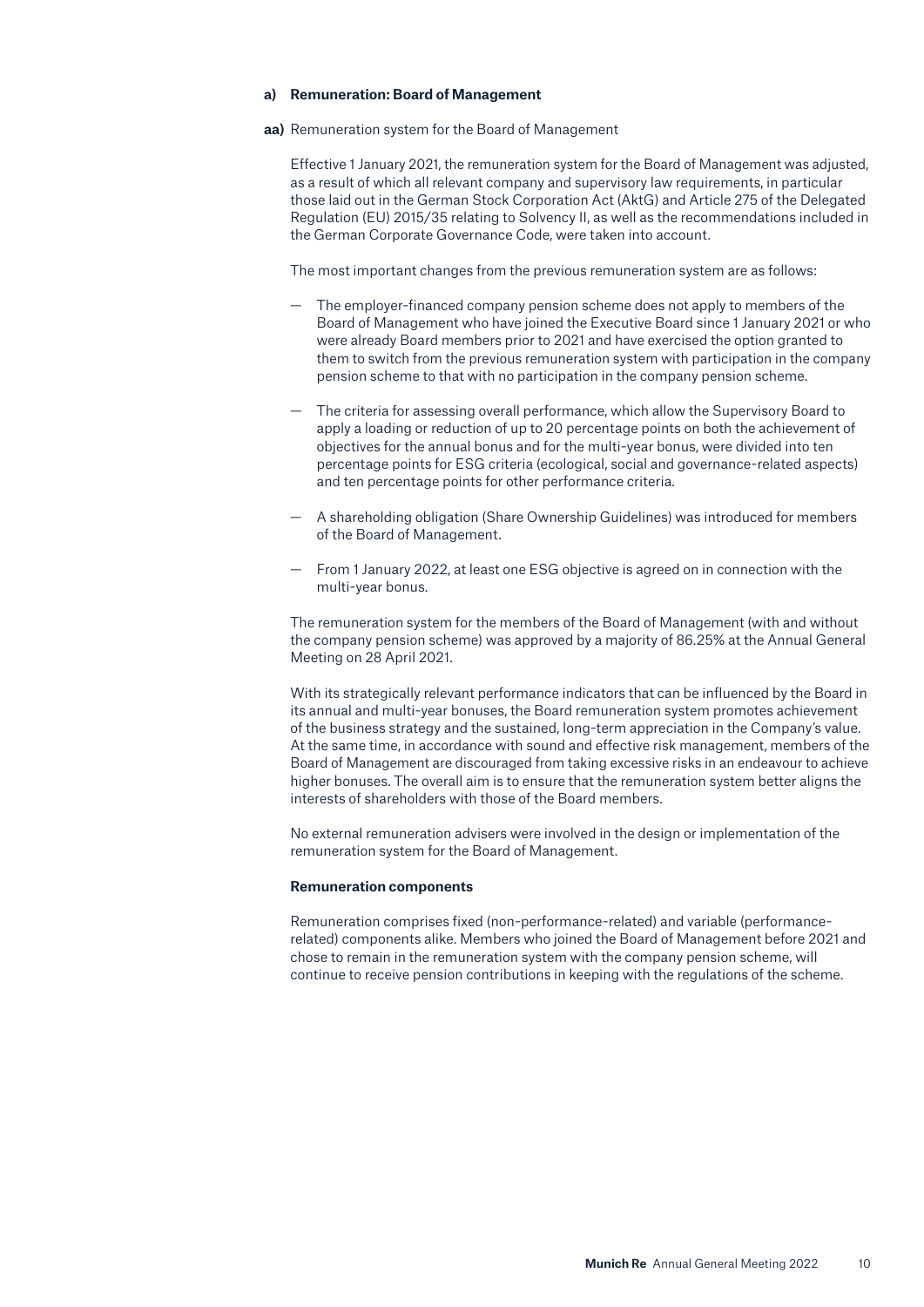| Structure of the remuneration system for members of the Board of Management |                                                                                           |                                                                                                                                                                                                                                                                                                                                                                                                                            |                                                                                                                                                                                                                                          |                                                                                                                         |                                                                                                                                                                                                                                                                    |                                                                    |  |
|-----------------------------------------------------------------------------|-------------------------------------------------------------------------------------------|----------------------------------------------------------------------------------------------------------------------------------------------------------------------------------------------------------------------------------------------------------------------------------------------------------------------------------------------------------------------------------------------------------------------------|------------------------------------------------------------------------------------------------------------------------------------------------------------------------------------------------------------------------------------------|-------------------------------------------------------------------------------------------------------------------------|--------------------------------------------------------------------------------------------------------------------------------------------------------------------------------------------------------------------------------------------------------------------|--------------------------------------------------------------------|--|
|                                                                             | <b>Component</b>                                                                          | Performance criteria                                                                                                                                                                                                                                                                                                                                                                                                       | <b>Target corridor</b>                                                                                                                                                                                                                   | <b>Evaluation</b>                                                                                                       |                                                                                                                                                                                                                                                                    | <b>Payment</b><br>(Form/timing)                                    |  |
| <b>Fixed remuneration</b>                                                   | <b>Basic remuneration</b><br>- Disability pension<br>- Provision for surviving dependants | - Function<br>- Responsibilities<br>- Length of service<br>on Board<br>Regular fringe benefits/remuneration in kind<br>Defined contribution company pension scheme<br>- Occupational pension/reduced occupational pension on early retirement                                                                                                                                                                              |                                                                                                                                                                                                                                          |                                                                                                                         | (for members who joined the Board before 2021 and chose to remain in the system with participation in the company pension scheme)                                                                                                                                  | Cash remuneration,<br>monthly                                      |  |
| Variable remuneration (100% evaluation)                                     | <b>Annual bonus</b><br><b>IFRS</b> consolidated<br>(AB)<br>result                         |                                                                                                                                                                                                                                                                                                                                                                                                                            | <b>Scaling</b><br>0-100%/100-200%<br>$0\% = T - (2^*X)$<br>$100\% = T$<br>$200\% = T + X$<br>$T = \text{target in } \text{\textsterling}m$<br>$X = deviation in \epsilon m$<br>(T and X determined<br>annually)<br><b>Linear scaling</b> | Achievement of<br>annual target                                                                                         | <b>Overall performance</b><br>assessment for<br>AB + MYB (bonus/<br>malus aspects)<br>Adjustment of target<br>achievement by<br>Supervisory Board,<br>taking into account<br>individual and<br>collective manage-<br>ment performance                              | Cash remuneration,<br>in the year after the<br>one-year plan term  |  |
|                                                                             | Multi-year bonus<br>(MYB)<br>Term: 4 years                                                | <b>Total Shareholder</b><br>$0 - 200%$<br>Return (TSR) of<br>Munich Re shares in<br>$0\%$ = lowest TSR<br>comparison with a<br>in peer group<br>defined peer group<br>(since 2022: 80%)<br>$200\%$ = highest TSR<br>in peer group<br>(Peer group: Allianz,<br>AXA. Generali.<br>Hannover Rück,<br>SCOR, Swiss Re,<br>Zurich Insurance<br>Group)<br><b>Since 2022:</b><br><b>Scaling</b><br>20% ESG Target(s)<br>$0 - 200%$ |                                                                                                                                                                                                                                          | Performance of<br>Munich Re shares in<br>comparison with peer<br>group<br><b>Achievement of</b><br>multi-year target(s) | $\rightarrow$ Loading/reduction<br>of up to 10 pp based<br>on ESG criteria<br>$\rightarrow$ Loading/reduction<br>of up to 10 pp based<br>on success and<br>performance criteria<br>(including situation,<br>performance and<br>future prospects of<br>the Company) | Cash remuneration,<br>in the year after the<br>four-year plan term |  |
|                                                                             | multi-year bonus                                                                          | No subsequent adjustment of target values/comparative parameters for annual and                                                                                                                                                                                                                                                                                                                                            | $100\%$ = target                                                                                                                                                                                                                         |                                                                                                                         |                                                                                                                                                                                                                                                                    |                                                                    |  |
|                                                                             |                                                                                           | Target overall remuneration (total remuneration for 100% evaluation of the variable remuneration components)                                                                                                                                                                                                                                                                                                               |                                                                                                                                                                                                                                          |                                                                                                                         |                                                                                                                                                                                                                                                                    |                                                                    |  |
|                                                                             |                                                                                           |                                                                                                                                                                                                                                                                                                                                                                                                                            |                                                                                                                                                                                                                                          |                                                                                                                         |                                                                                                                                                                                                                                                                    |                                                                    |  |

The defined **maximum remuneration** for the Board of Management ("BoM") function groups **Chair (€9.5m)** and **ordinary member (€7.0m)** limits the **overall remuneration (including irregular/event-related fringe benefits**, e.g. removal costs, compensation for bonuses forfeited at previous employers) allocable to a financial year.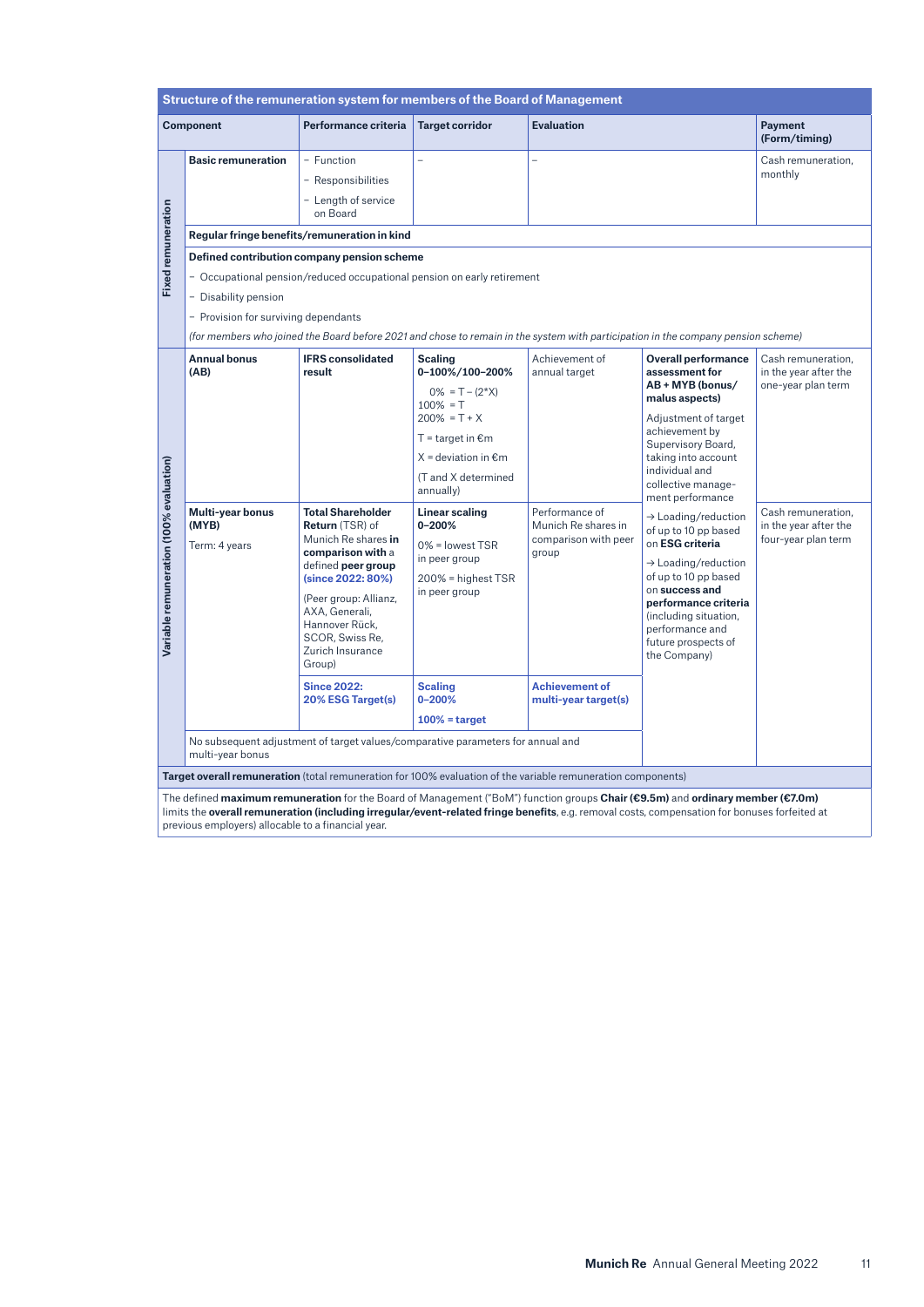| <b>Further components</b>                                                                                                 |
|---------------------------------------------------------------------------------------------------------------------------|
| <b>Shareholding obligation</b> (Share Ownership Guidelines)                                                               |
| - 100% of annual gross basic remuneration                                                                                 |
| - During the period of service on the BoM                                                                                 |
| - 5-year build-up phase or 2 years if service on the BoM commenced before 2019                                            |
| - Obligation to provide proof                                                                                             |
| Assessment of appropriateness of total remuneration                                                                       |
| - In comparison with the market $\rightarrow$ DAX companies (until 2021: DAX30, from 2022: DAX40)                         |
| - Within the Company $\rightarrow$ upper management and staff overall (also over time)                                    |
| Malus/Clawback                                                                                                            |
| $\rightarrow$ Retention and compensation of variable remuneration possible                                                |
| Remuneration for seats held on other boards                                                                               |
| $\rightarrow$ To be paid over to Company                                                                                  |
| Severance payment cap                                                                                                     |
| $\rightarrow$ Two years' remuneration, no more than remaining term of the Board member's contract if that term is shorter |
| In the event of post-contractual non-competition agreement                                                                |
| $\rightarrow$ Severance payments taken into account in compensation for the period of competitive restriction             |
|                                                                                                                           |

Both variable remuneration components relate to the future and, due to the stronger weighting of the multi-year bonus in comparison to the annual bonus, are primarily based on the share price. The basis for the full and pro-rata calculation of the variable remuneration is the respective first year. As such, the calculation is based on the period of active service in the first plan year (pro rata temporis).

In assessing overall performance for the annual and multi-year bonus, the Supervisory Board also has the possibility of evaluating the implementation of sustainability aspects ("ESG criteria") and performance not covered by the objectives, and of taking exceptional developments into account.

As a matter of principle, the Company does not pay guaranteed variable remuneration to members of the Board of Management. Sign-on/recruitment bonuses are paid only in exceptional cases, and on production of corresponding evidence, if a new member of the Board of Management forfeits a bonus payable by a previous employer. Compensation for forfeiting variable remuneration components payable by a previous employer is paid in several instalments and is tied to prerequisites for disbursement.

Additionally, appropriate payments customary in the market over and above the previously mentioned remuneration components may arise or be agreed in connection with the commencement or premature termination of service on the Board of Management and in the event of service at more than one place of work.

In the event of temporary incapacity to work due to illness or for other reasons beyond the Board member's control, the remuneration is paid until the end of the contract of employment.

The members of the Board of Management receive no shares, and no stock option plans or similar incentive schemes are in place for them.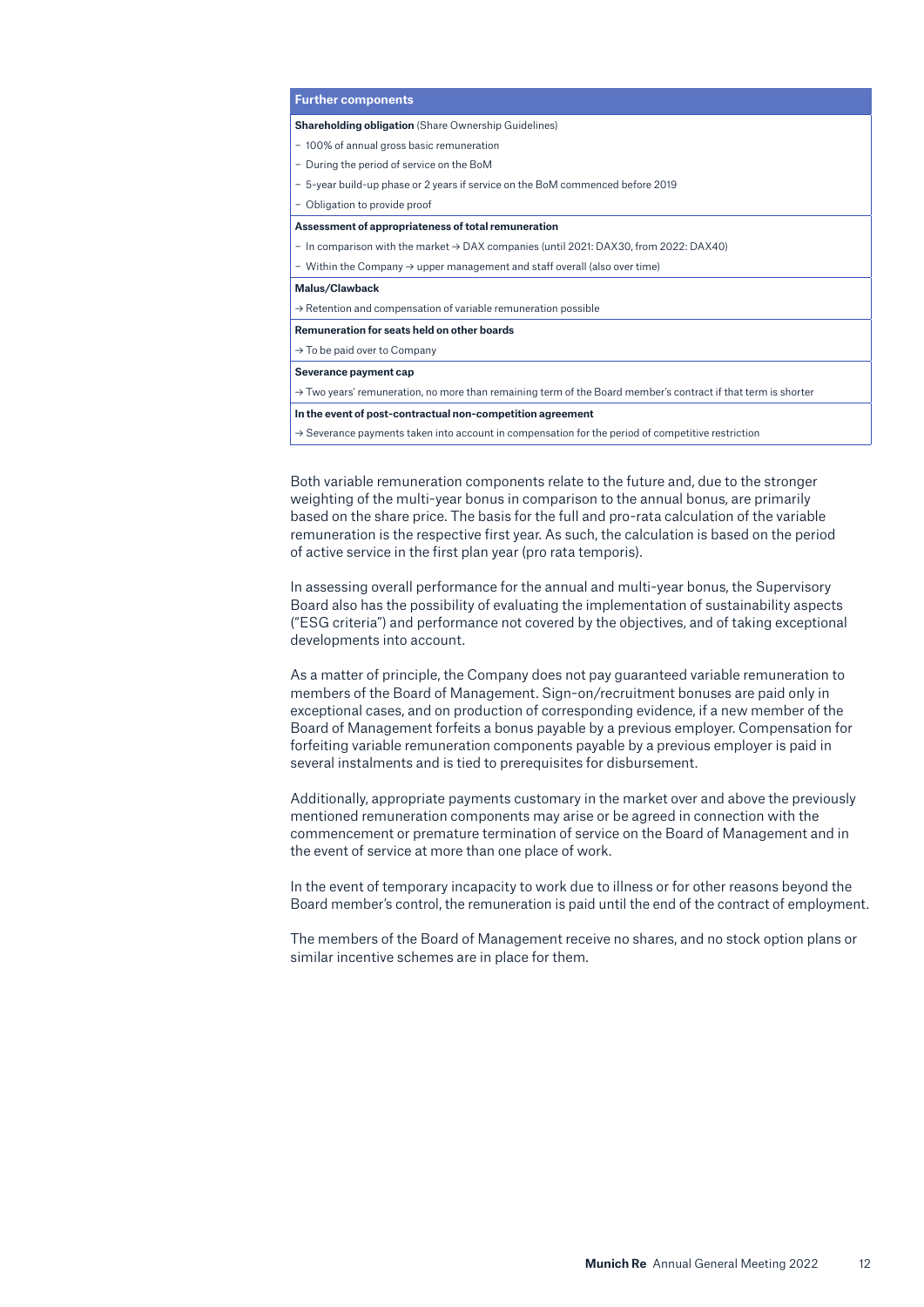Members of the Board of Management in the company pension scheme receive benefits in accordance with the following overview:

| <b>Employer-financed company pension scheme</b>                                         |                                                                                                                                                                                                                                                                                                                           |
|-----------------------------------------------------------------------------------------|---------------------------------------------------------------------------------------------------------------------------------------------------------------------------------------------------------------------------------------------------------------------------------------------------------------------------|
| Implementation                                                                          | Defined contribution pension commitment via insurance                                                                                                                                                                                                                                                                     |
|                                                                                         | (members who joined the BoM before 2009 also have a benefits-based vested pension<br>and therefore a combination of entitlements)                                                                                                                                                                                         |
| <b>Pension contribution</b>                                                             | Annual contribution ranging from 16.25% to 25.5% of the target overall direct<br>remuneration (= basic remuneration + variable remuneration on the basis of 100%<br>achievement of objectives) during the term of the employment contract; contributions<br>paid to an external pension insurer                           |
| <b>Retirement age</b>                                                                   | 60 or 62, 67 at the latest                                                                                                                                                                                                                                                                                                |
| <b>Types of benefit</b>                                                                 | - Occupational pension (lump-sum option)                                                                                                                                                                                                                                                                                  |
|                                                                                         | - Disability pension (80% of insured occupational pension)                                                                                                                                                                                                                                                                |
|                                                                                         | - Surviving dependants' pension (60% of insured pension for spouses and registered<br>civil partners, 20/40% for single/double orphans)                                                                                                                                                                                   |
| <b>Amount of benefit</b>                                                                | Insurance benefit arising out of contributions paid, or vested pension                                                                                                                                                                                                                                                    |
| Temporary increase in<br><b>henefits</b>                                                | - For first 6 or 3 months after retirement, pension in the amount of previous monthly<br>basic remuneration                                                                                                                                                                                                               |
| (Individual Board members)<br>with special agreements)                                  | - For first 6 or 3 months after Board member's death, surviving dependants' benefit<br>in the amount of previous monthly basic remuneration (death before retirement) or<br>previous pension (death in retirement)                                                                                                        |
| <b>Vested benefits on leaving</b><br>the service of the Company                         | Vested old-age, disability pension and surviving dependants' pensions under the<br>German Company Pension Act                                                                                                                                                                                                             |
|                                                                                         | Defined contribution plan: entitlement equates to the policy reserve at the time the<br>insured event occurs                                                                                                                                                                                                              |
|                                                                                         | Combination of entitlements based on a defined benefit plan and defined contribution<br>plan:                                                                                                                                                                                                                             |
|                                                                                         | - The entitlement under the vested pension is a proportion of the vested pension<br>based on the ratio of actual service with the Company to the period the Board<br>member would have worked for the Company altogether up to the fixed retirement<br>age (m/n-tel process)                                              |
|                                                                                         | - The entitlement from the incremental pension equates to the policy reserve at the<br>date the insured event occurs                                                                                                                                                                                                      |
| <b>Reduced occupational</b><br>pension on early retirement<br>(Board members who joined | If contract terminated by Company without good cause, the Board member is aged over<br>50 and has more than 10 years' service at the Company, and their appointment to the<br>Board has been extended at least once                                                                                                       |
| the Board of Management<br>before 2017)                                                 | Defined contribution plan: annuity based on the policy reserve or payment of the policy<br>reserve as a lump sum at the date the pension benefit is claimed                                                                                                                                                               |
|                                                                                         | Combination of defined benefit plan and defined contribution plan: entitlement of<br>between 30% and 60% of pensionable basic remuneration (= 25% of basic remuneration<br>+ variable remuneration for 100% overall evaluation), reduced by 2% for each year or<br>part thereof short of the Board member's 65th birthday |

#### **bb)** 2021 Financial Year

In the reporting year, there were no deviations from the remuneration system for the Board of Management approved at the 2021 Annual General Meeting.

(1) Target overall remuneration

In accordance with the remuneration system, at the end of 2020 the Supervisory Board fixed the target overall remuneration (= total remuneration assuming assessment of all variable remuneration components at 100%) for each individual Board member for the coming financial year (= reporting year 2021). Horizontal and vertical benchmarking were first performed to assess the consistency of the remuneration with the market and within the Company.

(a) Horizontal benchmarking

Remuneration data for DAX companies (until 2021: DAX30, from 2022: DAX40) derived from a study carried out annually is used to assess the market consistency of the total remuneration. In comparing remuneration, the Supervisory Board takes particular account of market capitalisation. For the horizontal benchmarking, a peer group drawn from the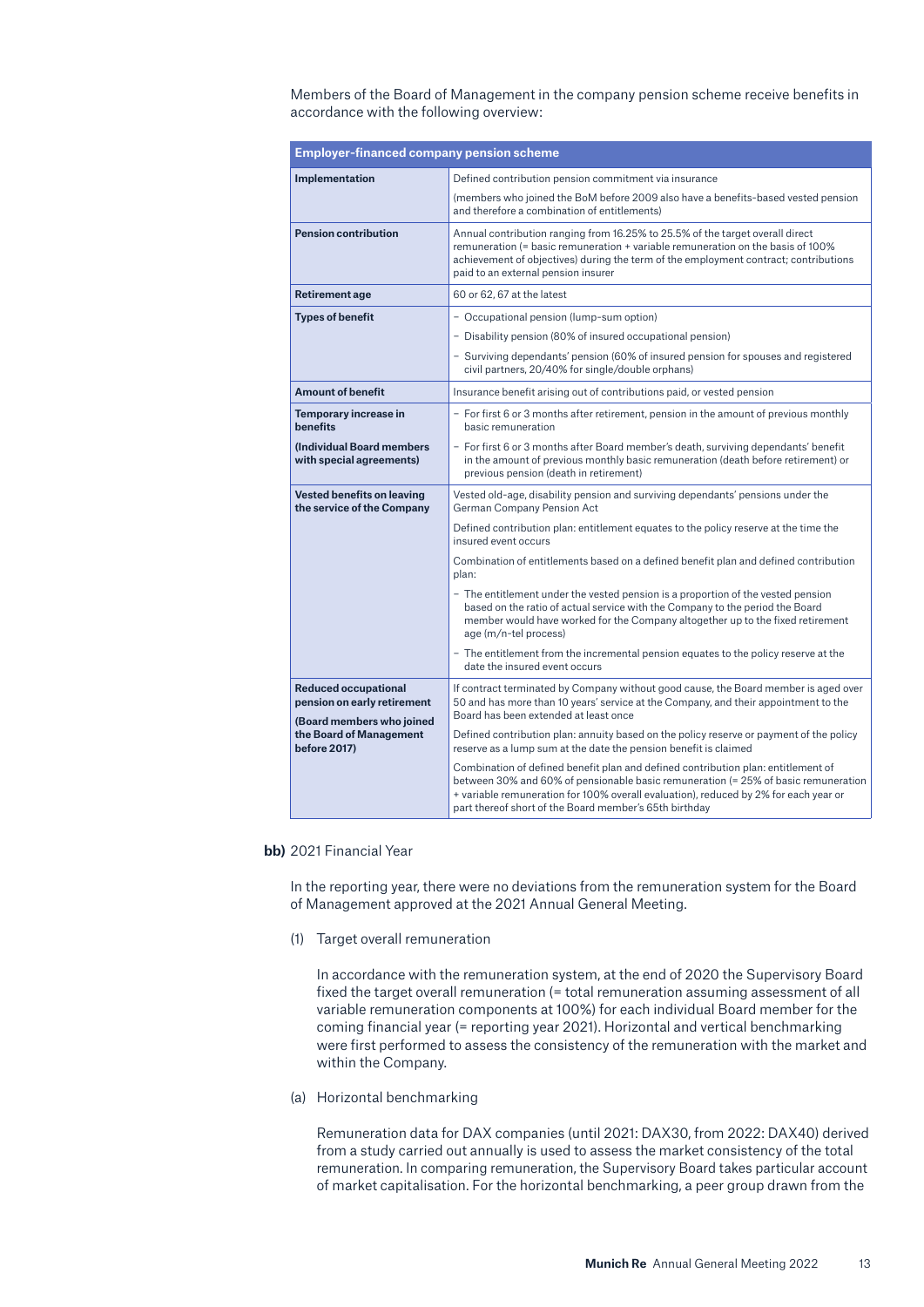same region appears more appropriate than an international peer group, in which the remuneration amounts and market practices would obviously vary considerably.

(b) Vertical benchmarking

To assess consistency within the Group, the Supervisory Board considers the relationship between the remuneration of the Board of Management and that of the Company's upper management and employees overall, including its development over time. Germany is used as a basis. "Upper management" means senior executive staff, and "employees overall" encompasses senior executive staff and non-pay-scale and pay-scale employees.

The following tables (amounts and percentages rounded in certain cases) show the overall remuneration fixed by the Supervisory Board for 100%, 0% and 200% achievement of objectives (information provided on a voluntary basis):

|                                                               | <b>Joachim Wenning</b> |              |                                         |              |           |              |                                          | <b>Thomas Blunck</b> |  |
|---------------------------------------------------------------|------------------------|--------------|-----------------------------------------|--------------|-----------|--------------|------------------------------------------|----------------------|--|
|                                                               |                        |              | <b>Chair of the Board of Management</b> |              |           |              | <b>Member of the Board of Management</b> |                      |  |
|                                                               |                        | 2021         |                                         | 2020         |           | 2021         | 2020                                     |                      |  |
|                                                               | €                      | <b>Share</b> | €                                       | <b>Share</b> | €         | <b>Share</b> | €                                        | <b>Share</b>         |  |
| Basic remuneration                                            | 2,325,000              | 40%          | 2,325,000                               | 40%          | 1,125,000 | 42%          | 1,125,000                                | 42%                  |  |
| Regular fringe benefits/<br>remuneration in kind <sup>1</sup> | 40,000                 | 1%           | 40,000                                  | 1%           | 40,000    | 2%           | 40,000                                   | 2%                   |  |
| Pension expenses/<br>Conditional payment                      | 1,185,750              | 20%          | 1,185,750                               | 20%          | 365.625   | 14%          | 365,625                                  | 14%                  |  |
| <b>Total fixed remuneration</b>                               | 3.550.750              |              | 3,550,750                               |              | 1,530,625 |              | 1,530,625                                |                      |  |
| Annual bonus (100%)                                           | 697,500                | 12%          | 697,500                                 | 12%          | 337,500   | 13%          | 337,500                                  | 13%                  |  |
| Multi-year bonus (100%)                                       | 1,627,500              | 28%          | 1,627,500                               | 28%          | 787,500   | 30%          | 787,500                                  | 30%                  |  |
| Total remuneration (100%)                                     | 5,875,750              | 100%         | 5,875,750                               | 100%         | 2,655,625 | 100%         | 2,655,625                                | 100%                 |  |
| Annual bonus (0%)                                             | $\Omega$               |              | 0                                       |              | $\Omega$  |              | 0                                        |                      |  |
| Multi-year bonus (0%)                                         | $\Omega$               |              | $\Omega$                                |              | $\Omega$  |              | $\Omega$                                 |                      |  |
| Total remuneration (0%)                                       | 3,550,750              |              | 3,550,750                               |              | 1,530,625 |              | 1,530,625                                |                      |  |
| Annual bonus (200%)                                           | 1,395,000              |              | 1,395,000                               |              | 675,000   |              | 675,000                                  |                      |  |
| Multi-year bonus (200%)                                       | 3,255,000              |              | 3,255,000                               |              | 1,575,000 |              | 1,575,000                                |                      |  |
| Total remuneration (200%)                                     | 8,200,750              |              | 8,200,750                               |              | 3,780,625 |              | 3,780,625                                |                      |  |

See the end of the tables for footnotes.

|                                                               | Nicholas Gartside <sup>2</sup> |              |                                          |              | Stefan Golling (since 1 January 2021) |                                          |   |       |
|---------------------------------------------------------------|--------------------------------|--------------|------------------------------------------|--------------|---------------------------------------|------------------------------------------|---|-------|
|                                                               |                                |              | <b>Member of the Board of Management</b> |              |                                       | <b>Member of the Board of Management</b> |   |       |
|                                                               |                                | 2021         |                                          | 2020         |                                       | 2021                                     |   |       |
|                                                               | €                              | <b>Share</b> | €                                        | <b>Share</b> | €                                     | <b>Share</b>                             | € | Share |
| <b>Basic remuneration</b>                                     | 1,411,875                      | 49%          | 1,125,000                                | 39%          | 1,411,875                             | 49%                                      |   |       |
| Regular fringe benefits/<br>remuneration in kind <sup>1</sup> | 40,000                         | 1%           | 40,000                                   | 1%           | 40,000                                | 1%                                       |   |       |
| Pension expenses/<br>Conditional payment                      |                                |              | 573.750                                  | 20%          |                                       |                                          |   |       |
| <b>Total fixed remuneration</b>                               | 1,451,875                      |              | 1,738,750                                |              | 1,451,875                             |                                          |   |       |
| Annual bonus (100%)                                           | 423.563                        | 15%          | 337,500                                  | 12%          | 423.563                               | 15%                                      |   |       |
| Multi-year bonus (100%)                                       | 988.313                        | 35%          | 787.500                                  | 27%          | 988,313                               | 35%                                      |   |       |
| Total remuneration (100%)                                     | 2,863,750                      | 100%         | 2,863,750                                | 100%         | 2,863,750                             | 100%                                     |   |       |
| Annual bonus (0%)                                             | $\mathbf 0$                    |              | $\Omega$                                 |              | $\Omega$                              |                                          |   |       |
| Multi-year bonus (0%)                                         | $\Omega$                       |              | $\Omega$                                 |              | $\Omega$                              |                                          |   |       |
| Total remuneration (0%)                                       | 1,451,875                      |              | 1,738,750                                |              | 1,451,875                             |                                          |   |       |
| Annual bonus (200%)                                           | 847,125                        |              | 675,000                                  |              | 847,125                               |                                          |   |       |
| Multi-year bonus (200%)                                       | 1,976,625                      |              | 1,575,000                                |              | 1,976,625                             |                                          |   |       |
| Total remuneration (200%)                                     | 4.275.625                      |              | 3.988.750                                |              | 4.275.625                             |                                          |   |       |

|                                                               |           | <b>Doris Höpke</b> |                                          |              |                                          | <b>Torsten Jeworrek</b> |              |              |
|---------------------------------------------------------------|-----------|--------------------|------------------------------------------|--------------|------------------------------------------|-------------------------|--------------|--------------|
|                                                               |           |                    | <b>Member of the Board of Management</b> |              | <b>Member of the Board of Management</b> |                         |              |              |
|                                                               |           | 2021               |                                          | 2020         |                                          | 2021                    |              | 2020         |
|                                                               | €         | <b>Share</b>       | €                                        | <b>Share</b> | €                                        | <b>Share</b>            | €            | <b>Share</b> |
| Basic remuneration                                            | 1,125,000 | 39%                | 1,125,000                                | 39%          | 1,625,000                                | 41%                     | 1,625,000    | 41%          |
| Regular fringe benefits/<br>remuneration in kind <sup>1</sup> | 40,000    | 1%                 | 40,000                                   | 1%           | 40,000                                   | $1\%$                   | 40,000       | 1%           |
| Pension expenses/<br>Conditional payment                      | 573.750   | 20%                | 573.750                                  | 20%          | 633.750                                  | 16%                     | 633,750      | 16%          |
| <b>Total fixed remuneration</b>                               | 1.738.750 |                    | 1.738.750                                |              | 2,298,750                                |                         | 2,298,750    |              |
| Annual bonus (100%)                                           | 337,500   | 12%                | 337,500                                  | 12%          | 487.500                                  | 12%                     | 487.500      | 12%          |
| Multi-year bonus (100%)                                       | 787,500   | 27%                | 787,500                                  | 27%          | 1,137,500                                | 29%                     | 1,137,500    | 29%          |
| Total remuneration (100%)                                     | 2,863,750 | 100%               | 2,863,750                                | 100%         | 3,923,750                                | 100%                    | 3,923,750    | 100%         |
| Annual bonus (0%)                                             | 0         |                    | $\Omega$                                 |              | $\Omega$                                 |                         | $\Omega$     |              |
| Multi-year bonus (0%)                                         | $\Omega$  |                    | O                                        |              | $\Omega$                                 |                         | <sup>0</sup> |              |
| Total remuneration (0%)                                       | 1,738,750 |                    | 1,738,750                                |              | 2,298,750                                |                         | 2,298,750    |              |
| Annual bonus (200%)                                           | 675,000   |                    | 675,000                                  |              | 975,000                                  |                         | 975,000      |              |
| Multi-year bonus (200%)                                       | 1,575,000 |                    | 1,575,000                                |              | 2,275,000                                |                         | 2,275,000    |              |
| Total remuneration (200%)                                     | 3.988.750 |                    | 3.988.750                                |              | 5.548.750                                |                         | 5.548.750    |              |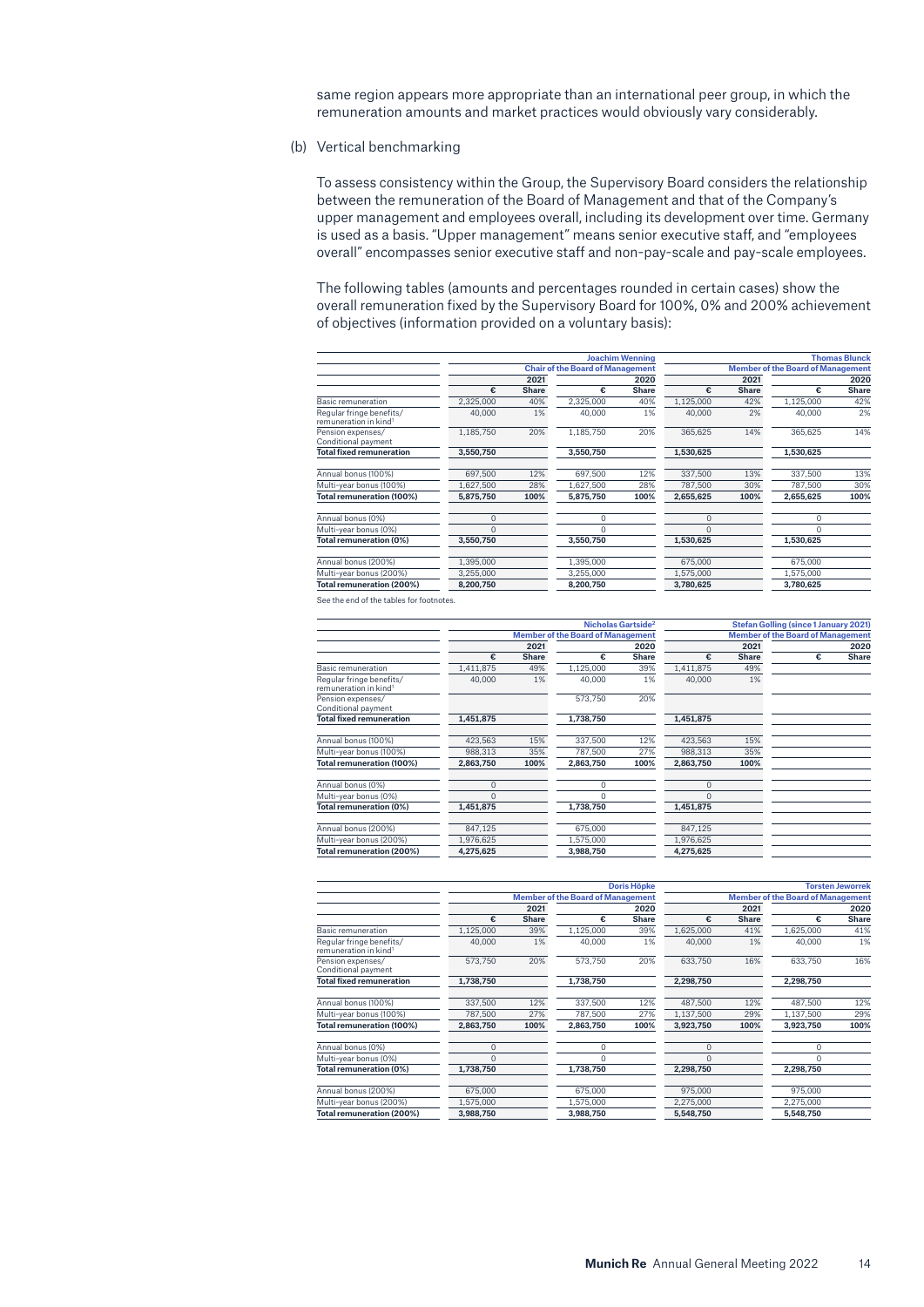|                                                               |           | <b>Christoph Jurecka</b> |                                          |              | Achim Kassow (since 1 May 2020)          |              |           |       |
|---------------------------------------------------------------|-----------|--------------------------|------------------------------------------|--------------|------------------------------------------|--------------|-----------|-------|
|                                                               |           |                          | <b>Member of the Board of Management</b> |              | <b>Member of the Board of Management</b> |              |           |       |
|                                                               |           | 2021                     |                                          | 2020         |                                          | 2021         | 2020      |       |
|                                                               | €         | <b>Share</b>             | €                                        | <b>Share</b> | €                                        | <b>Share</b> | €         | Share |
| Basic remuneration                                            | 1,625,000 | 39%                      | 1,500,000                                | 39%          | 1,411,875                                | 49%          | 1,125,000 | 39%   |
| Regular fringe benefits/<br>remuneration in kind <sup>1</sup> | 40,000    | 1%                       | 40,000                                   | 1%           | 40,000                                   | 1%           | 40,000    | 1%    |
| Pension expenses/<br>Conditional payment                      | 828,750   | 20%                      | 765,000                                  | 20%          |                                          |              | 573,750   | 20%   |
| <b>Total fixed remuneration</b>                               | 2,493,750 |                          | 2,305,000                                |              | 1,451,875                                |              | 1,738,750 |       |
| Annual bonus (100%)                                           | 487.500   | 12%                      | 450,000                                  | 12%          | 423.563                                  | 15%          | 337,500   | 12%   |
| Multi-year bonus (100%)                                       | 1,137,500 | 28%                      | 1.050.000                                | 28%          | 988.313                                  | 35%          | 787.500   | 27%   |
| Total remuneration (100%)                                     | 4,118,750 | 100%                     | 3.805.000                                | 100%         | 2,863,750                                | 100%         | 2,863,750 | 100%  |
| Annual bonus (0%)                                             | 0         |                          | 0                                        |              | $\mathbf 0$                              |              | 0         |       |
| Multi-year bonus (0%)                                         | 0         |                          | $\Omega$                                 |              | $\Omega$                                 |              | $\Omega$  |       |
| Total remuneration (0%)                                       | 2,493,750 |                          | 2,305,000                                |              | 1,451,875                                |              | 1,738,750 |       |
| Annual bonus (200%)                                           | 975,000   |                          | 900.000                                  |              | 847,125                                  |              | 675,000   |       |
| Multi-year bonus (200%)                                       | 2,275,000 |                          | 2,100,000                                |              | 1,976,625                                |              | 1,575,000 |       |
| Total remuneration (200%)                                     | 5,743,750 |                          | 5,305,000                                |              | 4,275,625                                |              | 3,988,750 |       |

|                                                               |           |                      |                           |                                   |           |                      |                                          | <b>Markus Rieß<sup>4</sup></b>    |
|---------------------------------------------------------------|-----------|----------------------|---------------------------|-----------------------------------|-----------|----------------------|------------------------------------------|-----------------------------------|
|                                                               |           |                      |                           |                                   |           |                      | <b>Member of the Board of Management</b> |                                   |
|                                                               |           | 2021<br><b>Total</b> | <b>Munich Reinsurance</b> | 2021<br><b>Thereof</b><br>Company |           | 2020<br><b>Total</b> | <b>Munich Reinsurance</b>                | 2020<br><b>Thereof</b><br>Company |
|                                                               | €         | <b>Share</b>         | €                         | <b>Share</b>                      | €         | <b>Share</b>         | €                                        | <b>Share</b>                      |
| Basic remuneration                                            | 2,787,500 | 68%                  | 462,500                   | 39%                               | 2,750,000 | 67%                  | 500,000                                  | 39%                               |
| Regular fringe benefits/<br>remuneration in kind <sup>1</sup> | 40,000    | 1%                   | 40,000                    | 3%                                | 40,000    | 1%                   | 40,000                                   | 3%                                |
| Pension expenses/<br>Conditional payment                      | 817,125   | 20%                  | 235.875                   | 20%                               | 817.500   | 20%                  | 255,000                                  | 20%                               |
| <b>Total fixed remuneration</b>                               | 3,644,625 |                      | 738,375                   |                                   | 3,607,500 |                      | 795,000                                  |                                   |
| Annual bonus (100%)                                           | 138,750   | 3%                   | 138,750                   | 12%                               | 150,000   | 4%                   | 150,000                                  | 12%                               |
| Multi-year bonus (100%)                                       | 323,750   | 8%                   | 323.750                   | 27%                               | 350,000   | 9%                   | 350,000                                  | 27%                               |
| Total remuneration (100%)                                     | 4,107,125 | 100%                 | 1,200,875                 | 100%                              | 4,107,500 | 100%                 | 1,295,000                                | 100%                              |
| Annual bonus (0%)                                             | $\Omega$  |                      | $\mathbf 0$               |                                   | $\Omega$  |                      | $\Omega$                                 |                                   |
| Multi-year bonus (0%)                                         | $\Omega$  |                      | $\Omega$                  |                                   | $\Omega$  |                      | $\Omega$                                 |                                   |
| Total remuneration (0%)                                       | 3,644,625 |                      | 738,375                   |                                   | 3,607,500 |                      | 795,000                                  |                                   |
| Annual bonus (200%)                                           | 277,500   |                      | 277,500                   |                                   | 300,000   |                      | 300,000                                  |                                   |
| Multi-year bonus (200%)                                       | 647,500   |                      | 647.500                   |                                   | 700,000   |                      | 700.000                                  |                                   |
| Total remuneration (200%)                                     | 4,569,625 |                      | 1,663,375                 |                                   | 4,607,500 |                      | 1,795,000                                |                                   |

<sup>1</sup> Benchmark defined by the Supervisory Board.<br><sup>2</sup> Instead of the employer-financed company pension scheme, Nicholas Gartside will receive a conditional one-off-payment at the end of his initial

appointment. From 2021, the annual value of said payment was allocated to the remuneration components.

3 Instead of the employer-financed company pension scheme, Achim Kassow received a conditional monthly payment in 2020. From 2021, said<br>payments are allocated to the remuneration components.

payments are allocated to the remuneration components.<br>
<sup>4</sup> Markus Rieß' remuneration also includes remuneration components and pension expenses for work at ERGO Group AG. The ERGO Group AG<br>
<sup>4</sup> Markus Rieß' remuneration d

The relation between fixed and variable remuneration components is balanced. This means that the fixed component represents a sufficiently high proportion of the total overall remuneration and enables the Group to apply a flexible bonus policy, including the possibility of paying no variable remuneration at all. There is consequently no incentive for members of the Board of Management to incur inappropriately high risks in order to achieve higher bonuses.

In defining the proportion of the target total remuneration represented by the variable remuneration components, the Supervisory Board ensures that the share of the longterm variable remuneration exceeds that of the short-term variable remuneration.

(c) Pay ratios

In the reporting year, the target overall remuneration of the Chair of the Board of Management was 39 (2020: 39) times the average target overall remuneration of all Company employees (excluding the Board of Management). The average target overall remuneration of all members of the Board of Management was 24 (2020: 24) times the average target overall remuneration of all employees (excluding the Board of Management).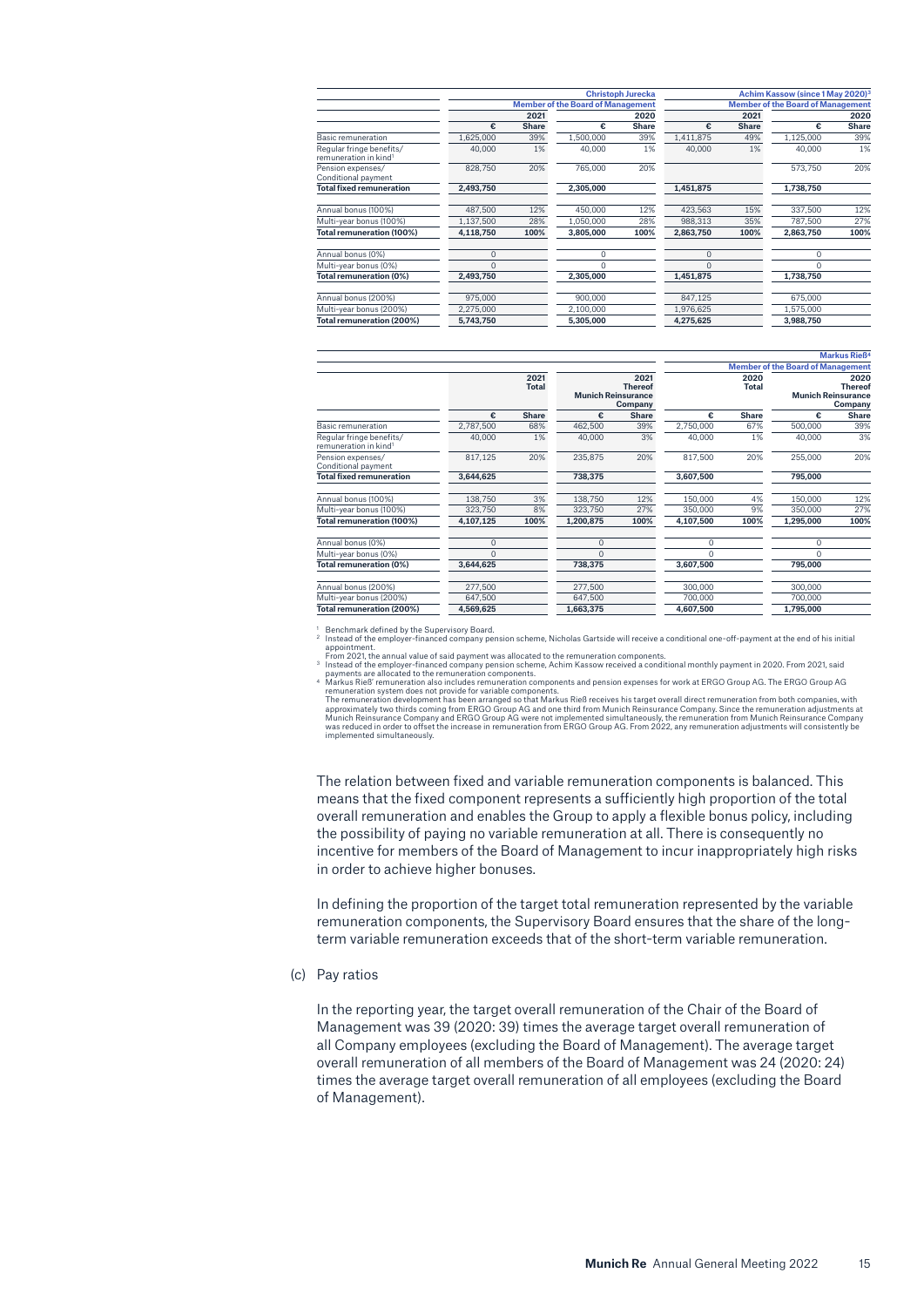- (2) Assessment bases for variable remuneration
- (a) Annual bonus

Munich Re's business strategy is geared to profitable growth and successful positioning among our competitors. As an established measure of results and a key figure for the capital markets, the IFRS consolidated result takes account of the significance of high and stable earnings power in the annual variable remuneration component. The IFRS consolidated result objective is based on the annual planning, which reflects the strategic ambition.

(b) Multi-year bonus

Based on its long-term strategic orientation and economic management of the Group, Munich Re aims to sustainably create value for its shareholders in the form of TSR. TSR takes into account dividend payments as well as share price performance. A multi-year component based on an increase in TSR in comparison with our peer group makes up the largest portion of variable remuneration for the Board of Management. From Munich Re's point of view, the relative TSR is well suited for aligning the interests of shareholders with those of the members of the Board of Management. The development of TSR over a period of several years reflects Munich Re's long-term performance in relative terms. Achieving above-average TSR development in comparison with the peer group is hardly feasible in the long term without consistently generating good results and creating value for our shareholders in the process. Outperforming our competitors is in the interest of shareholders – even in a weak market environment.

Since 1 January 2022, the multi-year bonus has been based on the relative TSR development (80%) and one or more sustainability objectives (20%).

(c) Overall performance evaluation

As soon as the information on achievement of objectives is available, as part of the overall performance evaluation (as of 2022 for the multi-year bonus on the basis of overall target achievement of both target categories) the Supervisory Board can take into consideration, for both the annual and the multi-year bonus, the performance of the individual members of the Board of Management and the Board of Management as a whole, along with Munich Re's financial situation, performance and future prospects. This is done by increasing or reducing by up to 20 percentage points on the basis of bonus/malus factors defined by the Supervisory Board, which can relate to periods prior to the assessment period under consideration.

For bonus plans launched up to and including 2020, the following assessment criteria will be used for the 20 percentage points increase/decrease as part of the assessment of overall performance:

| Individual management                  | - Result of division/divisional unit, contribution to overall performance                                                                        |  |  |  |  |  |
|----------------------------------------|--------------------------------------------------------------------------------------------------------------------------------------------------|--|--|--|--|--|
| performance                            | - Personal performance (qualitative and/or quantitative)                                                                                         |  |  |  |  |  |
|                                        | - ESG (environmental, social and governance) criteria                                                                                            |  |  |  |  |  |
|                                        | Employee satisfaction                                                                                                                            |  |  |  |  |  |
|                                        | - Consideration of special market circumstances or unexpected developments                                                                       |  |  |  |  |  |
|                                        | Implementation of strategy, improvements in organisation and processes, innovation                                                               |  |  |  |  |  |
|                                        | Conduct (leadership, role model function, adherence to quidelines/compliance<br>requirements, cooperation with colleagues and Supervisory Board) |  |  |  |  |  |
| <b>Collective management</b>           | - Performance of the field of business (reinsurance and/or primary insurance)                                                                    |  |  |  |  |  |
| performance                            | - ESG (environmental, social and governance) criteria                                                                                            |  |  |  |  |  |
|                                        | Employee satisfaction                                                                                                                            |  |  |  |  |  |
|                                        | - Reaction to special market circumstances and unforeseeable developments                                                                        |  |  |  |  |  |
| <b>Financial situation,</b>            | - Financial situation of the Company                                                                                                             |  |  |  |  |  |
| performance and<br>future prospects of | - Short-term and long-term profit prospects                                                                                                      |  |  |  |  |  |
| the Company                            | Market environment (interest rates, situation in the industry, etc.)<br>$\overline{\phantom{m}}$                                                 |  |  |  |  |  |
|                                        |                                                                                                                                                  |  |  |  |  |  |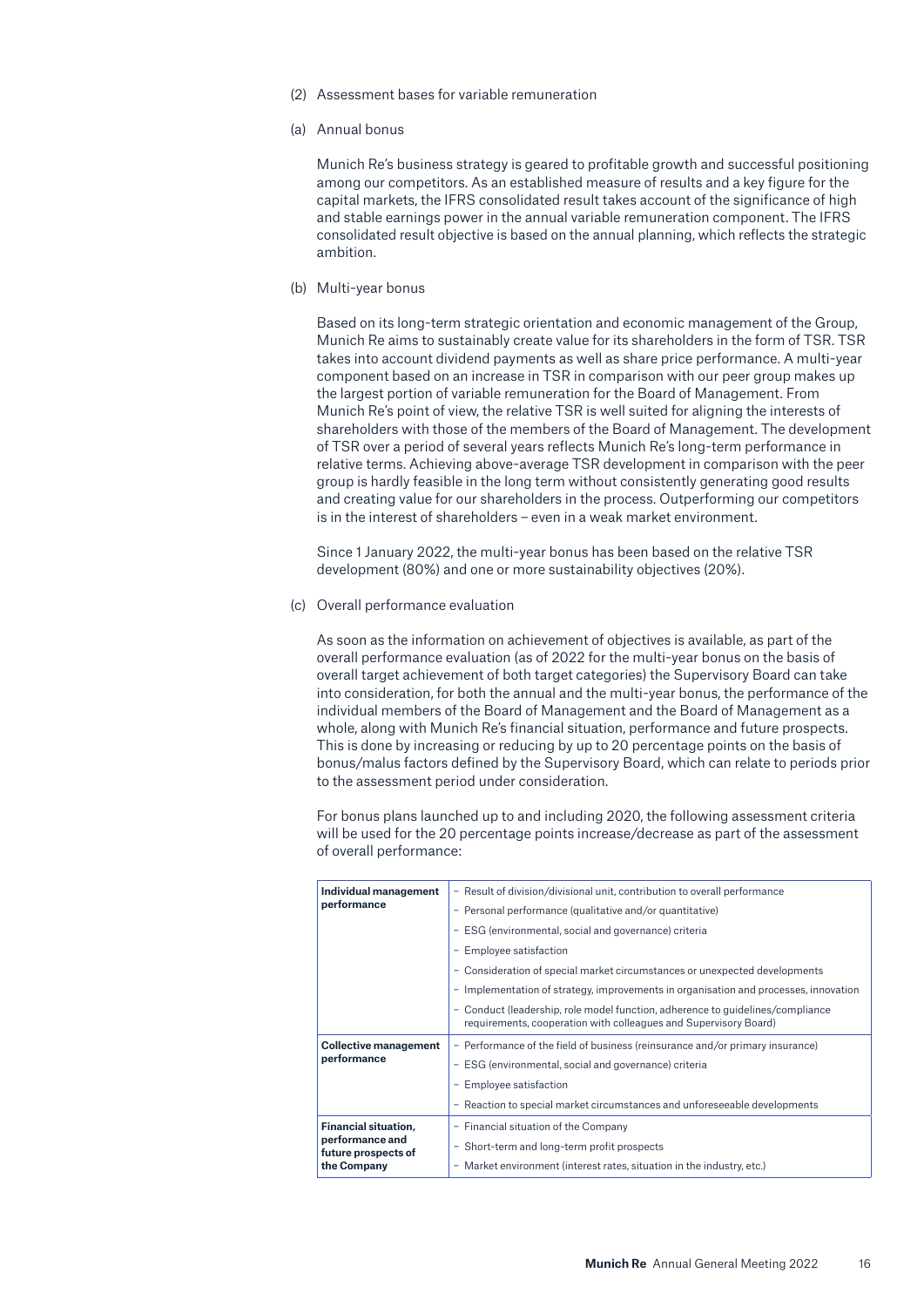Bonus plans concluded from 2021 are based on the following criteria for assessing overall performance:

Loading/reduction of up to 10 percentage points on the basis of ESG criteria



Loading/reduction of up to 10 percentage points on the basis of success and performance criteria



Factors that influence business development but are not reflected in the IFRS consolidated result and TSR can also be taken into account.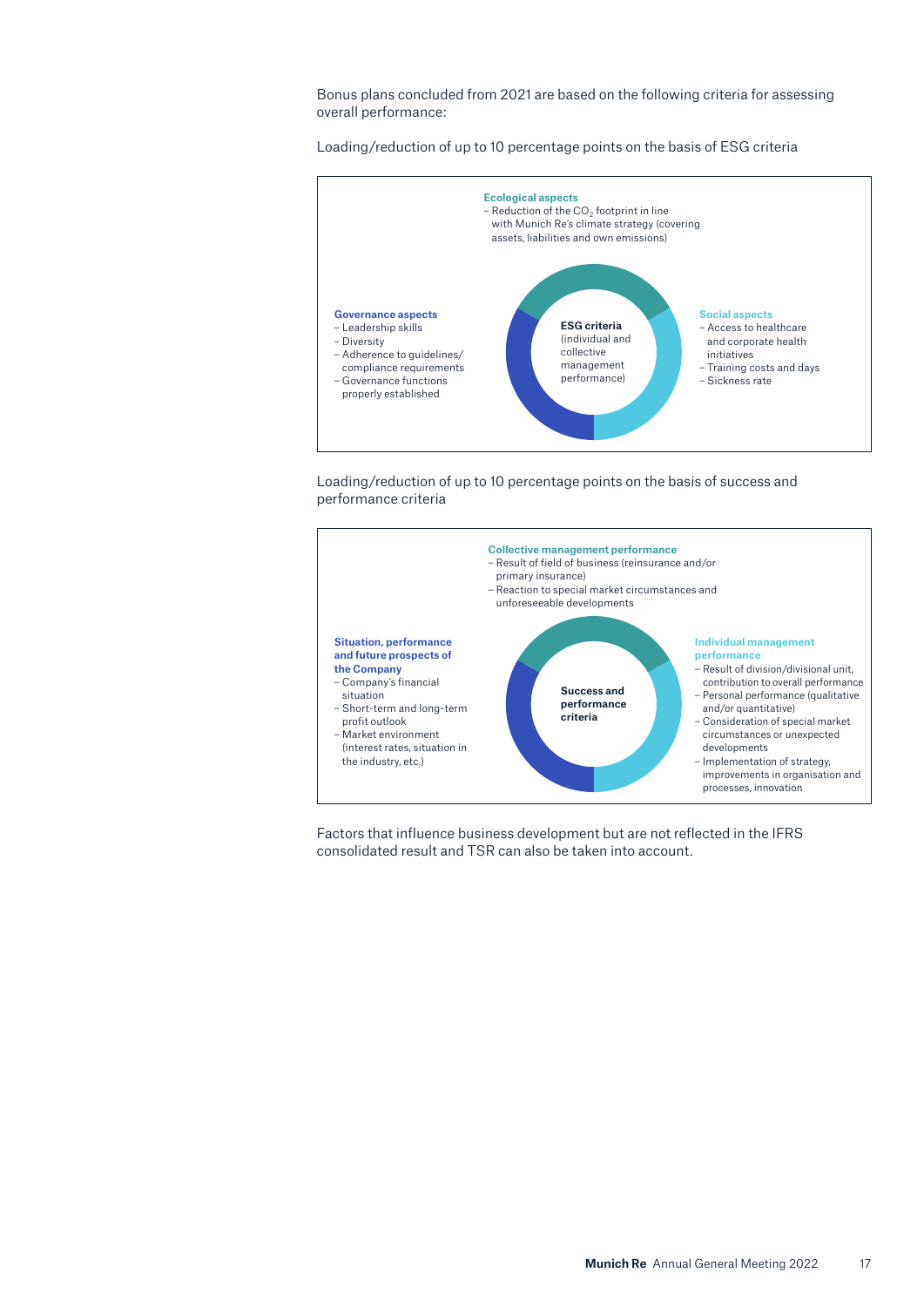(d) Targets/achievement of objectives for the annual and multi-year bonus

The following table shows the specific targets in the annual bonus plans for 2020, 2021 and 2022 and – to the extent the information is available – the achievement of objectives and final evaluations:

| Annual bonus for Financial Year 2020 - to be paid in 2021 |                                                                                                                                                                                                    |  |  |  |  |  |
|-----------------------------------------------------------|----------------------------------------------------------------------------------------------------------------------------------------------------------------------------------------------------|--|--|--|--|--|
| Assessment basis                                          | <b>IFRS consolidated result</b>                                                                                                                                                                    |  |  |  |  |  |
| Target values/scaling                                     | €2.100m =<br>0%                                                                                                                                                                                    |  |  |  |  |  |
|                                                           | €2.800m = $100\%$                                                                                                                                                                                  |  |  |  |  |  |
|                                                           | €3.500m = 200%                                                                                                                                                                                     |  |  |  |  |  |
| Achievement of objective                                  | IFRS consolidated result: €1.211m = 0%                                                                                                                                                             |  |  |  |  |  |
| Overall performance<br>evaluation                         | Having carefully weighed all relevant aspects on the basis of the criteria defined above,<br>the Supervisory Board chose not to apply any loading or reduction to the achievement of<br>objective. |  |  |  |  |  |
| Overall evaluation                                        | 0%                                                                                                                                                                                                 |  |  |  |  |  |
| (information provided on a voluntary basis)               | Annual bonus for Financial Year 2021 - to be paid in 2022                                                                                                                                          |  |  |  |  |  |
| Assessment basis                                          | <b>IFRS consolidated result</b>                                                                                                                                                                    |  |  |  |  |  |
| Target values/scaling                                     | €1.800m =<br>$0\%$                                                                                                                                                                                 |  |  |  |  |  |
|                                                           | €2.800m = $100\%$                                                                                                                                                                                  |  |  |  |  |  |
|                                                           | €3.300m = 200%                                                                                                                                                                                     |  |  |  |  |  |
| Achievement of objective                                  | IFRS consolidated result: €2,932m = 126%                                                                                                                                                           |  |  |  |  |  |
| Overall performance<br>evaluation                         | Having carefully weighed all relevant aspects on the basis of the criteria defined above,<br>the Supervisory Board chose not to apply any loading or reduction to the achievement of<br>obiective. |  |  |  |  |  |
| Overall evaluation                                        | 126%                                                                                                                                                                                               |  |  |  |  |  |
| (information provided on a voluntary basis)               | Annual bonus for Financial Year 2022 - to be paid in 2023                                                                                                                                          |  |  |  |  |  |
| Assessment basis                                          | <b>IFRS consolidated result</b>                                                                                                                                                                    |  |  |  |  |  |
| Target values/scaling                                     | €2,100m =<br>0%                                                                                                                                                                                    |  |  |  |  |  |
|                                                           | €3.300m = $100\%$                                                                                                                                                                                  |  |  |  |  |  |
|                                                           | €3,900m = $200%$                                                                                                                                                                                   |  |  |  |  |  |
| Achievement of objective                                  | Evaluation in 2023                                                                                                                                                                                 |  |  |  |  |  |
| Overall performance<br>evaluation                         | Evaluation in 2023                                                                                                                                                                                 |  |  |  |  |  |
| Overall evaluation                                        | Evaluation in 2023                                                                                                                                                                                 |  |  |  |  |  |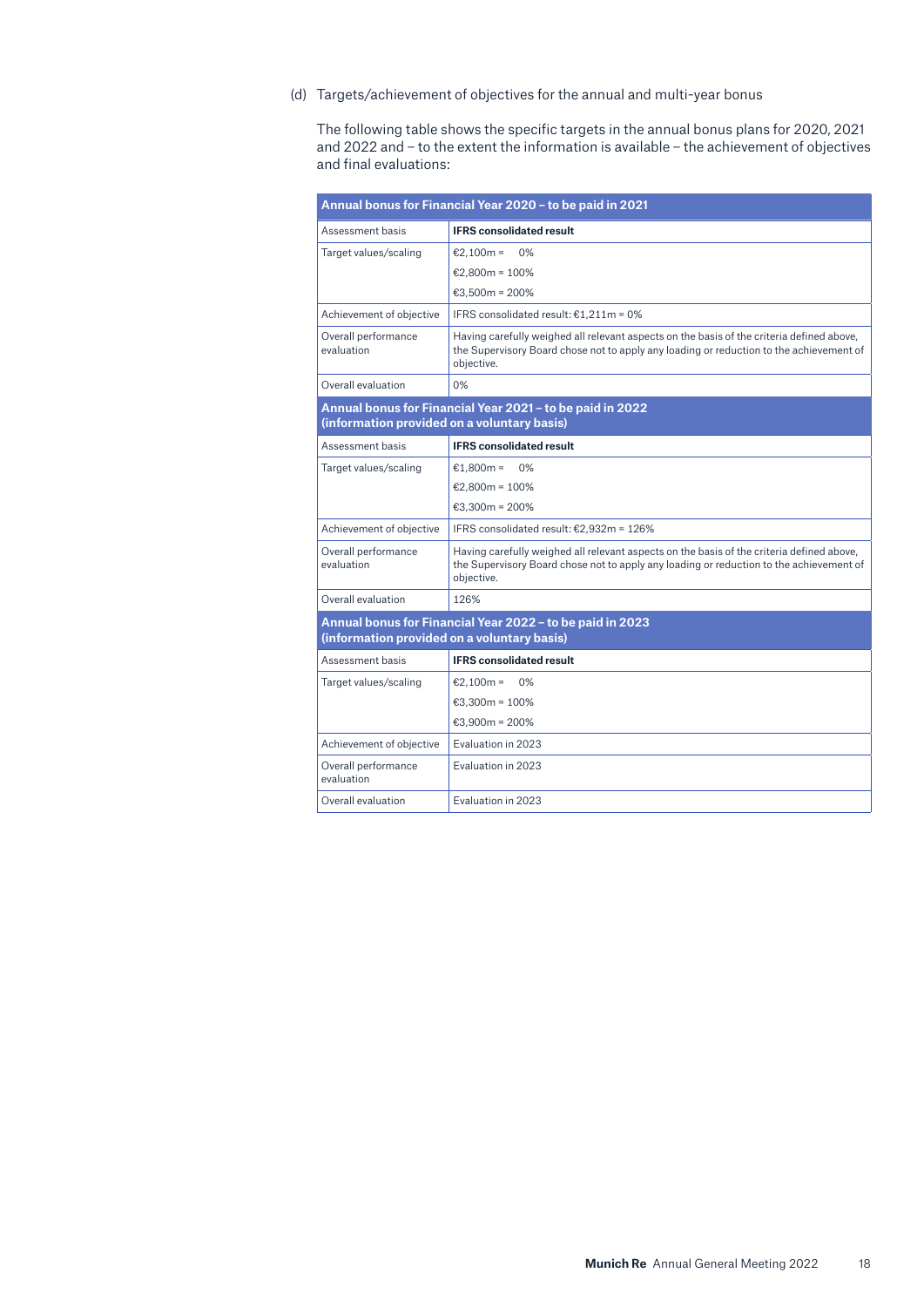The following tables show the specific targets in the multi-year bonus plans that were established from 2018 to 2022 and – to the extent the information is available – the achievement of objectives and final evaluations:

| (information provided on a voluntary basis) | Multi-year bonus 2018-2021, 2019-2022, 2020-2023, 2021-2024                                                                                                                                                                   |
|---------------------------------------------|-------------------------------------------------------------------------------------------------------------------------------------------------------------------------------------------------------------------------------|
| Assessment basis                            | TSR of Munich Re shares in comparison to peer group                                                                                                                                                                           |
|                                             | (Allianz, AXA, Generali, Hannover Rück, SCOR, Swiss Re, Zurich Insurance Group)                                                                                                                                               |
| Target values/scaling                       | Linear scaling 0-200%<br>Lowest TSR in peer group = $0\%$<br>Highest TSR in peer group = 200%                                                                                                                                 |
|                                             | Because the specific figures for assessing the achievement of TSR objectives for the<br>multi-year bonus will not be available until the end of the plan term, they will be published<br>together with the target assessment. |
|                                             | Reporting-date values were used to assess the development of TSR over time<br>(Start: last day of trading in the year before the plan term, end: last day of trading in the<br>plan term).                                    |
| Multi-year bonus 2018-2021                  |                                                                                                                                                                                                                               |
| Achievement of objective                    | TSR of Munich Re shares: 14.5% (geometric mean/yield p.a.)<br>Start value 29 December 2017: 442.6 / End value 30 December 2021: 759.7                                                                                         |
|                                             | Lowest TSR in peer group $= -0.9\%$<br>Highest TSR in peer group = 16.7%                                                                                                                                                      |
|                                             |                                                                                                                                                                                                                               |
|                                             | Achievement of objectives Munich Re: 175%                                                                                                                                                                                     |
|                                             | Scaling multi-year bonus                                                                                                                                                                                                      |
|                                             | Target achievement in %<br>Peer 1                                                                                                                                                                                             |
|                                             | 200%                                                                                                                                                                                                                          |
|                                             | Peer 2<br>175%                                                                                                                                                                                                                |
|                                             | <b>Munich Re</b><br>Peer 3<br>150%                                                                                                                                                                                            |
|                                             | 125%                                                                                                                                                                                                                          |
|                                             | Peer 5<br>100%                                                                                                                                                                                                                |
|                                             | Peer 4<br>Peer 6<br>75%                                                                                                                                                                                                       |
|                                             | 50%                                                                                                                                                                                                                           |
|                                             | Peer 7<br>25%                                                                                                                                                                                                                 |
|                                             | 0%                                                                                                                                                                                                                            |
|                                             | 0%<br>2%<br>4%<br>6%<br>8%<br>10%<br>12%<br>14%<br>$-2%$<br>16%<br>18%<br>TSR development                                                                                                                                     |
| Overall performance<br>evaluation           | Having carefully weighed all relevant aspects on the basis of the criteria defined above,<br>the Supervisory Board chose not to apply any loading or reduction to the achievement of<br>objective.                            |
| Overall evaluation                          | 175%                                                                                                                                                                                                                          |
| MYB 2019-2022                               | To be paid in 2023                                                                                                                                                                                                            |
| MYB 2020-2023                               | To be paid in 2024                                                                                                                                                                                                            |
| MYB 2021-2024                               | To be paid in 2025                                                                                                                                                                                                            |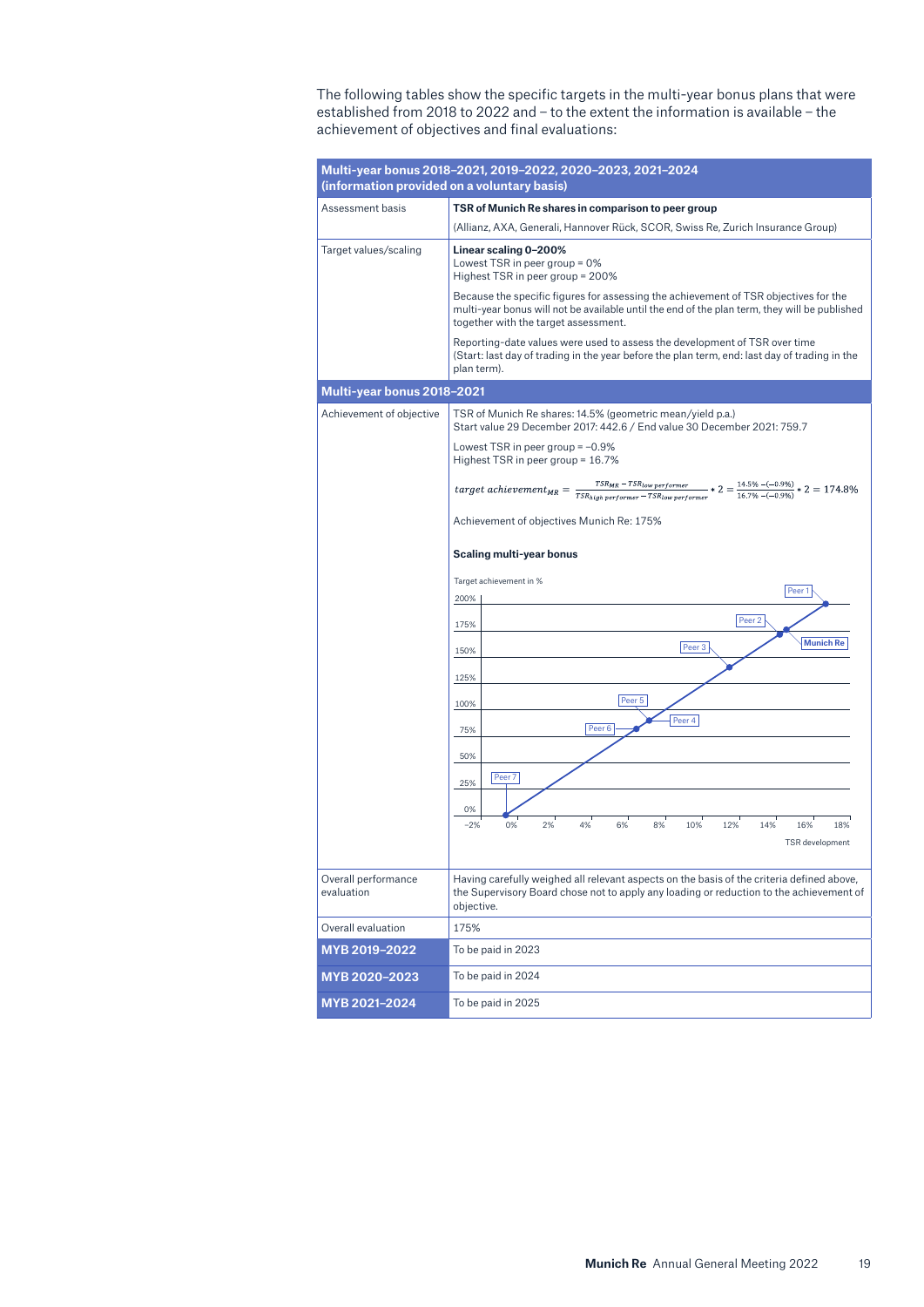|                                   |            | Multi-year bonus 2022-2025 - to be paid in 2026 (information provided on a voluntary basis)                                                                                                                                       |
|-----------------------------------|------------|-----------------------------------------------------------------------------------------------------------------------------------------------------------------------------------------------------------------------------------|
| Assessment bases                  | 80%        | TSR of Munich Re shares in comparison to peer group<br>(Allianz, AXA, Generali, Hannover Rück, SCOR, Swiss Re, Zurich Insurance Group)                                                                                            |
|                                   | 20%        | <b>ESG targets</b>                                                                                                                                                                                                                |
|                                   |            | <b>Environment</b> (15% weighting)                                                                                                                                                                                                |
|                                   |            | Achieving the <b>climate protection goals</b> laid out in the Munich Re Group's<br>climate strategy                                                                                                                               |
|                                   |            | - Reducing the $CO_2$ footprint in <b>investment</b> by 2025<br>-29% emissions from FY 2019 to FY 2025                                                                                                                            |
|                                   |            | - Reducing the $CO_2$ footprint in <b>insurance</b> by 2025<br>· Thermal coal<br>-35% emissions from FY 2019 to FY 2025<br>$\cdot$ Oil and gas – exploration and production<br>-5% emissions from FY 2019 to FY 2025              |
|                                   |            | – Reducing the CO <sub>2</sub> footprint in <b>own emissions</b> from operations by 2025<br>$-12\%$ CO <sub>2</sub> emissions per Group employee from FY 2019 to FY 2025                                                          |
|                                   |            | <b>Social aspects</b> (2.5% weighting)                                                                                                                                                                                            |
|                                   |            | 40% share of <b>women in management positions</b> at all levels across the Group<br>by FY 2025                                                                                                                                    |
|                                   |            | <b>Governance</b> (2,5% weighting)                                                                                                                                                                                                |
|                                   |            | The average <b>share of audit findings not implemented in a timely manner</b> in<br>relation to the total number of open audit findings is to be no higher than 5%<br>Group-wide at the end of quarters in the assessment period. |
| Target values/scaling             | <b>TSR</b> | Linear scaling 0-200%                                                                                                                                                                                                             |
|                                   |            | Lowest TSR in peer group = $0\%$<br>Highest TSR in peer group = 200%                                                                                                                                                              |
|                                   |            | Because the specific figures for assessing the achievement of TSR objectives<br>for the multi-year bonus will not be available until the end of the plan term, they<br>will be published together with the target assessment.     |
|                                   |            | Reporting-date values were used to assess the development of TSR over time<br>(start: last day of trading in the year before the plan term, end: last day of trading<br>in the plan term).                                        |
|                                   | <b>ESG</b> | Linear scaling 0-200%                                                                                                                                                                                                             |
|                                   |            | <b>Environment</b> – achieving the <b>climate protection goals</b>                                                                                                                                                                |
|                                   |            | - Reducing the $CO2$ footprint in <b>investments</b><br>$-19\% = 0\%$<br>$-29\% = 100\%$<br>$-39\% = 200\%$                                                                                                                       |
|                                   |            | - Reducing the $CO_2$ footprint in <b>insurance</b> by 2025<br>· Thermal coal<br>$-25% =$<br>0%<br>$-35\% = 100\%$<br>$-45\% = 200\%$<br>• Oil and gas – exploration and production                                               |
|                                   |            | $0\% =$<br>0%<br>$-5\% = 100\%$<br>$-10\% = 200\%$                                                                                                                                                                                |
|                                   |            | - Reducing the $CO2$ footprint in <b>own emissions</b> from operations by 2025<br>$0\% =$<br>0%<br>$-12\% = 100\%$<br>$-24\% = 200\%$                                                                                             |
|                                   |            | Social aspects - share of women in management positions                                                                                                                                                                           |
|                                   |            | $37.5% = 0%$<br>$40.0\% = 100\%$<br>$42.5% = 200%$                                                                                                                                                                                |
|                                   |            | Governance – share of audit findings not implemented in a timely manner<br>$10\% =$<br>0%<br>$5% = 100%$<br>$0\% = 200\%$                                                                                                         |
| Achievement of objective          | <b>TSR</b> | Evaluation in 2026                                                                                                                                                                                                                |
|                                   | ESG        | Evaluation in 2026                                                                                                                                                                                                                |
| Overall performance<br>evaluation |            | Evaluation in 2026                                                                                                                                                                                                                |
| Overall evaluation                |            | Evaluation in 2026                                                                                                                                                                                                                |
|                                   |            |                                                                                                                                                                                                                                   |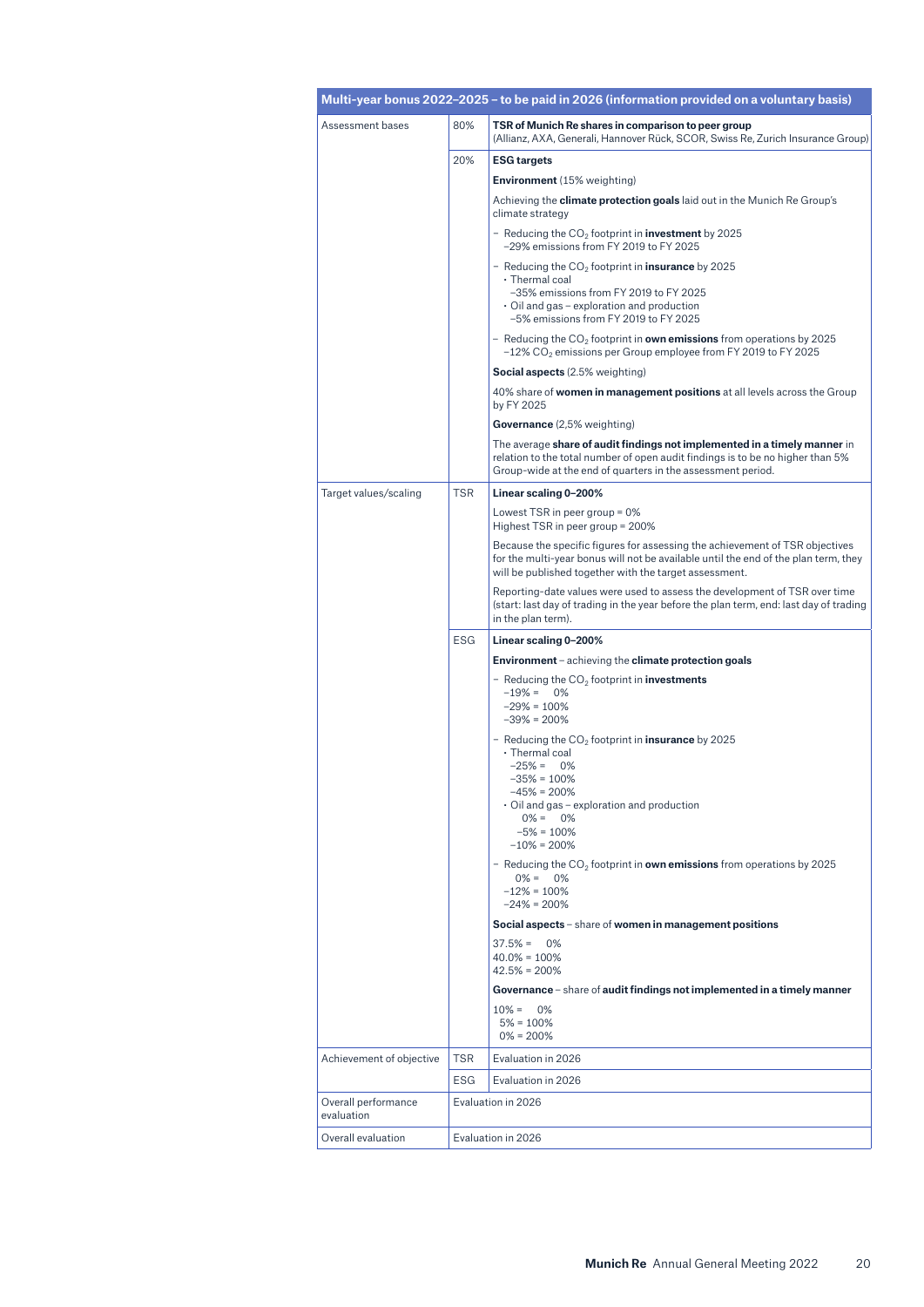(3) Remuneration paid and owed in 2021 in accordance with Section 162 AktG

The remuneration paid is recognised in the financial year in which the member of the Board of Management actually receives the funds.

Since no resolution had been reached by 31 December 2021 concerning the assessment for the bonus plan ending in the reporting year, there is no remuneration owed (that is, remuneration due but not yet paid out) to be recognised. Further, there is no remuneration owed as defined in Section 162 (1) AktG to be recognised.

The following tables (amounts and percentages rounded in certain cases) show the remuneration for the serving members of the Board of Management in the reporting year:

|                                                               |                                         | <b>Joachim Wenning</b> |           |              |           | <b>Thomas Blunck</b> |                                          |              |  |  |
|---------------------------------------------------------------|-----------------------------------------|------------------------|-----------|--------------|-----------|----------------------|------------------------------------------|--------------|--|--|
|                                                               | <b>Chair of the Board of Management</b> |                        |           |              |           |                      | <b>Member of the Board of Management</b> |              |  |  |
|                                                               |                                         | 2021<br>2020           |           |              | 2021      | 2020                 |                                          |              |  |  |
|                                                               | €                                       | <b>Share</b>           | €         | <b>Share</b> |           | <b>Share</b>         | €                                        | <b>Share</b> |  |  |
| Basic remuneration                                            | 2.325.000                               | 98%                    | 2.325.000 | 48%          | 1.125.000 | 97%                  | 1.125.000                                | 46%          |  |  |
| Regular fringe benefits/<br>remuneration in kind <sup>1</sup> | 38.176                                  | 2%                     | 37.149    | 1%           | 35.646    | 3%                   | 32,093                                   | 1%           |  |  |
| Annual bonus <sup>2</sup>                                     |                                         | 0%                     | 867.750   | 18%          |           | 0%                   | 419.250                                  | 17%          |  |  |
| Multi-year bonus <sup>3</sup>                                 |                                         |                        | 1.604.423 | 33%          |           |                      | 863.870                                  | 35%          |  |  |
| Other                                                         | -                                       |                        |           |              |           |                      |                                          | -            |  |  |
| <b>Total remuneration</b>                                     | 2.363.176                               | 100%                   | 4.834.322 | 100%         | 1.160.646 | 100%                 | 2.440.213                                | 100%         |  |  |

See the end of the tables for footnotes.

|                                                               |                                          | <b>Nicholas Gartside</b> |           |              |           | Stefan Golling (since 1 January 2021)    |   |       |  |  |
|---------------------------------------------------------------|------------------------------------------|--------------------------|-----------|--------------|-----------|------------------------------------------|---|-------|--|--|
|                                                               | <b>Member of the Board of Management</b> |                          |           |              |           | <b>Member of the Board of Management</b> |   |       |  |  |
|                                                               |                                          | 2021                     | 2020      |              |           | 2021                                     |   | 2020  |  |  |
|                                                               | €                                        | <b>Share</b>             |           | <b>Share</b> |           | <b>Share</b>                             | € | Share |  |  |
| Basic remuneration                                            | 1.411.875                                | 98%                      | 1.125.000 | 76%          | 1.411.875 | 98%                                      |   |       |  |  |
| Regular fringe benefits/<br>remuneration in kind <sup>1</sup> | 23.543                                   | 2%                       | 22.625    | 2%           | 27,810    | 2%                                       |   |       |  |  |
| Annual bonus <sup>2</sup>                                     |                                          | 0%                       | 331.075   | 22%          |           |                                          |   |       |  |  |
| Multi-year bonus <sup>3</sup>                                 |                                          |                          |           |              |           |                                          |   |       |  |  |
| Other                                                         |                                          |                          |           |              |           |                                          |   |       |  |  |
| <b>Total remuneration</b>                                     | 1.435.418                                | 100%                     | 1.478.700 | 100%         | 1.439.685 | 100%                                     |   |       |  |  |
|                                                               |                                          |                          |           |              |           |                                          |   |       |  |  |

|                                          |              |           |              | Torsten Jeworrel   |                                          |           |       |  |
|------------------------------------------|--------------|-----------|--------------|--------------------|------------------------------------------|-----------|-------|--|
| <b>Member of the Board of Management</b> |              |           |              |                    | <b>Member of the Board of Management</b> |           |       |  |
|                                          | 2021<br>2020 |           |              |                    | 2021                                     | 2020      |       |  |
| €                                        | <b>Share</b> | €         | <b>Share</b> |                    | <b>Share</b>                             | €         | Share |  |
| 1.125.000                                | 97%          | 1.125.000 | 47%          | 1.625.000          | 98%                                      | 1.625.000 | 47%   |  |
| 31.141                                   | 3%           | 26.919    | 1%           | 40.862             | 2%                                       | 39,029    | 1%    |  |
| $\Omega$                                 | 0%           | 419.250   | 18%          | $\Omega$           | 0%                                       | 604,500   | 18%   |  |
|                                          |              | 823.690   | 34%          |                    |                                          | 1.185.310 | 34%   |  |
| -                                        |              |           |              |                    |                                          |           |       |  |
| 1.156.141                                | 100%         | 2.394.859 | 100%         | 1.665.862          | 100%                                     | 3.453.839 | 100%  |  |
|                                          |              |           |              | <b>Doris Höpke</b> |                                          |           |       |  |

|                                                               |           | <b>Christoph Jurecka</b>                 |           |              |           | Achim Kassow (since 1 May 2020)          |           |       |  |
|---------------------------------------------------------------|-----------|------------------------------------------|-----------|--------------|-----------|------------------------------------------|-----------|-------|--|
|                                                               |           | <b>Member of the Board of Management</b> |           |              |           | <b>Member of the Board of Management</b> |           |       |  |
|                                                               |           | 2021                                     |           | 2020         |           | 2021                                     | 2020      |       |  |
|                                                               | €         | <b>Share</b>                             | ŧ.        | <b>Share</b> |           | <b>Share</b>                             | €         | Share |  |
| Basic remuneration                                            | 1.625.000 | 98%                                      | 1,500,000 | 74%          | 1.411.875 | 97%                                      | 750,000   | 64%   |  |
| Regular fringe benefits/<br>remuneration in kind <sup>1</sup> | 25,774    | 2%                                       | 24.240    | 1%           | 37.307    | 3%                                       | 46,036    | 4%    |  |
| Annual bonus <sup>2</sup>                                     | 0         | 0%                                       | 507.000   | 25%          |           | 0%                                       |           |       |  |
| Multi-year bonus <sup>3</sup>                                 |           |                                          |           |              |           |                                          |           |       |  |
| Other                                                         | -         |                                          | -         |              | -         |                                          | 382,500   | 32%   |  |
| <b>Total remuneration</b>                                     | 1.650.774 | 100%                                     | 2.031.240 | 100%         | 1,449,182 | 100%                                     | 1,178,536 | 100%  |  |

|                                                               |           |              |                                             |              |           |              |                                             | <b>Markus Rieß<sup>5</sup></b> |
|---------------------------------------------------------------|-----------|--------------|---------------------------------------------|--------------|-----------|--------------|---------------------------------------------|--------------------------------|
|                                                               |           |              |                                             |              |           |              | <b>Member of the Board of Management</b>    |                                |
|                                                               |           | 2021         |                                             | 2021         |           | 2020         |                                             | 2020                           |
|                                                               |           | <b>Total</b> | <b>Thereof</b><br><b>Munich Reinsurance</b> |              |           | <b>Total</b> | <b>Thereof</b><br><b>Munich Reinsurance</b> |                                |
|                                                               |           |              |                                             | Company      |           |              |                                             | Company                        |
|                                                               | €         | <b>Share</b> | €                                           | <b>Share</b> | €         | <b>Share</b> | €                                           | <b>Share</b>                   |
| Basic remuneration                                            | 2.787.500 | 97%          | 462,500                                     | 94%          | 2.750.000 | 57%          | 500,000                                     | 36%                            |
| Regular fringe benefits/<br>remuneration in kind <sup>1</sup> | 90.412    | 3%           | 28.937                                      | 6%           | 116.944   | 2%           | 36.654                                      | 3%                             |
| Annual bonus <sup>2</sup>                                     | 0         | 0%           | $\Omega$                                    | 0%           | 165,750   | 3%           | 165,750                                     | 12%                            |
| Multi-year bonus <sup>3</sup>                                 |           |              |                                             |              | 1,801,166 | 37%          | 700.088                                     | 50%                            |
| Other                                                         | -         |              |                                             |              | -         |              |                                             |                                |
| <b>Total remuneration</b>                                     | 2.877.912 | 100%         | 491.437                                     | 100%         | 4.833.860 | 100%         | 1.402.492                                   | 100%                           |

The fringe benefits/remuneration in kind cover – where applicable – the following costs: insurance (group accident insurance, voluntary accident<br>insurance, luggage insurance), costs for a company car (leasing fees, damage,

 $^2$  The figures for the 2020 financial year concern the annual bonus for 2020; those for the 2020 financial year concern the annual bonus for 2019.<br>  $^3$  Due to the switch from a three-year to a four-year plan in 2018, n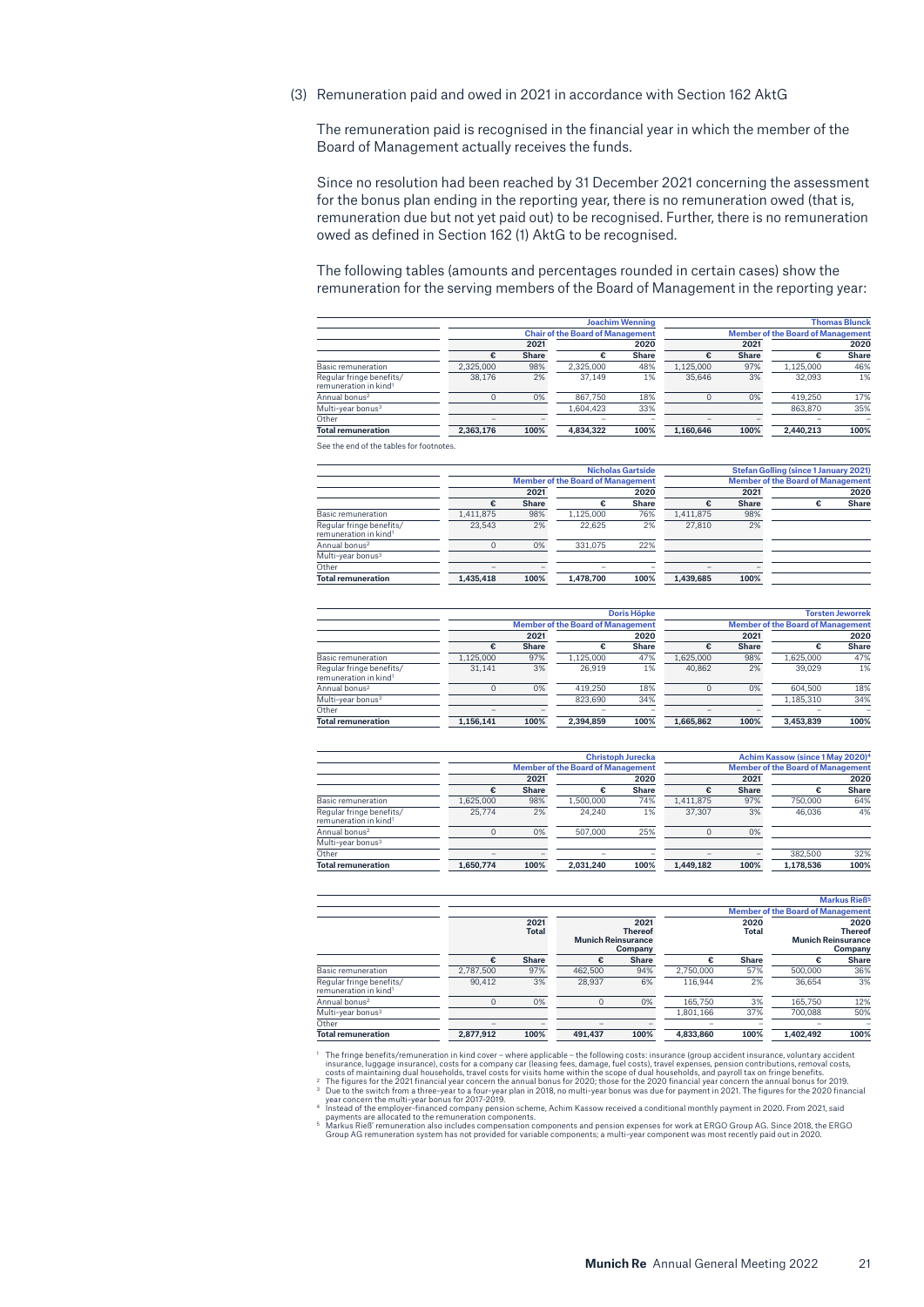The following tables (amounts and percentages rounded in certain cases) show the remuneration for former members of the Board of Management:

|                                                               |         | Ludger Arnoldussen <sup>2</sup><br><b>Member of the Board of Management</b><br>until 30 April 2017<br><b>Retired since 1 May 2019</b> |         |              | <b>Nikolaus von Bomhard</b><br><b>Chair of the Board of Management</b><br>until 30 April 2017<br><b>Retired since 1 May 2017</b> |              |           |              |
|---------------------------------------------------------------|---------|---------------------------------------------------------------------------------------------------------------------------------------|---------|--------------|----------------------------------------------------------------------------------------------------------------------------------|--------------|-----------|--------------|
|                                                               |         | 2021                                                                                                                                  |         | 2020         |                                                                                                                                  | 2021         |           | 2020         |
|                                                               | €       | <b>Share</b>                                                                                                                          | €       | <b>Share</b> | €                                                                                                                                | <b>Share</b> | €         | <b>Share</b> |
| Pension or basic remuneration                                 | 229,600 | 100%                                                                                                                                  | 229,600 | 46%          | 681.833                                                                                                                          | 95%          | 681.833   | 53%          |
| Reqular fringe benefits/<br>remuneration in kind <sup>1</sup> |         |                                                                                                                                       |         |              | 38.156                                                                                                                           | 5%           | 32,896    | 3%           |
| Annual bonus                                                  |         |                                                                                                                                       |         |              |                                                                                                                                  |              |           |              |
| Multi-year bonus <sup>3</sup>                                 |         |                                                                                                                                       | 271.215 | 54%          |                                                                                                                                  |              | 576.240   | 45%          |
| Other                                                         |         |                                                                                                                                       |         |              |                                                                                                                                  |              |           |              |
| <b>Total remuneration</b>                                     | 229.600 | 100%                                                                                                                                  | 500.815 | 100%         | 719.989                                                                                                                          | 100%         | 1.290.969 | 100%         |

|                                                               |              | <b>Georg Daschner</b> |         |                                                                                                           | <b>Hermann Pohlchristoph</b> |              |                                                                 |              |  |
|---------------------------------------------------------------|--------------|-----------------------|---------|-----------------------------------------------------------------------------------------------------------|------------------------------|--------------|-----------------------------------------------------------------|--------------|--|
|                                                               |              |                       |         | <b>Member of the Board of Management</b><br>until 31 December 2014<br><b>Retired since 1 January 2015</b> |                              |              | <b>Member of the Board of Management</b><br>until 30 April 2020 |              |  |
|                                                               | 2021<br>2020 |                       |         | 2021                                                                                                      |                              | 2020         |                                                                 |              |  |
|                                                               | €            | <b>Share</b>          | €       | <b>Share</b>                                                                                              | €                            | <b>Share</b> | €                                                               | <b>Share</b> |  |
| Pension or basic remuneration                                 | 250,722      | 99%                   | 242.834 | 99%                                                                                                       |                              |              | 358,333                                                         | 28%          |  |
| Regular fringe benefits/<br>remuneration in kind <sup>1</sup> | 1.735        | 1%                    | 1.792   | 1%                                                                                                        | 134                          | 100%         | 15.185                                                          | 1%           |  |
| Annual bonus                                                  |              |                       |         |                                                                                                           | 0                            | 0%           | 419.250                                                         | 32%          |  |
| Multi-year bonus <sup>3</sup>                                 |              |                       |         |                                                                                                           |                              |              | 507.640                                                         | 39%          |  |
| Other                                                         |              |                       |         |                                                                                                           |                              |              |                                                                 |              |  |
| <b>Total remuneration</b>                                     | 252.458      | 100%                  | 244.626 | 100%                                                                                                      | 134                          | 100%         | 1,300,408                                                       | 100%         |  |

|                                                               |          | Peter Röder  |                                                                                                           |              |         |                                                                                                           |           | Jörg Schneider |  |
|---------------------------------------------------------------|----------|--------------|-----------------------------------------------------------------------------------------------------------|--------------|---------|-----------------------------------------------------------------------------------------------------------|-----------|----------------|--|
|                                                               |          |              | <b>Member of the Board of Management</b><br>until 31 December 2020<br><b>Retired since 1 January 2021</b> |              |         | <b>Member of the Board of Management</b><br>until 31 December 2018<br><b>Retired since 1 January 2019</b> |           |                |  |
|                                                               |          | 2021         | 2020                                                                                                      |              |         | 2021                                                                                                      |           | 2020           |  |
|                                                               | €        | <b>Share</b> | €                                                                                                         | <b>Share</b> | €       | <b>Share</b>                                                                                              | €         | <b>Share</b>   |  |
| Pension or basic remuneration                                 | 302.765  | 100%         | 1.125.000                                                                                                 | 47%          | 482.464 | 100%                                                                                                      | 482.464   | 27%            |  |
| Regular fringe benefits/<br>remuneration in kind <sup>1</sup> | 1.031    | 0%           | 35,060                                                                                                    | 1%           | 769     | 0%                                                                                                        | 829       | 0%             |  |
| Annual bonus                                                  | $\Omega$ | 0%           | 419.250                                                                                                   | 17%          |         |                                                                                                           |           |                |  |
| Multi-year bonus <sup>3</sup>                                 |          |              | 823.690                                                                                                   | 34%          |         |                                                                                                           | 1,329,860 | 73%            |  |
| Other                                                         |          |              |                                                                                                           |              |         |                                                                                                           |           |                |  |
| <b>Total remuneration</b>                                     | 303.796  | 100%         | 2.403.000                                                                                                 | 100%         | 483.233 | 100%                                                                                                      | 1.813.152 | 100%           |  |

|                                                               |         | <b>Wolfgang Strassl</b> |                                                                                                           |              |  |
|---------------------------------------------------------------|---------|-------------------------|-----------------------------------------------------------------------------------------------------------|--------------|--|
|                                                               |         |                         | <b>Member of the Board of Management</b><br>until 31 December 2013<br><b>Retired since 1 January 2014</b> |              |  |
|                                                               |         | 2021                    |                                                                                                           | 2020         |  |
|                                                               | €       | <b>Share</b>            | €                                                                                                         | <b>Share</b> |  |
| Pension or basic remuneration                                 | 187.033 | 100%                    | 187.033                                                                                                   | 100%         |  |
| Regular fringe benefits/<br>remuneration in kind <sup>1</sup> | 832     | 0%                      | 95                                                                                                        | 0%           |  |
| Annual bonus                                                  |         |                         |                                                                                                           |              |  |
| Multi-year bonus <sup>3</sup>                                 |         |                         |                                                                                                           |              |  |
| Other                                                         |         |                         |                                                                                                           |              |  |
| <b>Total remuneration</b>                                     | 187,865 | 100%                    | 187.128                                                                                                   | 100%         |  |
|                                                               |         |                         |                                                                                                           |              |  |

The fringe benefits/remuneration in kind include – where applicable – the following costs: insurance (group accident insurance, voluntary accident<br>insurance, luggage insurance), costs for a company car (leasing fees, damag

At the end of the reporting year, there were 15 former members of the Board of Management who had ended their duties more than ten years earlier. The total amount of remuneration paid to them in 2021 was €4,273,807.

(4) Projected bonus payments in 2022 (information provided on a voluntary basis)

In 2022, the annual bonus for 2021 and the multi-year bonus for 2018–2021 will be paid out.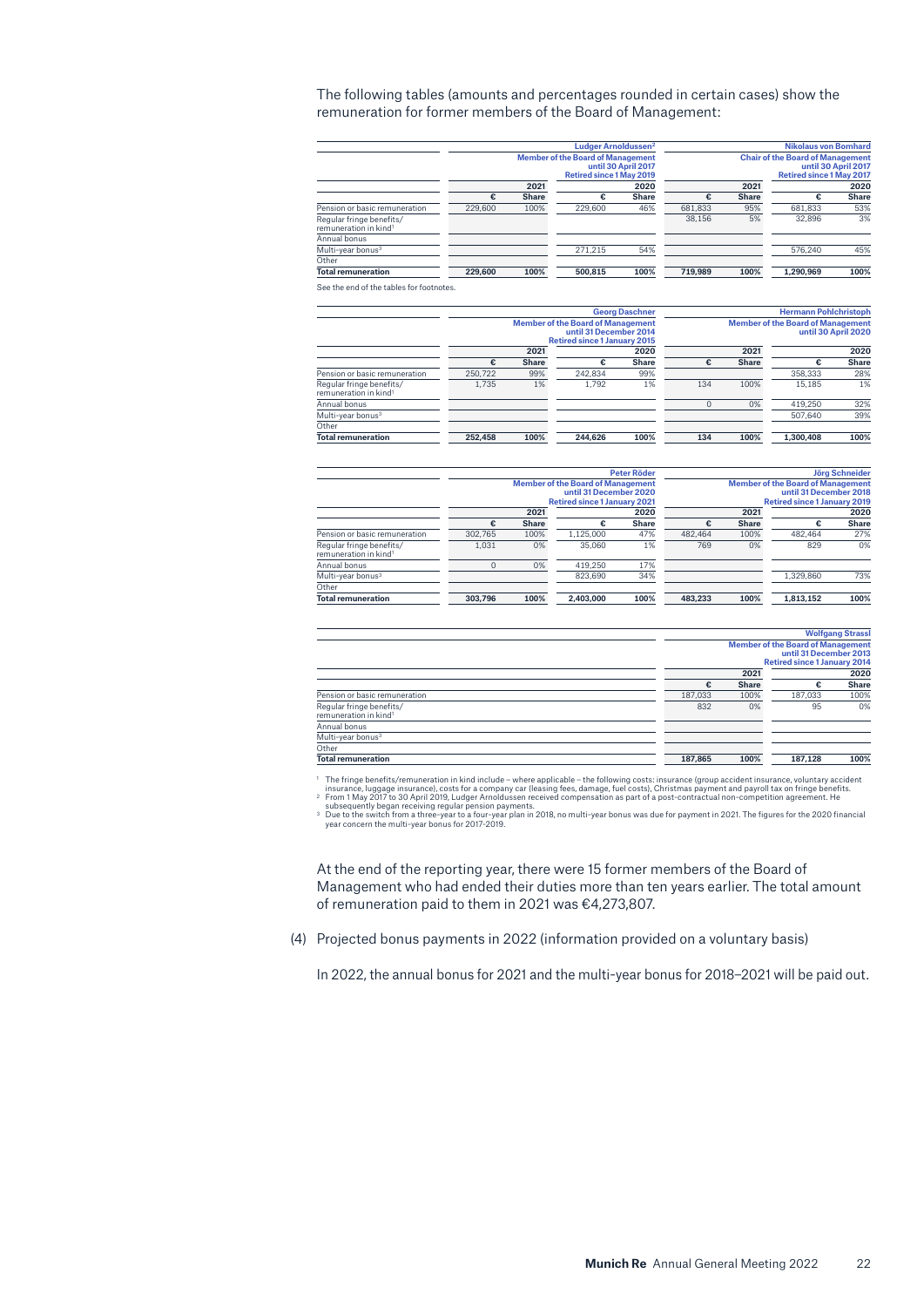The following table shows the projected bonus payments for these plans. The information is presented in the interest of providing transparency for shareholders and shows the variable remuneration earned in the reporting year:

|                                                             |                           | <b>Annual bonus 2021</b> |                           | Multi-year bonus 2018-2021 |
|-------------------------------------------------------------|---------------------------|--------------------------|---------------------------|----------------------------|
|                                                             | <b>Target achievement</b> | Bonus amount $\epsilon$  | <b>Target achievement</b> | <b>Bonus amount €</b>      |
| <b>Current Members of the</b><br><b>Board of Management</b> |                           |                          |                           |                            |
| Joachim Wenning                                             | 126%                      | 878,850                  | 175%                      | 2,725,625                  |
| Thomas Blunck                                               | 126%                      | 425.250                  | 175%                      | 1.316.875                  |
| Nicholas Gartside (since 18 March 2019)                     | 126%                      | 533,689                  |                           |                            |
| Stefan Golling (since 1 January 2021)                       | 126%                      | 533.689                  |                           |                            |
| Doris Höpke (until 30 April 2022)                           | 126%                      | 425,250                  | 175%                      | 1,316,875                  |
| <b>Torsten Jeworrek</b>                                     | 126%                      | 614.250                  | 175%                      | 1.898.750                  |
| Christoph Jurecka                                           | 126%                      | 614.250                  |                           |                            |
| Achim Kassow (since 1 May 2020)                             | 126%                      | 533.689                  |                           |                            |
| Markus Rieß                                                 | 126%                      | 174.825                  | 175%                      | 780.938                    |
| <b>Former Members of the</b><br><b>Board of Management</b>  |                           |                          |                           |                            |
| Hermann Pohlchristoph (until 30 April 2020)                 |                           |                          | 175%                      | 1,240,313                  |
| Peter Röder (until 31 December 2020)                        |                           |                          | 175%                      | 1,316,875                  |
| Jörg Schneider (until 31 December 2018)                     |                           |                          | 175%                      | 1.898.750                  |

The benefits actually paid out in connection with the remuneration due will be provided in the remuneration report for the 2022 financial year.

(5) Shareholding obligation (Share Ownership Guidelines)

All members of the Board of Management are required to hold shares in the Company to the value of their current annual gross basic remuneration for the duration of their membership of the Board of Management. Board members who have joined the Board of Management since 2019 and future Board members have a five-year build-up phase in which to reach the required shareholding. Board members who joined the Board of Management before 2019 must submit proof that they hold the required number of shares within two years. Once the build-up phase ends, appropriate documentation of compliance with the shareholder obligation must be provided annually.

The following table (amounts and percentages rounded in certain cases) shows the share ownership for the members of the Board of Management as at 30 December 2021 (last day of trading in the reporting year):

|                                      |            | End of build-up phase |           | <b>Number</b><br>of shares on<br><b>30 December</b><br>2021 | <b>XETRA</b><br>closina<br>price on<br><b>30 December</b><br>2021 | <b>Total value</b><br>of shares | <b>Total value</b><br>of shares<br>in relation<br>to annual<br>gross basic<br>remuneration |
|--------------------------------------|------------|-----------------------|-----------|-------------------------------------------------------------|-------------------------------------------------------------------|---------------------------------|--------------------------------------------------------------------------------------------|
| <b>Name</b>                          | 2 years    | 5 years               |           |                                                             | €                                                                 | €                               |                                                                                            |
| Joachim Wenning                      | 31.12.2022 |                       | 2.325.000 | 17,213                                                      | 260.50                                                            | 4.483.987                       | 193%                                                                                       |
| Thomas Blunck                        | 31.12.2022 |                       | 1.125.000 | 5.052                                                       | 260.50                                                            | 1.316.046                       | 117%                                                                                       |
| Nicholas Gartside                    |            | 31.12.2025            | 1.411.875 | 3.500                                                       | 260.50                                                            | 911.750                         | 65%                                                                                        |
| Stefan Golling                       |            | 31.12.2025            | 1,411,875 | 1,650                                                       | 260,50                                                            | 429,825                         | 30%                                                                                        |
| Doris Höpke<br>(until 30 April 2022) | 31.12.2022 |                       | 1.125.000 | 4.318                                                       | 260.50                                                            | 1.124.839                       | 100%                                                                                       |
| Torsten Jeworrek                     | 31.12.2022 |                       | 1.625.000 | 4.654                                                       | 260.50                                                            | 1.212.367                       | 75%                                                                                        |
| Christoph Jurecka                    |            | 31.12.2025            | 1.625.000 | 7.011                                                       | 260.50                                                            | 1,826,366                       | 112%                                                                                       |
| Achim Kassow                         |            | 31.12.2025            | 1,411,875 | 2.575                                                       | 260,50                                                            | 670.788                         | 48%                                                                                        |
| Markus Rieß <sup>1</sup>             | 31.12.2022 |                       | 1.625.000 | 7.500                                                       | 260.50                                                            | 1.953.750                       | 120%                                                                                       |
|                                      |            |                       |           |                                                             |                                                                   |                                 |                                                                                            |

<sup>1</sup> With regard to the shareholder obligation, instead of his current annual gross basic remuneration, for Markus Rieß the relevant value is 50%<br>of his current target overall direct remuneration (= basic remuneration + va

The respective shares currently held by the members of the Board of Management can be found on the Munich Re website:

Shares held by the members of the Board of Management (www.munichre.com/board-of-management)

(6) Retention (malus) and compensation (clawback) of variable remuneration

In the reporting year, the Supervisory Board did not exercise its option to retain or demand repayment of variable remuneration components.

(7) Benefits from third parties

In 2021, no members were promised or paid out benefits by third parties for their service on the Board of Management.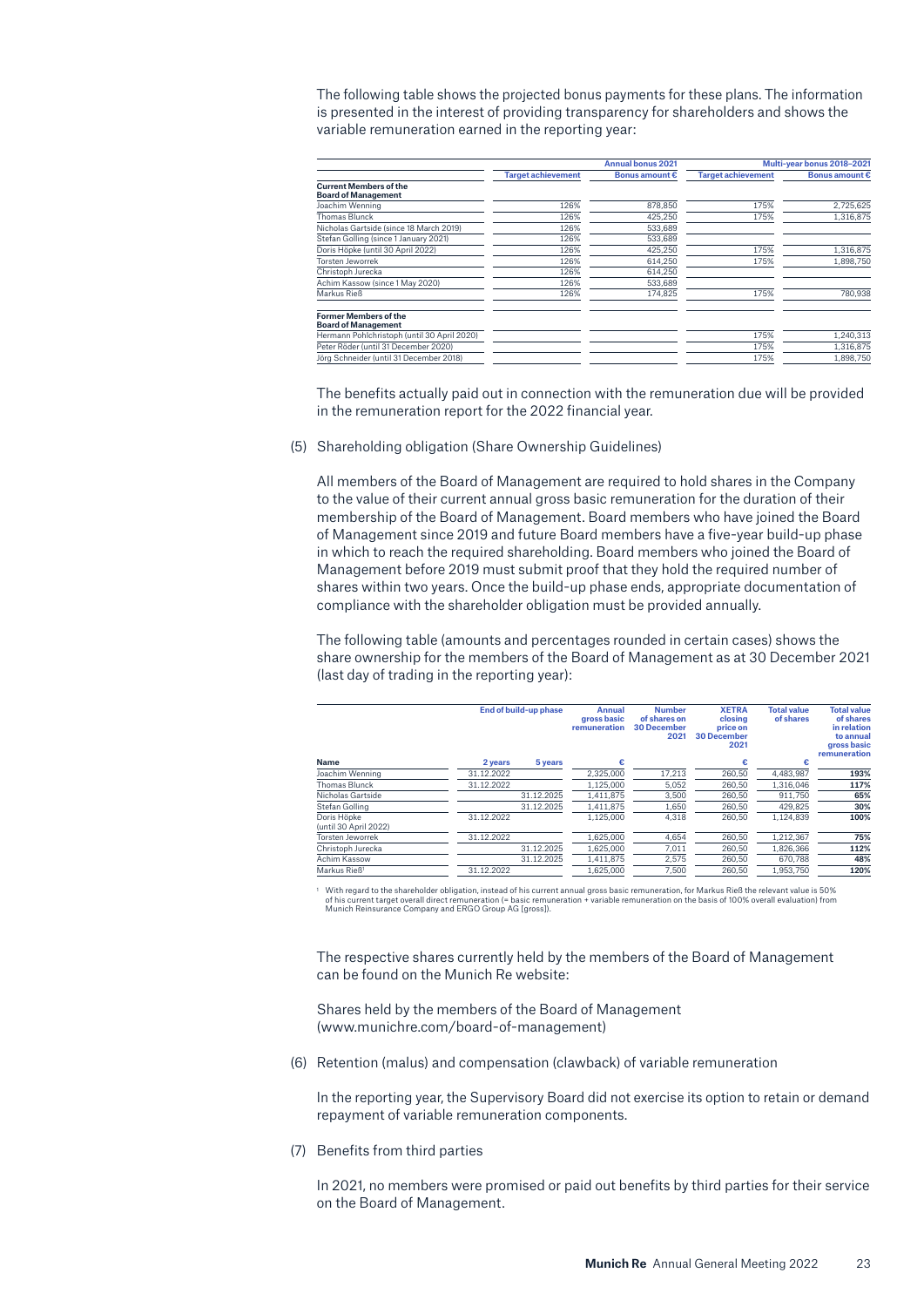(8) Policy for agreed-upon benefits in the event of premature or regular termination

Premature termination refers to the contract of a member of the Board of Management being terminated before the end of the agreed-upon term. Regular termination refers to the contract of a member of the Board of Management being terminated at the end of the agreed-upon term (regardless of whether or not said member has reached retirement age).

On termination of a Board member's contract, the variable remuneration components still outstanding are evaluated and paid out on the basis of the objectives originally agreed on the normal date.

If the employment contract ends as a result of extraordinary termination by the Company for good cause, no payments are made to the Board member. Contractually agreed payments due following a change of control will not be made.

Members of the Board of Management who joined the Board before 2017 have no contractual entitlement to severance payments. In the event of premature termination of the employment contract by the Company without good cause, any payments to be made may not in total exceed the equivalent of two years' overall remuneration and may not represent remuneration for more than the residual term of the employment contract, if the residual term is shorter. The calculation is based on the total remuneration for the past financial year and, if necessary, on the expected total remuneration for the current financial year.

Board members who have joined the Board of Management since 2017 and future Board members whose contracts are terminated prematurely by the Company without good cause have a contractual right to severance payments. Such payments may not exceed the equivalent of two years' remuneration, and are in all cases limited to the residual term of the Board member's contract, if the residual term is shorter. The annual remuneration is calculated on the basis of the fixed annual remuneration and variable remuneration actually paid out for the last full financial year before termination of the contract; irregular, event-related fringe benefits and remuneration in kind are not taken into account. Payments received by a Board member during the period of notice after termination of their appointment are offset against any severance payment. Any income from selfemployment or employment earned by the Board member during the period in respect of which they have received a severance payment is also offset against the severance payment.

As a matter of principle, the Company ensures that severance payments are related to performance over the Board member's whole period of service.

The Supervisory Board may conclude a post-contractual non-competition agreement with the Board members, with compensation for the period of restriction, in which case any severance payment is offset against the compensation.

The following table shows the agreed-upon benefits in the event of premature termination as at 31 December 2021:

| Name                                     | <b>Disability</b><br>pension | <b>Reduced</b><br>occupational<br>pension on<br>early retirement | <b>Vested occupational</b><br>pension, disability<br>pension and surviving<br>dependants' pension<br>benefits under the<br><b>German Company</b><br><b>Pension Act</b> | <b>Severance</b><br>payments<br>for termination<br>without<br>good cause | <b>Occupational</b><br>pension |
|------------------------------------------|------------------------------|------------------------------------------------------------------|------------------------------------------------------------------------------------------------------------------------------------------------------------------------|--------------------------------------------------------------------------|--------------------------------|
| Joachim Wenning                          |                              | $\checkmark$                                                     | $\checkmark$                                                                                                                                                           |                                                                          |                                |
| <b>Thomas Blunck</b>                     |                              | $\checkmark$                                                     | $\checkmark$                                                                                                                                                           |                                                                          |                                |
| Nicholas Gartside                        |                              |                                                                  |                                                                                                                                                                        | $\checkmark$                                                             |                                |
| Stefan Golling<br>(since 1 January 2021) |                              |                                                                  |                                                                                                                                                                        | $\checkmark$                                                             |                                |
| Doris Höpke<br>(until 30 April 2022)     |                              |                                                                  | $\checkmark$                                                                                                                                                           |                                                                          |                                |
| <b>Torsten Jeworrek</b>                  |                              |                                                                  |                                                                                                                                                                        |                                                                          | $\checkmark$                   |
| Christoph Jurecka                        |                              |                                                                  | $\checkmark$                                                                                                                                                           | $\checkmark$                                                             |                                |
| Achim Kassow<br>(since 1 May 2020)       |                              |                                                                  |                                                                                                                                                                        | $\checkmark$                                                             |                                |
| Markus Rieß                              | $\checkmark$                 |                                                                  | $\checkmark$                                                                                                                                                           |                                                                          |                                |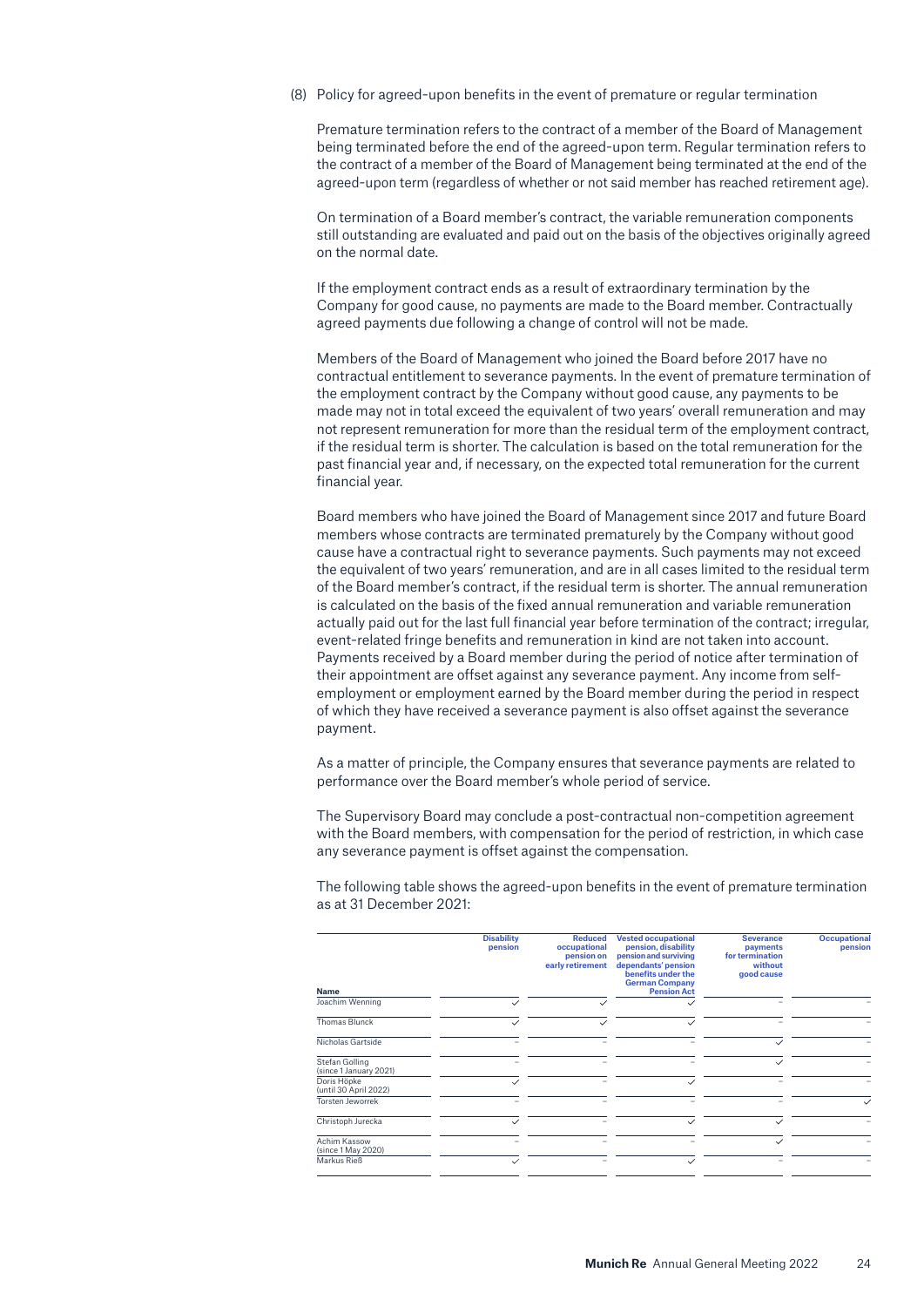The following table shows the benefits due, assuming regular termination:

|                                              | <b>Financial year</b> | <b>Reduced</b><br>occupational<br>pension on<br>early retirement | Vested occupa-<br>tional pension.<br>disability<br>pension and<br>surviving<br>dependants'<br>pension benefits<br>in acc. with<br>the German<br><b>Company</b><br><b>Pension Act</b> | <b>Pension</b><br><b>benefits</b> | <b>Present value</b><br>of entitlement<br>at 31 December<br>(GCC) | <b>Expenditure</b><br>(GCC) |
|----------------------------------------------|-----------------------|------------------------------------------------------------------|--------------------------------------------------------------------------------------------------------------------------------------------------------------------------------------|-----------------------------------|-------------------------------------------------------------------|-----------------------------|
| <b>Name</b>                                  |                       | E/year                                                           | E/year                                                                                                                                                                               | E/year                            | €                                                                 |                             |
| Joachim Wenning <sup>1</sup>                 | 2021                  | 317.904                                                          | 317.904                                                                                                                                                                              | 317.904                           | 9,722,115                                                         | 1,672,848                   |
|                                              | 2020                  | 317,904                                                          | 317,904                                                                                                                                                                              | 317,904                           | 8,049,266                                                         | 1,248,682                   |
| <b>Thomas Blunck</b>                         | 2021                  | 280,575                                                          | 322,407                                                                                                                                                                              | 328,407                           | 10,554,952                                                        | 1,690,434                   |
|                                              | 2020                  | 280,575                                                          | 322,407                                                                                                                                                                              | 328,407                           | 8,864,518                                                         | 1,531,106                   |
| Nicholas Gartside <sup>2</sup>               | 2021                  |                                                                  |                                                                                                                                                                                      |                                   |                                                                   |                             |
|                                              | 2020                  |                                                                  |                                                                                                                                                                                      |                                   |                                                                   |                             |
| Stefan Golling <sup>2</sup>                  | 2021                  |                                                                  |                                                                                                                                                                                      |                                   |                                                                   |                             |
| (since 1 January 2021)                       | 2020                  |                                                                  |                                                                                                                                                                                      |                                   |                                                                   |                             |
| Doris Höpke                                  | 2021                  | 139.672                                                          | 139,672                                                                                                                                                                              | 139,672                           | 3,831,254                                                         | 580,360                     |
| (until 30 April 2022)                        | 2020                  | 138,383                                                          | 138,383                                                                                                                                                                              | 138,383                           | 3,250,894                                                         | 576,067                     |
| Torsten Jeworrek <sup>1, 3</sup>             | 2021                  |                                                                  |                                                                                                                                                                                      | 471,849                           | 17,413,320                                                        | 2,122,140                   |
|                                              | 2020                  |                                                                  |                                                                                                                                                                                      | 471.849                           | 15,291,179                                                        | 2,344,724                   |
| Christoph Jurecka <sup>1</sup>               | 2021                  | 56.733                                                           | 56.733                                                                                                                                                                               | 56.733                            | 2,083,648                                                         | 773,913                     |
|                                              | 2020                  | 55,134                                                           | 55,134                                                                                                                                                                               | 55,134                            | 1,309,735                                                         | 706,527                     |
| Achim Kassow <sup>2</sup>                    | 2021                  |                                                                  |                                                                                                                                                                                      |                                   |                                                                   |                             |
| (since 1 May 2020)                           | 2020                  |                                                                  |                                                                                                                                                                                      |                                   |                                                                   |                             |
| Markus Rieß                                  | 2021                  | 223,780                                                          | 223,780                                                                                                                                                                              | 223,780                           | 4,685,959                                                         | 817,389                     |
| <b>Thereof Munich Reinsurance</b><br>Company |                       | 71,174                                                           | 71,174                                                                                                                                                                               | 71,174                            | 1,692,330                                                         | 249,912                     |
|                                              | 2020                  | 222.399                                                          | 222.399                                                                                                                                                                              | 222,399                           | 3,868,570                                                         | 804,668                     |
| <b>Thereof Munich Reinsurance</b><br>Company |                       | 73,127                                                           | 73,127                                                                                                                                                                               | 73,127                            | 1.442.419                                                         | 265,336                     |

<sup>1</sup> The contracts of Joachim Wenning, Torsten Jeworrek and Christoph Jurecka were renewed in 2021. At the time of the remuneration report's<br><sup>2</sup> Nicholas Gartside, Stefan Gelarding and Achim Kassow do not participate in the

In addition, members of the Board of Management appointed before 2019 benefit from the Munich Re pension scheme, which is also a defined contribution plan.

In the course of the reporting year, no changes in the event of premature or regular termination were agreed upon.

There were no benefits paid out to former members of the Board of Management whose term of service ended during the reporting year and who were therefore entitled to said benefits.

(9) Maximum remuneration

The respective 0–200% target corridor defines the upper limit for variable remuneration paid to members of the Board of Management. Any higher achievement of objectives is capped at 200%, so that there can also be no loading as a result of the overall performance evaluation. Similarly, there can be no reduction if achievement of objectives is 0%.

The maximum remuneration refers to the total remuneration for the financial year to which the total remuneration is attributable, irrespective of the financial year in which individual items of remuneration are actually paid to the Board member.

The maximum remuneration for the Chair of the Board of Management is €9.5m, that for an ordinary member of the Board of Management €7m.

Definitive information on the extent to which the maximum remuneration limits for the 2021 reporting year were adhered to will only be available after the multi-year bonus 2021–2024 has been paid out in full (in 2025). Consequently, the following tables (amounts and percentages rounded in certain cases) only show the remuneration attributable to the 2021 reporting year to date and will be successively updated: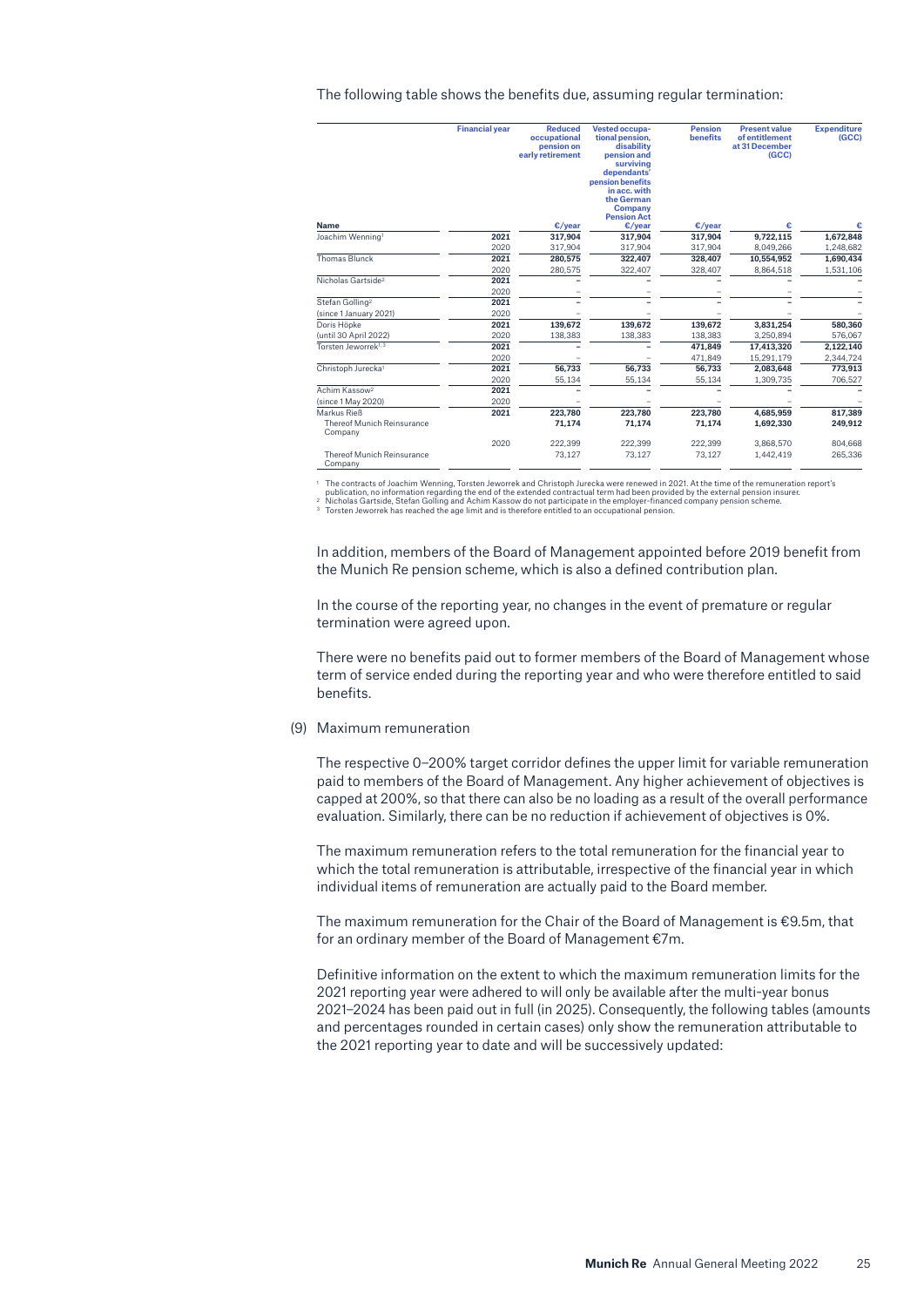|                                                                                               | <b>Joachim Wenning</b>     | <b>Thomas Blunck</b>       | <b>Nicholas Gartside</b>   | <b>Stefan Golling</b>                             |
|-----------------------------------------------------------------------------------------------|----------------------------|----------------------------|----------------------------|---------------------------------------------------|
|                                                                                               | <b>Chair of the Board</b>  | <b>Member of the Board</b> | <b>Member of the Board</b> | <b>Member of the Board</b>                        |
|                                                                                               | of Management              | of Management              | of Management              | of Management                                     |
| <b>Attribution for financial year</b>                                                         | 2021                       | 2021                       | 2021                       | 2021                                              |
|                                                                                               | €                          | €                          | €                          | €                                                 |
| Basic remuneration                                                                            | 2,325,000                  | 1,125,000                  | 1,411,875                  | 1,411,875                                         |
| Regular fringe benefits/remuneration in kind                                                  | 38.176                     | 35.646                     | 23.543                     | 27.810                                            |
| Company pension scheme - Pension contribution                                                 | 1,185,750                  | 365,625                    |                            |                                                   |
| Company pension scheme - Service costs                                                        | 1,331                      | 236,619                    |                            |                                                   |
| Irregular/event-related fringe benefits                                                       |                            |                            |                            |                                                   |
| Annual bonus                                                                                  | (provision in 2022)        | (provision in 2022)        | (provision in 2022)        | (provision in 2022)                               |
| Multi-vear bonus                                                                              | (provision in 2025)        | (provision in 2025)        | (provision in 2025)        | (provision in 2025)                               |
| Total remuneration as of 31 December 2021                                                     | 3,550,257                  | 1,762,890                  | 1,435,418                  | 1,439,685                                         |
| Defined maximum remuneration                                                                  | 9,500,000                  | 7,000,000                  | 7,000,000                  | 7,000,000                                         |
|                                                                                               | <b>Doris Höpke</b>         | <b>Torsten Jeworrek</b>    | <b>Christoph Jurecka</b>   | <b>Achim Kassow</b>                               |
|                                                                                               | <b>Member of the Board</b> | <b>Member of the Board</b> | <b>Member of the Board</b> | <b>Member of the Board</b>                        |
|                                                                                               | of Management              | of Management              | of Management              | of Management                                     |
| <b>Attribution for financial year</b>                                                         | 2021                       | 2021                       | 2021                       | 2021                                              |
|                                                                                               | €                          | €                          |                            | €                                                 |
| Basic remuneration                                                                            | 1,125,000                  | 1,625,000                  | 1,625,000                  | 1,411,875                                         |
| Regular fringe benefits/remuneration in kind                                                  | 31.141                     | 40,862                     | 25,774                     | 37.307                                            |
| Company pension scheme - Pension contribution                                                 | 573,750                    | 633,750                    | 828,750                    |                                                   |
| Company pension scheme - Service costs                                                        | 547                        | 270,608                    |                            |                                                   |
| Irregular/event-related fringe benefits                                                       |                            |                            |                            |                                                   |
| Annual bonus                                                                                  | (provision in 2022)        | (provision in 2022)        | (provision in 2022)        | (provision in 2022)                               |
| Multi-year bonus                                                                              | (provision in 2025)        | (provision in 2025)        | (provision in 2025)        | (provision in 2025)                               |
| Total remuneration as of 31 December 2021                                                     | 1,730,438                  | 2,570,220                  | 2,479,524                  | 1,449,182                                         |
| Defined maximum remuneration                                                                  | 7.000.000                  | 7.000.000                  | 7.000.000                  | 7.000.000                                         |
|                                                                                               |                            |                            |                            |                                                   |
|                                                                                               |                            |                            |                            | <b>Markus Rieß1</b><br><b>Member of the Board</b> |
|                                                                                               |                            |                            |                            | of Management                                     |
| <b>Attribution for financial year</b>                                                         |                            |                            | 2021                       | 2021                                              |
|                                                                                               |                            |                            | <b>Total</b>               | <b>Thereof</b>                                    |
|                                                                                               |                            |                            |                            | <b>Munich Reinsurance</b>                         |
|                                                                                               |                            |                            |                            | Company                                           |
|                                                                                               |                            |                            | €                          |                                                   |
|                                                                                               |                            |                            |                            |                                                   |
| Basic remuneration                                                                            |                            |                            | 2,787,500                  | 462,500                                           |
| Regular fringe benefits/remuneration in kind<br>Company pension scheme - Pension contribution |                            |                            | 90.412<br>817.125          | 28.937<br>235.875                                 |

' The maximum remuneration reflects the total remuneration that Markus Rieß receives from Munich Reinsurance Company and ERGO Group AG.<br>The ERGO Group AG remuneration system does not provide for variable components.

Multi-year bonus (provision in 2025) (provision in 2025) **Total remuneration as of 31 December 2021 3,708,123 740,398**

**Defined maximum remuneration 1,000,000** 

Company pension scheme – Service costs 13,086 13,086 13,086 13,086 13,086 13,086 13,086 13,086 13,086 13,086 13,086 13,086 13,086 13,086 13,086 13,086 13,086 13,086 13,086 13,086 13,086 13,086 13,086 13,086 13,086 13,086 1

#### **b) Remuneration: Supervisory Board**

Irregular/event-related fringe benefits

#### **aa)** Remuneration System for the Supervisory Board

The remuneration for members of the Supervisory Board is laid down in Article 15 of the Articles of Association. The remuneration system for the Supervisory Board takes into account all relevant company and supervisory law requirements, in particular those laid out in ARUG II and the German Corporate Governance Code. The system is – as in previous years – based on fixed remuneration and was approved by a majority of 98.48% at the Annual General Meeting on 28 April 2021.

(1) Remuneration principles

The remuneration for the members of the Supervisory Board is well-balanced overall, and commensurate with both the tasks and responsibilities borne by the members of the Supervisory Board and with the Company's financial situation; the remuneration rules of comparable DAX companies (until 2021: DAX30, from 2022: DAX40) are also taken into account.

In accordance with a recommendation from the German Corporate Governance Code, the greater time commitment for the Chair and Deputy Chair of the Supervisory Board, as well as for the chairs and deputy chairs of the committees, is to be duly taken into account.

 $\sqrt{(provision in 2022)}$  (provision in 2022)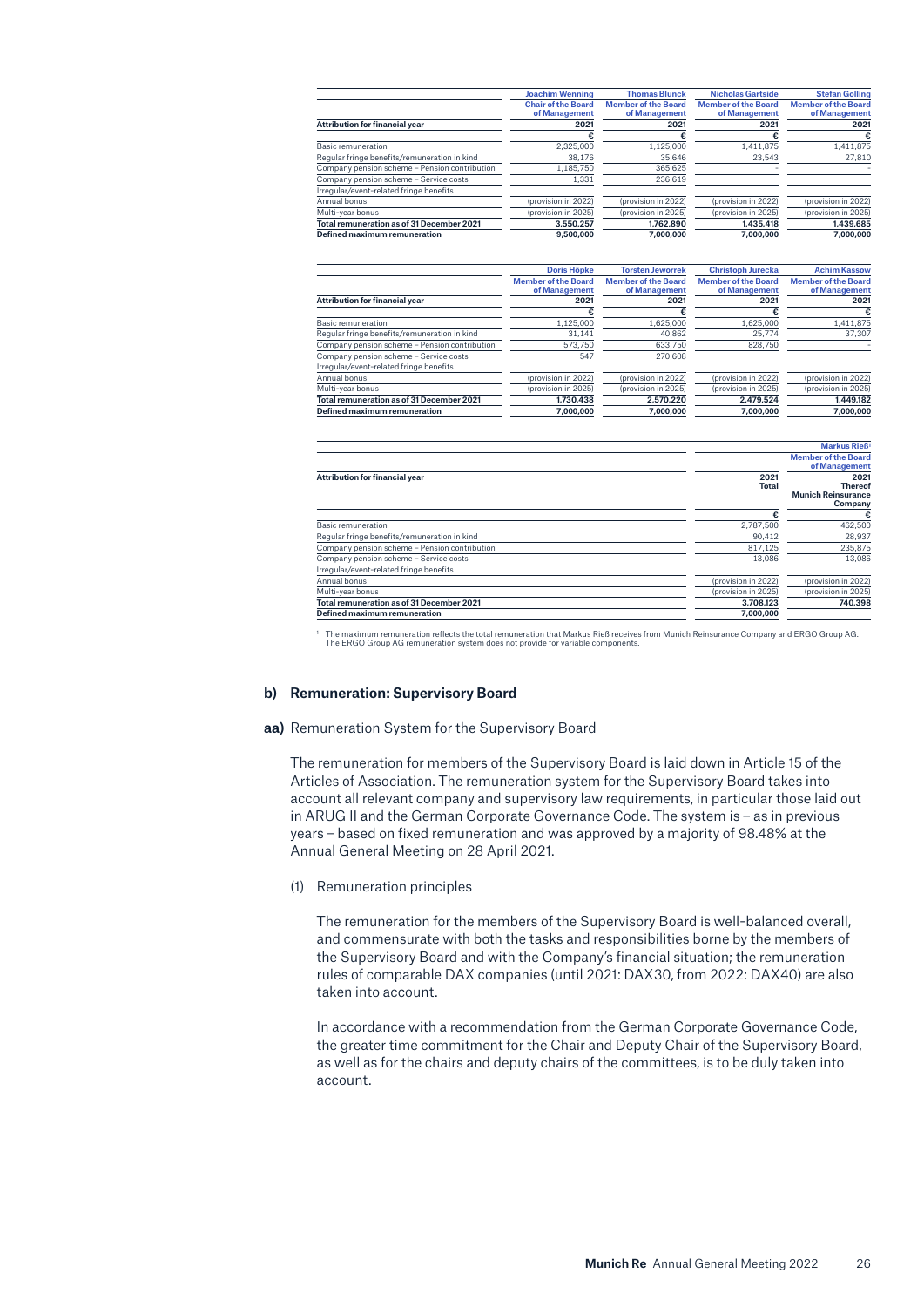#### (2) Remuneration components

The members of the Supervisory Board receive fixed remuneration. Their remuneration comprises fixed annual remuneration, additional remuneration for committee memberships, and an attendance fee. The system contains neither variable remuneration components nor a pension scheme.

The remuneration paid out in the reporting year is based on the Articles of Association approved at the Annual General Meeting on 25 April 2018:

| <b>Annual fixed remuneration</b> |              |          |  |  |  |  |  |
|----------------------------------|--------------|----------|--|--|--|--|--|
| Chair                            | Deputy Chair | Member   |  |  |  |  |  |
| €220,000                         | €150.000     | €100.000 |  |  |  |  |  |

| <b>Remuneration for committee memberships</b> |                    |                       |                        |                           |                         |                         |  |  |  |
|-----------------------------------------------|--------------------|-----------------------|------------------------|---------------------------|-------------------------|-------------------------|--|--|--|
|                                               | Audit<br>Committee | Standing<br>Committee | Personnel<br>Committee | Remuneration<br>Committee | Nomination<br>Committee | Conference<br>Committee |  |  |  |
| Chair                                         | €110.000           | €30.000               | €60.000                | €60.000                   | none                    | none                    |  |  |  |
| Member                                        | €55.000            | €15.000               | €30,000                | €30,000                   | none                    | none                    |  |  |  |

For members of the Supervisory Board who are on both the Personnel Committee and the Remuneration Committee, their work on the Remuneration Committee is covered by their fee for the Personnel Committee.

#### **Attendance fee**

Daily attendance fee of €1,000 for meetings of the Supervisory Board or its committees, with the exception of the Conference Committee.

The increased fixed remuneration, approved at the Annual General Meeting on 28 April 2021, took effect on 1 January 2022.

In case of changes in the Supervisory Board and/or its committees, the remuneration is paid on a pro-rata basis, rounded up to the next full month.

In the reporting year, there were no deviations from the remuneration system for the Supervisory Board. The remuneration for members of the Supervisory Board is intended to promote the Company's long-term development. As the members receive fixed remuneration, in the performance of their duties (personnel matters and supervision of the Board of Management) they have no incentive to orient their actions on achieving short-term goals.

**bb)** 2021 Financial Year

#### **Remuneration paid and owed in 2021 in accordance with Section 162 AktG**

The remuneration paid is recognised in the financial year in which the Supervisory Board member actually receives the funds.

In the reporting year, the remuneration for the Supervisory Board members' duties in 2020 was paid out. The remuneration owed for the members' duties in 2021 was determined as at 31 December 2021 and is disclosed as expected remuneration to be paid out in 2022 below on a voluntary basis in the interest of transparency.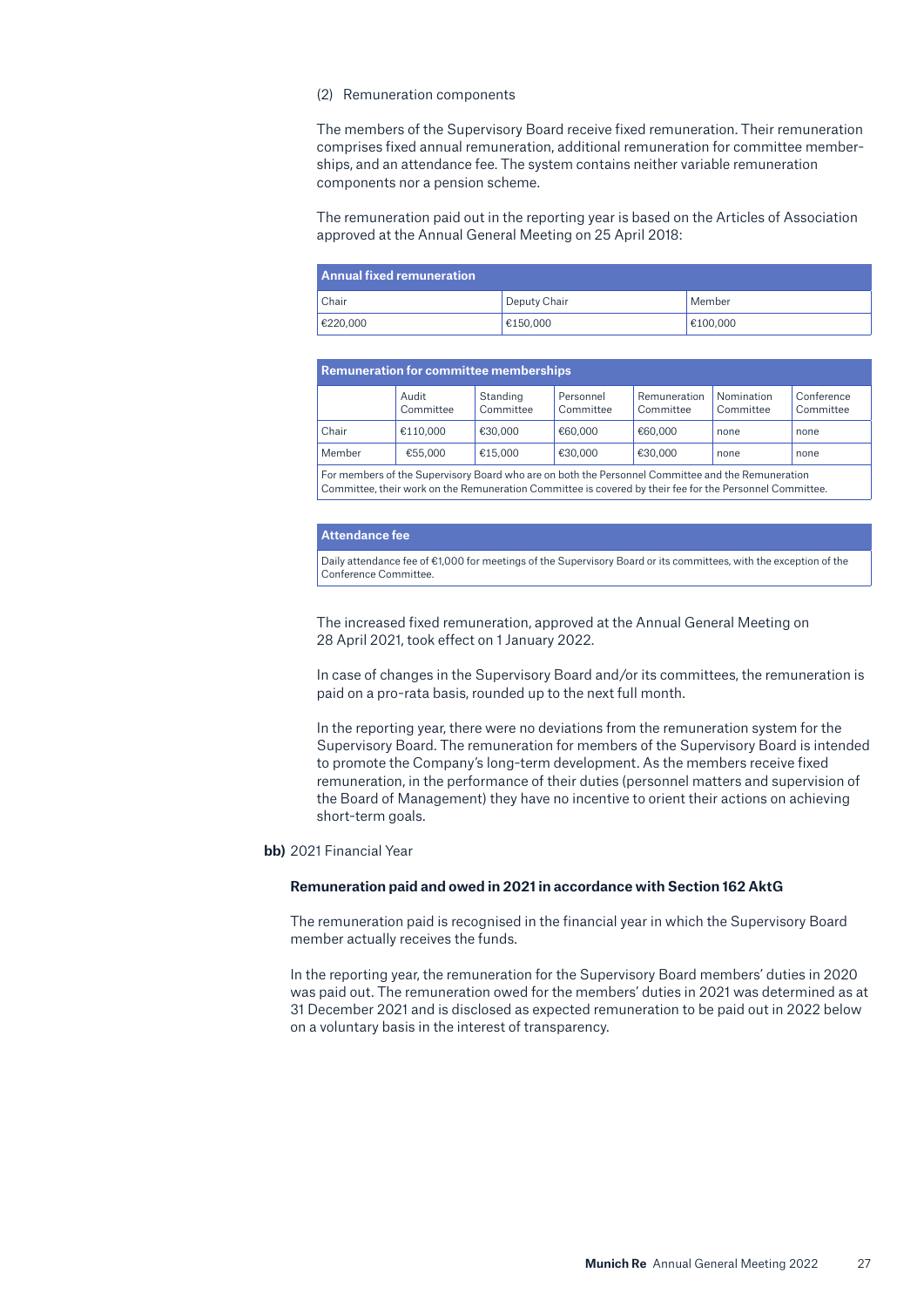The following tables (amounts and percentages rounded in certain cases) show the overall remuneration paid by Munich Reinsurance Company and its subsidiaries to members of the Supervisory Board serving in the reporting year:

|                                                   |                                       |               |              |                          |              |                           | <b>Munich Reinsurance Company</b> |              |
|---------------------------------------------------|---------------------------------------|---------------|--------------|--------------------------|--------------|---------------------------|-----------------------------------|--------------|
| <b>Name</b>                                       | <b>Financial</b><br>year <sup>1</sup> | <b>Annual</b> | <b>Share</b> | <b>Committee</b><br>work | <b>Share</b> | <b>Attendance</b><br>fees | <b>Share</b>                      | <b>Total</b> |
|                                                   |                                       | €             |              | €                        |              | €                         |                                   | €            |
| Nikolaus von Bomhard                              | 2022                                  | 220,000       | 58%          | 145,000                  | 38%          | 13,000                    | 3%                                | 378,000      |
| Chair                                             | 2021                                  | 220,000       | 57%          | 145,000                  | 38%          | 18,000                    | 5%                                | 383,000      |
| Anne Horstmann                                    | 2022                                  | 150.000       | 88%          | 15,000                   | 9%           | 6.000                     | 4%                                | 171,000      |
| Deputy Chair                                      | 2021                                  | 150,000       | 87%          | 15,000                   | 9%           | 8,000                     | 5%                                | 173,000      |
| Ann-Kristin Achleitner                            | 2022                                  | 100,000       | 44%          | 115,000                  | 50%          | 13,000                    | 6%                                | 228,000      |
|                                                   | 2021                                  | 100,000       | 43%          | 115,000                  | 50%          | 17,000                    | 7%                                | 232,000      |
| Clement B. Booth                                  | 2022                                  | 100,000       | 94%          |                          |              | 6,000                     | 6%                                | 106,000      |
|                                                   | 2021                                  | 100,000       | 93%          |                          |              | 8,000                     | 7%                                | 108,000      |
| Ruth Brown                                        | 2022                                  | 100,000       | 94%          |                          |              | 6,000                     | 6%                                | 106,000      |
|                                                   | 2021                                  | 100,000       | 93%          |                          |              | 8,000                     | 7%                                | 108,000      |
| Stephan Eberl                                     | 2022                                  | 100,000       | 66%          | 45.000                   | 30%          | 7,000                     | 5%                                | 152,000      |
|                                                   | 2021                                  | 100,000       | 64%          | 45,000                   | 29%          | 12,000                    | 8%                                | 157,000      |
| <b>Frank Fassin</b>                               | 2022                                  | 100,000       | 94%          |                          |              | 6,000                     | 6%                                | 106,000      |
|                                                   | 2021                                  | 100,000       | 93%          |                          |              | 8,000                     | 7%                                | 108,000      |
| Benita Ferrero-Waldner                            | 2022                                  | 33,333        | 92%          |                          |              | 3,000                     | 8%                                | 36,333       |
| (until 28 April 2021)                             | 2021                                  | 100,000       | 93%          |                          |              | 7,000                     | 7%                                | 107,000      |
| Ursula Gather                                     | 2022                                  | 100,000       | 94%          |                          |              | 6,000                     | 6%                                | 106,000      |
|                                                   | 2021                                  | 100,000       | 93%          |                          |              | 8,000                     | 7%                                | 108,000      |
| Gerd Häusler                                      | 2022                                  | 100,000       | 83%          | 15,000                   | 12%          | 6,000                     | 5%                                | 121,000      |
|                                                   | 2021                                  | 100,000       | 81%          | 15,000                   | 12%          | 8,000                     | 7%                                | 123,000      |
| Eva-Maria Haiduk                                  | 2022                                  | 50,000        | 94%          |                          |              | 3,000                     | 6%                                | 53,000       |
| (until 30 June 2021)                              | 2021                                  | 100,000       | 93%          |                          |              | 8,000                     | 7%                                | 108,000      |
| Angelika Judith Herzog                            | 2022                                  | 50,000        | 94%          |                          |              | 3,000                     | 6%                                | 53,000       |
| (since 1 July 2021)                               | 2021                                  |               |              |                          |              |                           |                                   |              |
| Renata Jungo Brüngger                             | 2022                                  | 100,000       | 73%          | 30,000                   | 22%          | 7,000                     | 5%                                | 137,000      |
|                                                   | 2021                                  | 100,000       | 71%          | 30,000                   | 21%          | 11,000                    | 8%                                | 141,000      |
| Stefan Kaindl                                     | 2022                                  | 100,000       | 60%          | 55,000                   | 33%          | 12,000                    | 7%                                | 167,000      |
|                                                   | 2021                                  | 100,000       | 59%          | 55,000                   | 33%          | 14,000                    | 8%                                | 169,000      |
| Carinne Knoche-Brouillon<br>(since 28 April 2021) | 2022                                  | 75,000        | 96%          |                          |              | 3,000                     | 4%                                | 78,000       |
| Gabriele Mücke                                    | 2022                                  | 100,000       | 94%          |                          |              | 6.000                     | 6%                                | 106,000      |
|                                                   | 2021                                  | 100,000       | 93%          |                          |              | 8,000                     | 7%                                | 108,000      |
| <b>Ulrich Plottke</b>                             | 2022                                  | 100,000       | 61%          | 55,000                   | 33%          | 10,000                    | 6%                                | 165,000      |
|                                                   | 2021                                  | 100,000       | 59%          | 55,000                   | 33%          | 14,000                    | 8%                                | 169,000      |
| <b>Manfred Rassy</b>                              | 2022                                  | 100,000       | 94%          |                          |              | 6,000                     | 6%                                | 106,000      |
|                                                   | 2021                                  | 100,000       | 93%          |                          |              | 8,000                     | 7%                                | 108,000      |
| Gabriele Sinz-Toporzysek                          | 2022                                  | 100,000       | 96%          |                          |              | 4,000                     | 4%                                | 104,000      |
|                                                   | 2021                                  | 100,000       | 93%          |                          |              | 8,000                     | 7%                                | 108,000      |
| Carsten Spohr                                     | 2022                                  | 100,000       | 94%          |                          |              | 6,000                     | 6%                                | 106,000      |
| (since 29 April 2020)                             | 2021                                  | 75,000        | 94%          |                          |              | 5,000                     | 6%                                | 80,000       |
| Karl-Heinz Streibich                              | 2022                                  | 100,000       | 94%          |                          |              | 6,000                     | 6%                                | 106,000      |
|                                                   | 2021                                  | 100,000       | 93%          |                          |              | 8,000                     | 7%                                | 108,000      |
| Maximilian Zimmerer                               | 2022                                  | 100,000       | 42%          | 125,000                  | 53%          | 12,000                    | 5%                                | 237,000      |
|                                                   | 2021                                  | 100,000       | 43%          | 120,000                  | 51%          | 14,000                    | 6%                                | 234,000      |

See the end of the tables for footnotes.

|                          |                                       |               |              |                          |                          |                           |              | <b>Subsidiaries</b> |
|--------------------------|---------------------------------------|---------------|--------------|--------------------------|--------------------------|---------------------------|--------------|---------------------|
| Name                     | <b>Financial</b><br>year <sup>1</sup> | <b>Annual</b> | <b>Share</b> | <b>Committee</b><br>work | <b>Relative</b><br>share | <b>Attendance</b><br>fees | <b>Share</b> | <b>Total</b>        |
|                          |                                       |               |              |                          |                          | €                         |              | €                   |
| Anne Horstmann           | 2022                                  |               |              |                          |                          |                           |              |                     |
|                          | 2021                                  | 9.276         | 67%          | 4,638                    | 33%                      |                           |              | 13,914              |
| Frank Fassin             | 2022                                  | 35,000        |              |                          |                          |                           |              | 35,000              |
|                          | 2021                                  | 31,749        |              |                          |                          |                           |              | 31,749              |
| Ulrich Plottke           | 2022                                  | 35,000        | 67%          | 17,500                   | 33%                      |                           |              | 52,500              |
|                          | 2021                                  | 36,387        | 73%          | 13,224                   | 27%                      |                           |              | 49,611              |
| Gabriele Sinz-Toporzysek | 2022                                  |               |              |                          |                          |                           |              |                     |
|                          | 2021                                  | 5.697         | 100%         |                          |                          |                           |              | 5.697               |

The figures for the 2021 financial year reflect the remuneration paid out in 2021. The information provided on a voluntary basis on the 2022 financial year reflects the remuneration to be paid out in 2022, based on the ava

The remuneration for the member who left the Supervisory Board in 2020 is shown in the following table (amounts and percentages rounded in certain cases). Otherwise, no remuneration was paid out to former members of the Supervisory Board in the reporting year.

|                       |                   |        |              |                  |              |                   | <b>Munich Reinsurance Company</b> |              |
|-----------------------|-------------------|--------|--------------|------------------|--------------|-------------------|-----------------------------------|--------------|
|                       | <b>Financial</b>  | Annual | <b>Share</b> | <b>Committee</b> | <b>Share</b> | <b>Attendance</b> | <b>Share</b>                      | <b>Total</b> |
| <b>Name</b>           | vear <sup>1</sup> |        |              | work             |              | fees              |                                   |              |
|                       |                   |        |              |                  |              |                   |                                   |              |
| Kurt Wilhelm Bock     |                   |        |              |                  |              |                   |                                   |              |
| (until 29 April 2020) | 2021              | 33.333 | 81%          | 5.000            | 12%          | 3.000             | 7%                                | 41.333       |

1 The figures for the 2021 financial year reflect the remuneration paid out in 2021.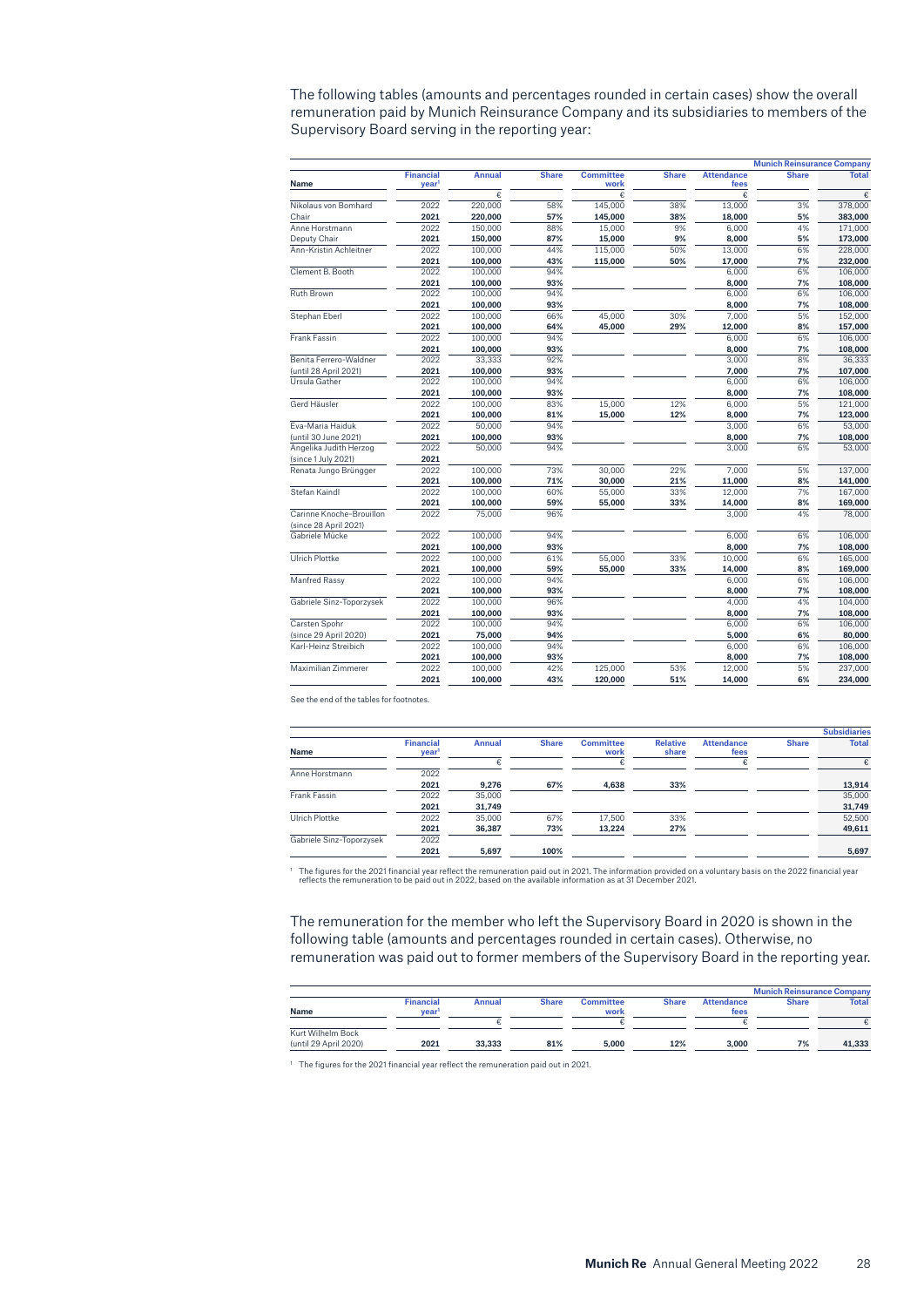### **c) Comparison**

The year-on-year change in paid/owed remuneration for current and former members of the Board of Management and Supervisory Board, the development of the Company's earnings, and the average remuneration for employees on a full-time equivalent basis are shown in comparison.

To determine the development of the Company's earnings, the basis used consisted of the profit according to its financial statements prepared in keeping with German GAAP accounting principles – as required by law – as well as two voluntary parameters – the IFRS consolidated result and TSR, which are used for calculating variable remuneration.

To determine the development of employee remuneration, the average remuneration for all active employees on a full-time equivalent basis at Munich Reinsurance Company Germany was used.

The Company interprets the letter of the law to mean that, with regard to the average employee remuneration, only the year-on-year changes for the past five financial years are to be reported, while with regard to the remuneration for members of the Board of Management and Supervisory Board, as well as the development of the Company's earnings, only the year-on-year change between the reporting year and previous year is to be reported. In accordance with the transitional arrangement, the average employee remuneration for the five-year period can be successively updated.

However, from the Company's perspective, examining all three parameters using a uniform time frame can be the only purpose of such comparisons. Accordingly, information on the changes in remuneration for members of the Board of Management and Supervisory Board, and on the development of the Company's earnings, is provided on a voluntary basis for a five-year period, while the overview will be successively updated to reflect the average employee remuneration.

In the following comparisons, the development of earnings refers to the respective financial years. In contrast, changes in the remuneration paid to/owed to members of the Board of Management, members of the Supervisory Board, and employees are presented on the basis of the remuneration actually received in the respective financial years – and not on the basis of the remuneration allocated to said financial years. With regard to the reporting year 2021, this means the IFRS consolidated result for 2020 is reflected in the remuneration for 2021, while the IFRS consolidated result for 2021 will not be reflected until the remuneration for 2022.

The following tables show the comparisons:

|                                                                                                                              | Change from 2019 to 2020 | Change from 2020 to 2021 |
|------------------------------------------------------------------------------------------------------------------------------|--------------------------|--------------------------|
| Development of the Company's earnings                                                                                        |                          |                          |
| Profit according to its financial statements prepared on the basis of German GAAP<br>accounting (Munich Reinsurance Company) | 113.1%                   | 27.4%                    |
| <b>IFRS</b> consolidated result                                                                                              | $-55.3%$                 | 142.1%                   |
| TSR development (Munich Re share)                                                                                            | $-3.2%$                  | 11.7%                    |
|                                                                                                                              | Change from 2019 to 2020 | Change from 2020 to 2021 |
| <b>Average employee remuneration</b>                                                                                         |                          |                          |
| Employees on a full-time equivalent basis Munich Reinsurance Company in Germany                                              | 17.2%                    | $-14.7%$                 |
|                                                                                                                              | Change from 2019 to 2020 | Change from 2020 to 2021 |
| <b>Remuneration of the Board of Management</b>                                                                               |                          |                          |
| <b>Current members of the Board of Management</b>                                                                            |                          |                          |
| Joachim Wenning                                                                                                              | 31.4%                    | $-51.1%$                 |
| <b>Thomas Blunck</b>                                                                                                         | 10.3%                    | $-52.4%$                 |
| Nicholas Gartside (since 18 March 2019)                                                                                      | 70.3%                    | $-2.9%$                  |
| Stefan Golling (since 1 January 2021)                                                                                        |                          |                          |
| Doris Höpke (until 30 April 2022)                                                                                            | 4.3%                     | $-51.7%$                 |
| Torsten Jeworrek                                                                                                             | 10.2%                    | $-51.8%$                 |
| Christoph Jurecka                                                                                                            | 10.6%                    | $-18.7%$                 |
| Achim Kassow (since 1 May 2020)                                                                                              |                          | 23.0%                    |
| Markus Rieß                                                                                                                  | 4.1%                     | $-40.5%$                 |
| Thereof Munich Reinsurance Company                                                                                           | 7.9%                     | $-65.0%$                 |
| <b>Former members of the Board of Management</b>                                                                             |                          |                          |
| Ludger Arnoldussen (until 26 April 2017)                                                                                     | $-44.1%$                 | $-54.2%$                 |
| Nikolaus von Bomhard (until 26 April 2017)                                                                                   | $-48.7%$                 | $-44.2%$                 |
| Georg Daschner (until 31 December 2014)                                                                                      | $-0.6%$                  | 3.2%                     |
| Hermann Pohlchristoph (until 30 April 2020)                                                                                  | $-8.1%$                  | $-100.0%$                |
| Peter Röder (until 31 December 2020)                                                                                         | 10.3%                    | $-87.4%$                 |
| Jörg Schneider (until 31 December 2018)                                                                                      | $-33.9%$                 | $-73.3%$                 |
| Wolfgang Strassl (until 31 December 2013)                                                                                    | 4.9%                     | 0.4%                     |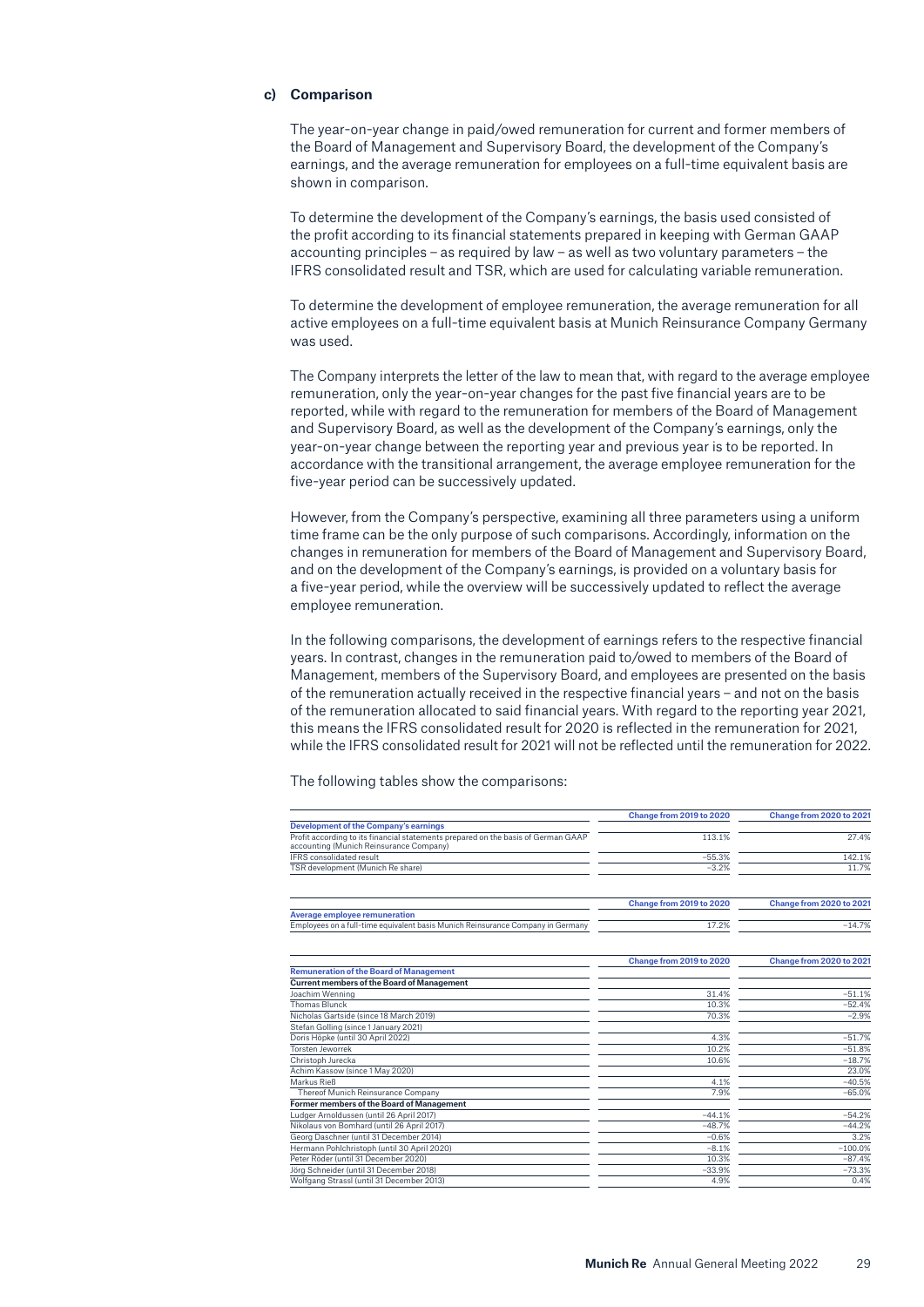|                                                       | Change from 2019 to 2020 | Change from 2019 to 2020 |
|-------------------------------------------------------|--------------------------|--------------------------|
| <b>Remuneration of the Supervisory Board</b>          |                          |                          |
| <b>Current members of the Supervisory Board</b>       |                          |                          |
| Nikolaus von Bomhard (since 30 April 2019)            |                          | 35.5%                    |
| Anne Horstmann                                        | 16.7%                    | $-1.2%$                  |
| Ann-Kristin Achleitner                                | 22.3%                    | 4.3%                     |
| Clement B. Booth                                      | 10.4%                    | 1.9%                     |
| Ruth Brown (since 30 April 2019)                      |                          | 36.7%                    |
| Stephan Eberl (since 30 April 2019)                   |                          | 38.0%                    |
| Frank Fassin                                          | 10.4%                    | 1.9%                     |
| Benita Ferrero-Waldner (until 28 April 2021)          | 10.4%                    | 0.9%                     |
| Ursula Gather                                         | 10.4%                    | 1.9%                     |
| Gerd Häusler                                          | 9.5%                     | 1.7%                     |
| Eva-Maria Haiduk (30 April 2019 until 30 June 2021)   |                          | 36.7%                    |
| Angelika Judith Herzog (since 1 July 2021)            |                          |                          |
| Renata Jungo Brüngger                                 | 34.9%                    | 8.9%                     |
| Stefan Kaindl (since 30 April 2019)                   |                          | 36.0%                    |
| Carinne Knoche-Brouillon (since 28 April 2021)        |                          |                          |
| Gabriele Mücke (since 30 April 2019)                  |                          | 36.7%                    |
| Ulrich Plottke                                        | 57.6%                    | 11.7%                    |
| Manfred Rassy (since 30 April 2019)                   |                          | 36.7%                    |
| Gabriele Sinz-Toporzysek                              | 11.6%                    | 1.9%                     |
| Carsten Spohr (since 29 April 2020)                   |                          |                          |
| Karl-Heinz Streibich (since 30 April 2019)            |                          | 36.7%                    |
| Maximilian 7immerer                                   | 100.5%                   | 21.6%                    |
| Former members of the Supervisory Board               |                          |                          |
| Kurt Wilhelm Bock (25 April 2018 until 29 April 2020) | 66.3%                    | $-64.7%$                 |
|                                                       |                          |                          |

Note: Significant changes in Supervisory Board remuneration mainly result from members joining and leaving the<br>from the appointment of new members to the committees, in particular in the course of the election of the new S

#### **d) Resolution in accordance with Section 120a (4) AktG**

In the reporting year 2021, there was no resolution in accordance with Section 120a (4) AktG at the Annual General Meeting. Accordingly, there is no need to disclose how this aspect was taken into consideration.

### **e) Scope of auditing for this remuneration report by an external auditor**

This remuneration report was subjected to a formal audit by an external auditor. A report on the audit of this remuneration report is attached.

For the Board of Management

Dr. Joachim Wenning Dr. Christoph Jurecka Chair of the Board of Management Chief Financial Officer

For the Supervisory Board

Dr. Nikolaus von Bomhard Chair of the Supervisory Board

### **Report of the independent auditor on the audit of the remuneration report pursuant to Sec. 162 (3) AktG**

To Münchener Rückversicherungs-Gesellschaft Aktiengesellschaft in München

### **Opinion**

We have audited the formal aspects of the remuneration report of Münchener Rückversicherungs-Gesellschaft Aktiengesellschaft in München, München, for the fiscal year from 1 January 2021 to 31 January 2021 to determine whether the disclosures required by Sec. 162 (1) and (2) AktG ["Aktiengesetz": German Stock Corporation Act] have been made therein. In accordance with Sec. 162 (3) AktG, we have not audited the content of the remuneration report.

In our opinion, the disclosures required by Sec. 162 (1) and (2) have been made in the accompanying remuneration report in all material respects. Our opinion does not cover the content of the remuneration report.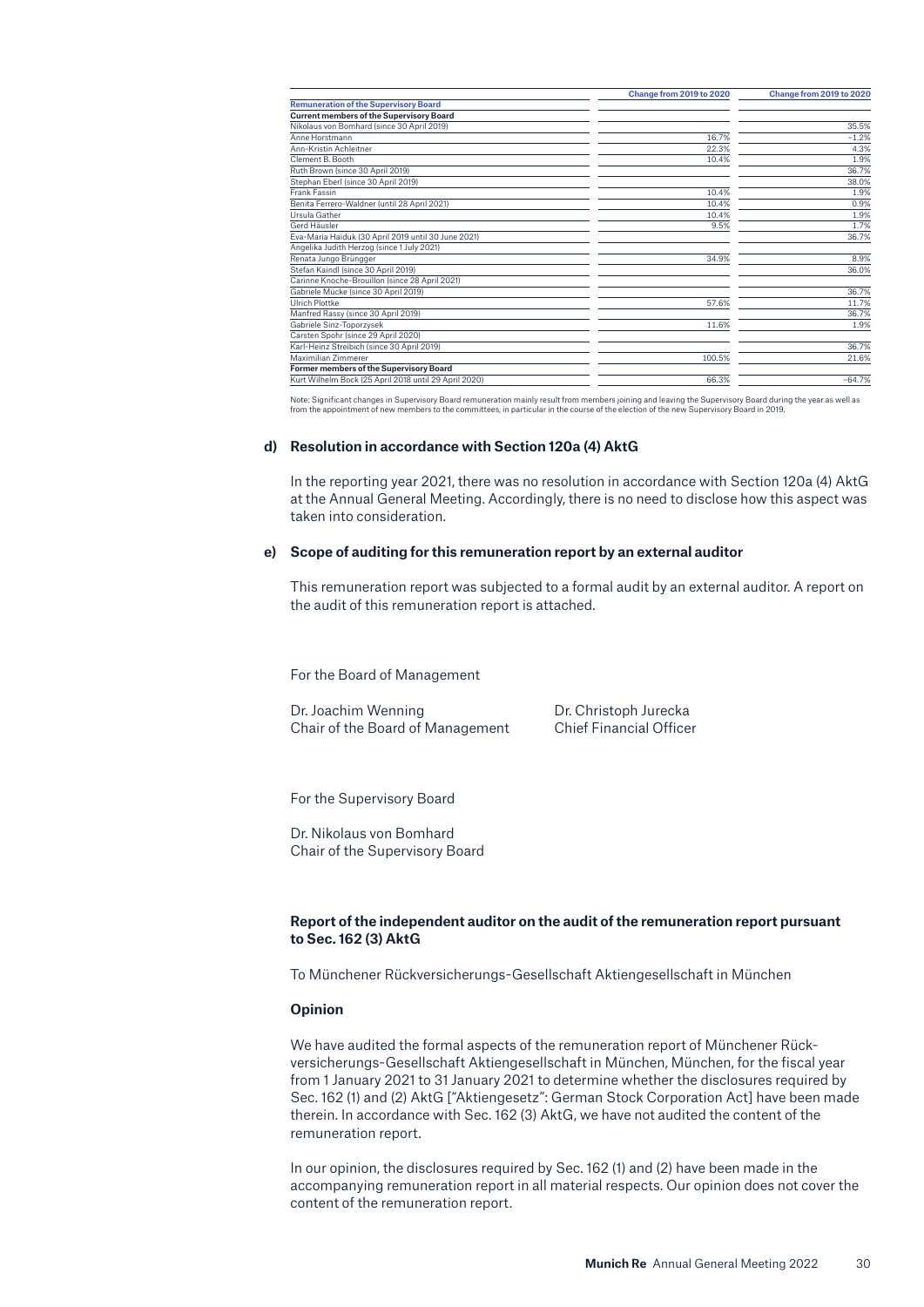### **Basis for the opinion**

We conducted our audit of the remuneration report in accordance with Sec. 162 (3) AktG and in compliance with the IDW Auditing Standard: Audit of the Remuneration Report in Accordance with Sec. 162 (3) AktG (IDW AuS 870). Our responsibilities under this provision and standard are further described in the "Responsibilities of the auditor" section of our report. As an audit firm, we applied the IDW Standard on Quality Management: Requirements for Quality Management in the Audit Firm (IDW QS 1). We complied with the professional obligations pursuant to the WPO ["Wirtschaftsprüferordnung": German Law Regulating the Profession of Wirtschaftsprüfer (German Public Auditor)] and the BS WP/vBP ["Berufssatzung für Wirtschaftsprüfer/vereidigte Buchprüfer": Professional Charter for German Public Accountants/German Sworn Auditors] including the requirements regarding independence.

#### **Responsibilities of the management board and supervisory board**

The management board and supervisory board are responsible for the preparation of the remuneration report and the related disclosures in compliance with the requirements of Sec. 162 AktG. In addition, they are responsible for such internal control as they determine is necessary to enable the preparation of a remuneration report and the related disclosures that are free from material misstatement, whether due to fraud or error.

#### **Responsibilities of the auditor**

Our objectives are to obtain reasonable assurance about whether the disclosures required by Sec. 162 (1) and (2) AktG are made in the remuneration report in all material respects and to express an opinion thereon in a report.

We planned and performed our audit so as to determine the formal completeness of the remuneration report by comparing the disclosures made in the remuneration report with the disclosures required by Sec. 162 (1) and (2) AktG. In accordance with Sec. 162 (3) AktG, we have not audited the accuracy of the disclosures, the completeness of the individual disclosures or the fair presentation of the remuneration report.

#### **Consideration of misrepresentations**

In connection with our audit, our responsibility is to read the remuneration report considering the knowledge obtained in the audit of the financial statements and, in doing so, remain alert for indications of whether the remuneration report contains misrepresentations in relation to the accuracy of the disclosures, the completeness of the individual disclosures or the fair presentation of the remuneration report.

If, based on the work we have performed, we conclude that there is a misrepresentation, we are required to report that fact. We have nothing to report in this regard.

Munich, 24 February 2022

Ernst & Young GmbH Wirtschaftsprüfungsgesellschaft

Dr. Kagermeier Dr. Ott German Public Auditor German Public Auditor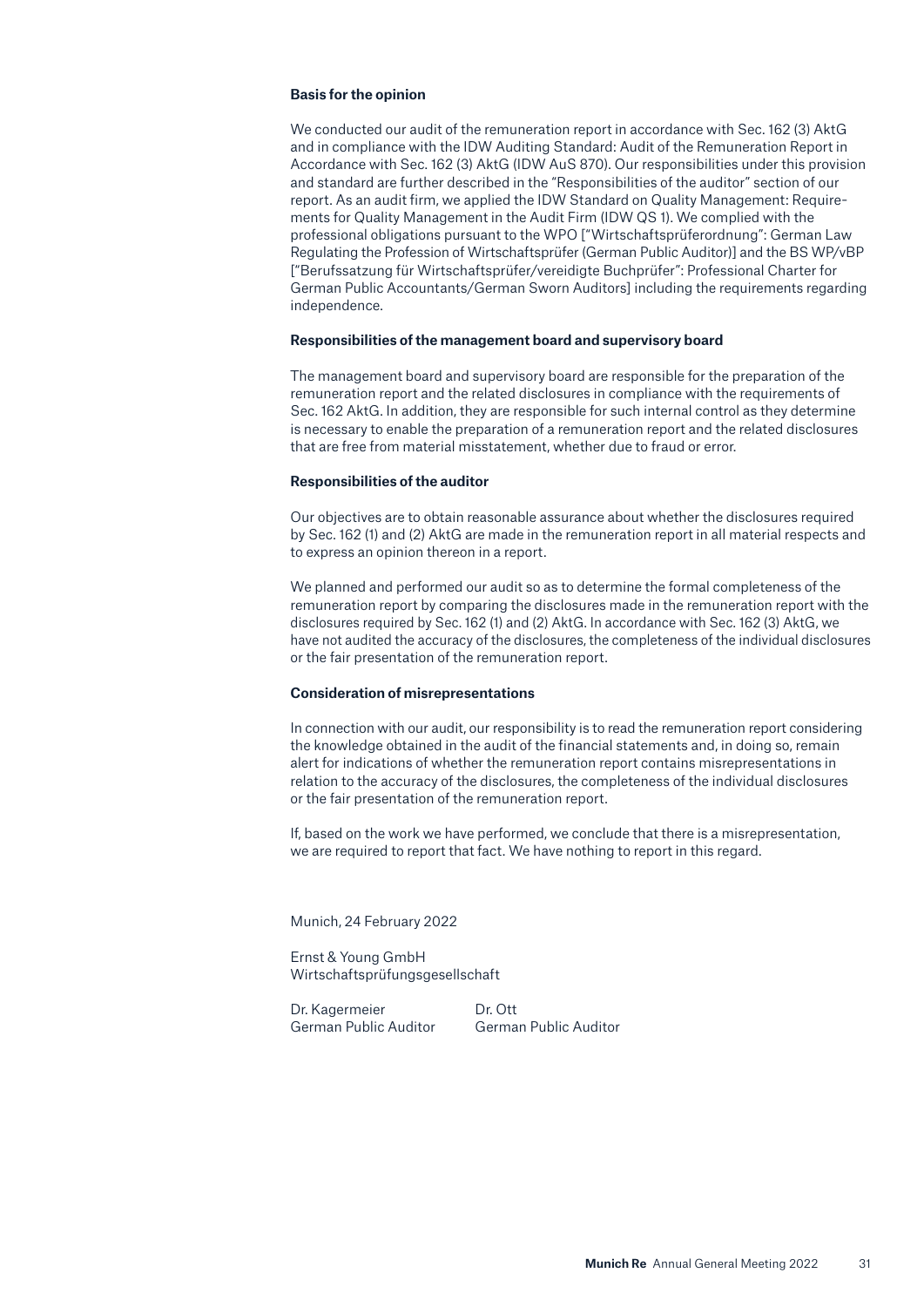<span id="page-31-0"></span>**2 Additional information about agenda item 8 Resolution on the authorisation of the acquisition and disposal of own shares, the possibility of excluding tender and subscription rights, the retiring of own acquired shares, and on the cancellation of the existing authorisation**

### **Report of the Board of Management on the authorisations to exclude subscription rights proposed under item 8 of the agenda (Section 186 (4) sentence 2 in conjunction with Section 71 (1) No. 8 AktG)**

The temporary authorisation to acquire and dispose of own shares, granted by the Annual General Meeting on 29 April 2020, expires on 28 April 2023 and is to be renewed in good time. Therefore, the existing authorisation is to be replaced by a new authorisation, by way of the proposed resolution before you. The Company is again to be given the opportunity to buy back shares up to a total amount of 10% of the Company's current share capital or the Company's existing share capital at the time this authorisation is exercised, whichever amount is lower. The new authorisation is to be granted for a term of three years. The Company may purchase its own shares for any legally permissible purpose.

For this reason, the Company is to be enabled to buy back shares not only via the stock exchange but also through a public offer to shareholders of the Company or through a public solicitation to shareholders to submit an offer to sell Company shares. The Company is also to be given the possibility to offer not only cash but also shares in other listed companies by way of exchange, which for shareholders can be an attractive alternative to a public purchase offer. It gives the Company additional scope for optimally structuring share buy-backs, which is also in the interests of the shareholders.

Following a public offer to shareholders of the Company to sell or exchange their shares, or a public solicitation to shareholders to submit an offer to sell Company shares, if the number of Company shares tendered or offered for sale exceeds the total number of shares the Company intended to acquire, acquisition or acceptance will be effected by restricting the right of shareholders to tender shares based on the ratio of shares tendered or offered. This procedure will simplify the acquisition process. The preferred acceptance of small lots of shares (up to 100 shares tendered per shareholder) also serves the purpose of simplification.

Own shares which the Company buys back may be sold again via the stock exchange or a public offer to all shareholders. This takes account of the statutory principle of equal treatment (Section 53a AktG).

Besides this, the Company may also limit the shareholders' subscription rights and, pursuant to Section 186 (3) sentence 4 AktG, may sell the Company's own shares to institutional investors, for example, or launch the shares on foreign stock exchanges. That is in the interests of the Company and its shareholders and puts the Company in a position to react quickly and flexibly to favourable stock market situations. The shares may only be sold at a price which does not significantly undercut the current stock market price. The Board of Management will endeavour – taking into account current market circumstances – to keep any discount on the stock market price as low as possible.

The authorisation is to provide the Company with the option of offering own shares as consideration during mergers or upon acquiring companies, parts of companies, shareholdings in other companies, or other assets, or rights to acquire assets, in order to increase its competitiveness and strengthen its earnings capacity and value. The consideration for such acquisitions sometimes should or must be of a non-cash nature – for example, in order to achieve an optimum financing structure. The option of using own shares for acquisition financing gives the Company the necessary scope to take quick and flexible advantage of acquisition opportunities that arise. It is to also be made possible to acquire other types of assets against own shares. Subscription rights have to be excluded in either case. In determining the valuation ratios, the Board of Management will ensure the interests of the shareholders are appropriately considered. As a rule, when measuring the value of the shares offered as a consideration, it will take as a basis the stock market price of Company shares. However, a systematic coupling of the valuation to a stock market price is not provided for, in particular to prevent fluctuations in the share price from jeopardising negotiation outcomes once they have been reached. Disposals against non-cash payment are also to include indirect processing in which a bank or similar institution acts as an intermediary.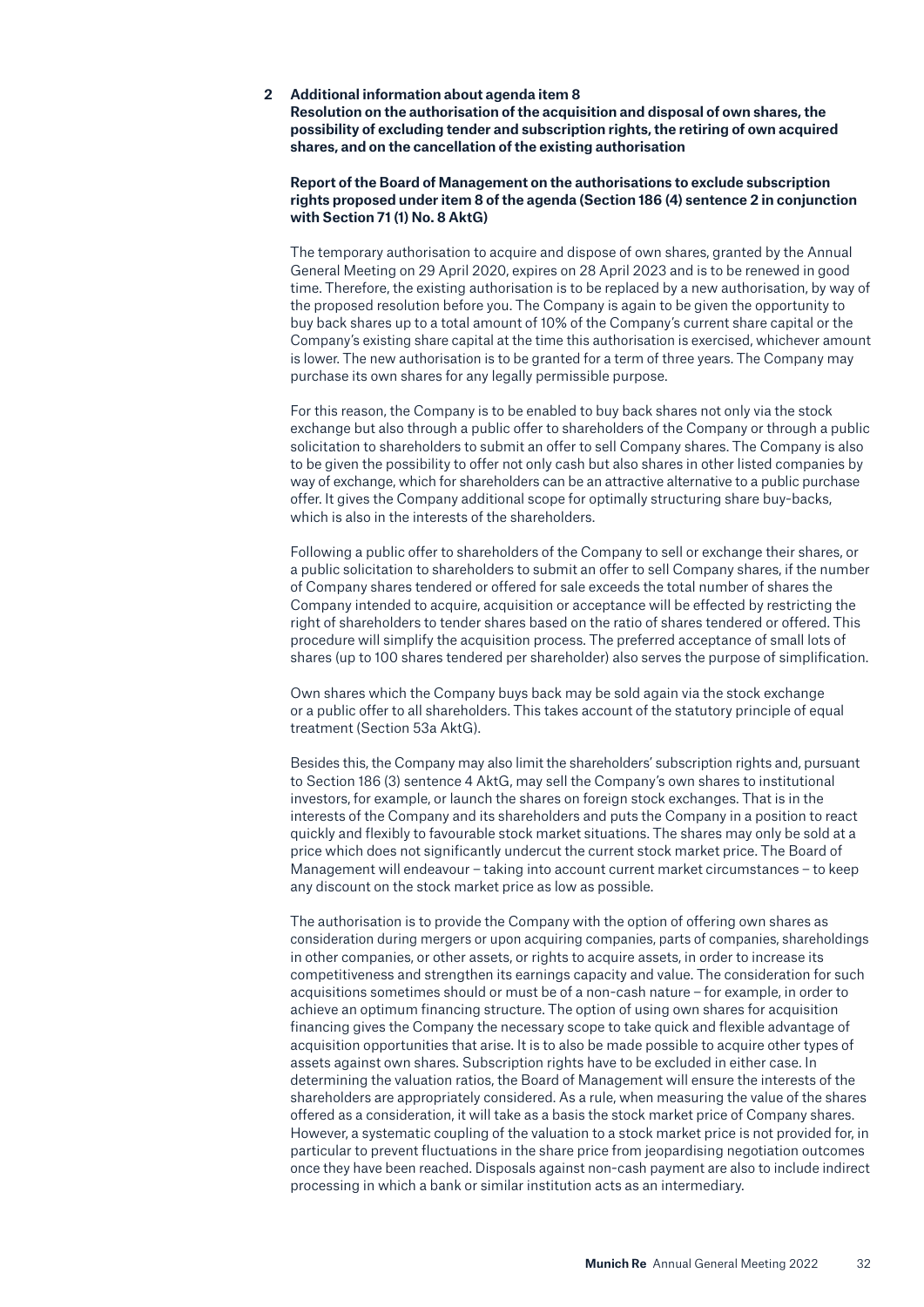The Company has the possibility to issue bonds with conversion rights or warrants or conversion obligations against both cash and non-cash payment. To service the resultant rights or obligations to subscribe for shares in the Company, it may be expedient to use own shares in part or in full, instead of a capital increase, while excluding subscription rights. The authorisation also allows the possibility – in the event of own shares being sold by means of an offer to all shareholders – for shareholders' subscription rights to be partially excluded in favour of the holders of bonds with conversion rights or warrants or conversion obligations. To facilitate their placement on the capital market, such bonds have a protection against dilution which provides for the holders to be granted subscription rights for new shares in subsequent share issues. They are thus treated as if they were already shareholders. In order to equip the bonds with such protection against dilution, the shareholders' subscription rights must be excluded in respect of these shares. This makes it easier to place the bonds and thus accords with the shareholders' and the Company's interest in an optimum financing structure for the Company. This enables the holders of conversion rights or warrants or conversion obligations to be granted a subscription right as protection against dilution, instead of a reduction of the conversion or exercise price.

In addition, own shares may be used for a scrip dividend. With a scrip dividend using own shares, all shareholders are offered the option of relinquishing their right to receive the dividend pursuant to the resolution on the appropriation of profits adopted at the Annual General Meeting in exchange for own shares. The Board of Management is to be authorised in such cases to exclude the shareholders' subscription rights in full or in part in order to create the best possible conditions for the payment of a scrip dividend.

A scrip dividend using own shares may be offered to all shareholders, while maintaining their subscription rights in keeping with the principle of equal treatment (Section 53a AktG). Only whole shares would be offered to shareholders for subscription; shareholders are required to receive payment of the cash dividend for the portion of the dividend that falls short of (or exceeds) the subscription price for a whole share, and can receive no shares in respect of such portion; no partial rights are offered and no arrangements are made for the trading of subscription rights or fragments thereof. The shareholders thus receive a proportional cash dividend instead of a subscription for own shares. This seems justified and appropriate.

In individual cases and depending on the capital market situation, it may be preferable, in the interests of the Company and its shareholders, to structure a scrip dividend in such a way that the Board of Management – while offering all shareholders entitled to the dividend own shares for subscription against relinquishment of their right to the dividend in keeping with the principle of equal treatment (Section 53a AktG) – formally excludes the shareholders' subscription rights in their entirety. Formally excluding subscription rights enables a scrip dividend to be paid under more flexible conditions. In view of the fact that the own shares are offered to all shareholders and that excess portions of the dividend are paid out as a cash dividend, the exclusion of subscription rights would seem justified and appropriate.

As outlined above, it is not only the shares acquired on the basis of this authorisation that would be able to be used. The authorisation is also intended to include shares acquired on previous occasions. It is advantageous for the Company, and creates further flexibility, to be able to use those own shares in the same way as the ones acquired on the basis of this new resolution.

The utilised own shares subject to the exclusion of subscription rights may not exceed 10% of the share capital, either at the time this authorisation takes effect or at the time the shares are used. This limit includes shares sold or issued, or to be issued based on other authorisations, with exclusion of subscription rights, during the term of this authorisation. It also includes shares to be issued to fulfil conversion rights or warrants or conversion obligations from bonds issued during the term of this authorisation with exclusion of subscription rights, indirectly pursuant to Section 186 (3) sentence 4 AktG.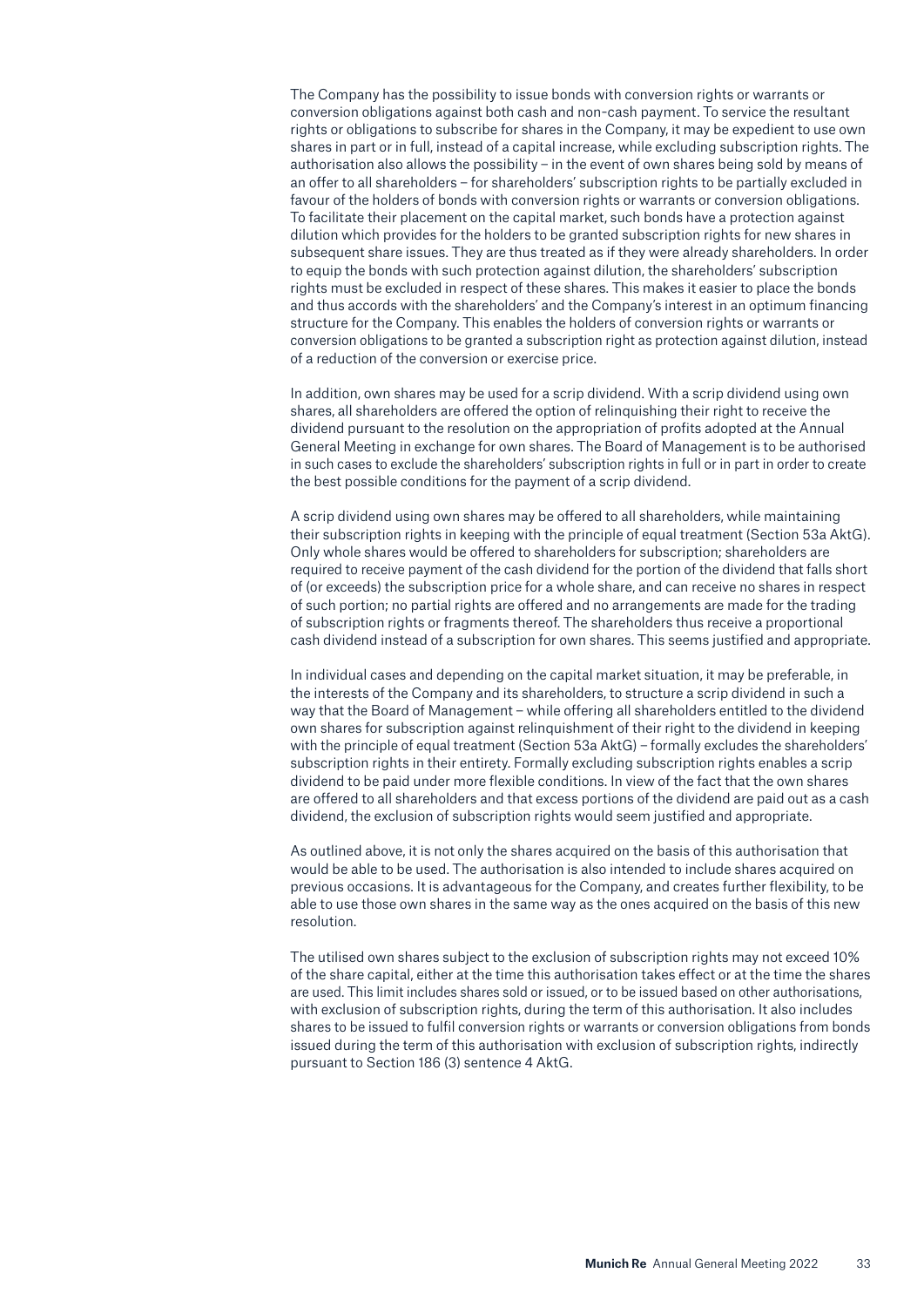<span id="page-33-0"></span>We propose that own shares acquired on the basis of a resolution taken to authorise the buy-back of shares may be retired without requiring a new resolution of the Annual General Meeting. For this purpose, the Annual General Meeting will transfer the decision regarding the retirement of shares to the Board of Management. The Annual General Meeting can also authorise the Board of Management to retire no-par-value shares without reducing the share capital. The proposed authorisation provides for this option in addition to retirement with a share capital reduction. If own shares are retired without reducing the share capital, the proportion of the unchanged share capital represented by each of the other no-par-value shares automatically increases. The Board of Management is therefore also to be authorised to make the necessary amendment to the Articles of Association to take account of the resultant reduction in the number of no-par-value shares.

The Board of Management will report on the use of the authorisation at the Annual General Meeting.

# **III. Further details and information**

The Board of Management has decided, with the Supervisory Board's approval, to hold the Annual General Meeting as a Virtual Annual General Meeting without attendance in person by the shareholders or their proxies, in accordance with Section 1 (2) of the Act on Measures in Corporate Law, Cooperatives Law, Associations Law, Trust Law, and Real Estate Owner Law to Combat the Effects of the COVID-19 Pandemic dated 27 March 2020 (Federal Gazette I, p. 570), as amended by the Act on the Further Shortening of the Residual Debt Relief Procedure and on the Adjustment of Pandemic-Related Provisions in Corporate, Associations and Trust Law as well as Tenancy and Lease Law dated 22 December 2020 (Federal Gazette I, p. 3328 ff.), and as extended by the Act for the Establishment of a Special Fund "Development Aid 2021" and Temporarily Suspending the Obligation to File for Insolvency due to Heavy Rainfall and Flooding in July 2021 and Amending Further Acts dated 10 September 2021 (Federal Gazette I, p. 4147 ff.) (hereinafter "COVID-19 Measures Act").

#### **1 Registration and other prerequisites to exercising shareholder rights**

Under Article 6 (2) of the Articles of Association, every shareholder who has registered **no later than midnight (CEST) on 21 April 2022**, and is entered in the shareholders' register for the submitted shares at midnight on 21 April 2022, may exercise his or her shareholders' rights in connection with the Virtual Annual General Meeting, particularly voting rights, either personally or via a proxy.

One way to register is by using your access data in the shareholder portal at **www.munichre.com/register**.

Registration may also be made via the address

Münchener Rückversicherungs-Gesellschaft c/o Computershare Operations Center 80249 München, Germany Email: anmeldestelle@computershare.de

using the enclosed registration form. For more information, please consult the information on the registration form, on the internet under **www.munichre.com/agm** and in the shareholder portal at **www.munichre.com/register**.

Where the conditions of Section 67c AktG are fulfilled, the registration may also be submitted to the Company via intermediaries, at the latest by midnight (CEST) on 21 April 2022, at the address indicated above.

By law, shareholders who are entered into the shareholders' register only after the start of 7 April 2022 will not automatically receive a convocation notice, and therefore will not be sent access data to the shareholder portal either. However, you may request the convocation notice containing the access data to the shareholder portal, and the registration form, from the address indicated above.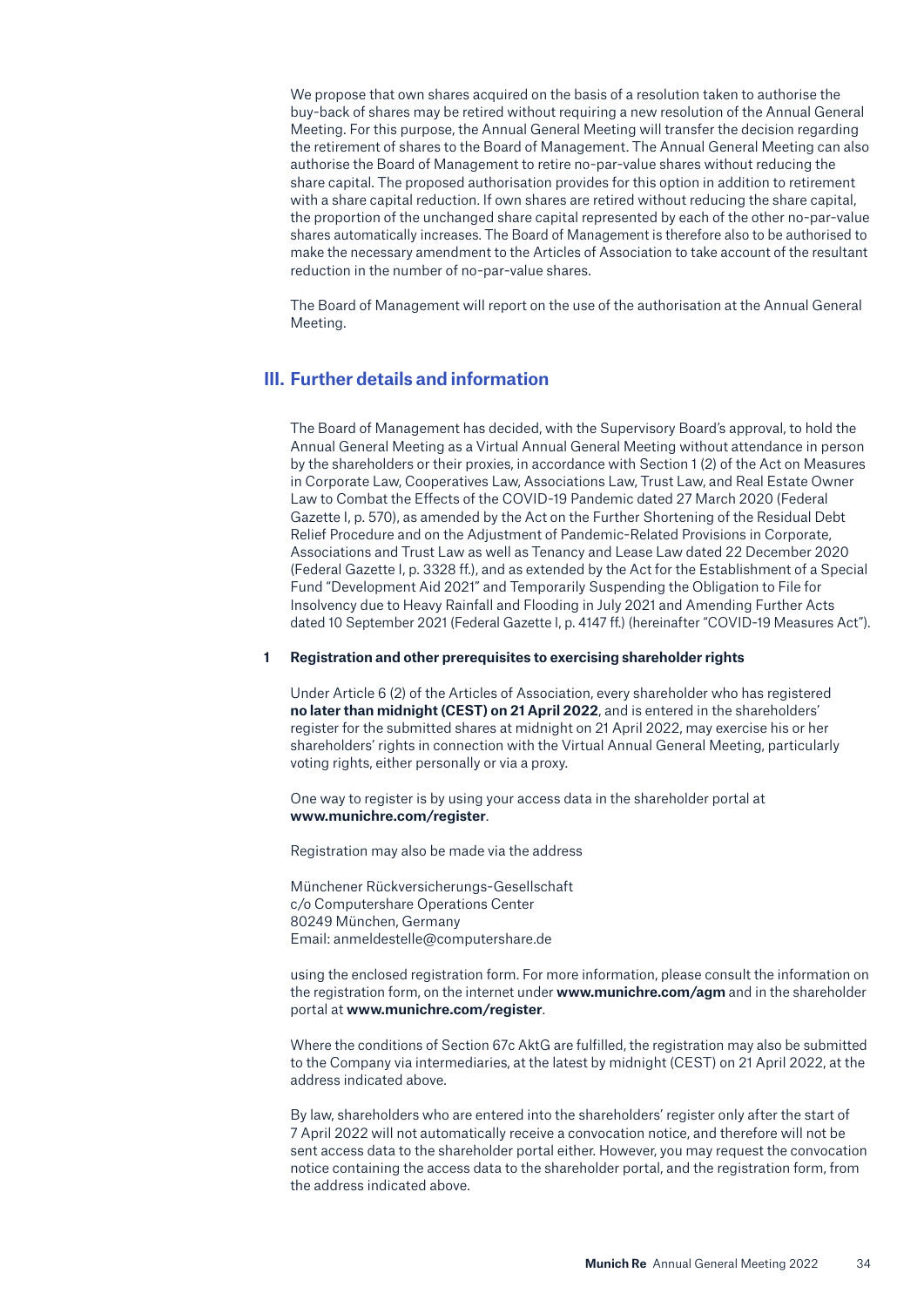<span id="page-34-0"></span>Registrations received after 21 April 2022 – for whatever reason – unfortunately cannot be accepted for legal reasons. We therefore recommend registering electronically if possible, at **www.munichre.com/register**.

Shares are not blocked due to registration for the Virtual Annual General Meeting. Shareholders thus continue to be freely able to dispose of their shares even after they have successfully registered. The number of shares entered in the shareholders' register at midnight on 21 April 2022 determines the right to exercise voting rights at the Virtual Annual General Meeting. Requests for changes to the shareholders' register received by the Company between 22 April 2022 and midnight on 28 April 2022 will only be effected in the Company's shareholders' register after the Virtual Annual General Meeting on 28 April 2022. **The Technical Record Date** is therefore 21 April 2022, at the end of the day.

Insofar as shareholders are registered under their own name for shares which belong to a third party and exceed, at that deadline, the limit of 2% of the share capital as stated in the Articles of Association, the registration does not carry any voting rights under Article 3 (5) of the Articles of Association.

If an intermediary is entered in the shareholders' register, the intermediary may exercise the voting rights for shares that they do not own only if they have an authorisation to do so from the shareholder concerned. The same applies to shareholders' associations, shareholder advisors and persons to be treated as such pursuant to Section 135 (8) AktG.

#### **2 Voting at the Virtual Annual General Meeting**

Shareholders and their proxies who have duly registered for the Virtual Annual General Meeting under the aforementioned process, are entitled to exercise their voting rights relating to the Virtual Annual General Meeting per postal vote, particularly via electronic communication, and to authorise the Company's or other proxies. Details about exercising voting rights and authorising proxies can be found below.

#### **a) Procedure for voting by postal vote**

Shareholders may cast their votes by means of electronic communication or in writing ("Postal Vote"). Only shareholders registered no later than midnight (CEST) on 21 April 2022 (as specified above under "Registration and other prerequisites to exercising shareholder rights") are entitled – personally or by proxy – to exercise their voting rights by Postal Vote. The number of shares entered in the shareholders' register at midnight on 21 April 2022 also determines the voting rights exercisable by Postal Vote.

Voting can be done either electronically with your access data in the shareholder portal at **www.munichre.com/register**, or at the aforementioned address, ideally by using the registration form. The aforementioned address also applies for Postal Votes sent to the Company by intermediaries – under the conditions of Section 67c AktG.

Votes sent to the aforementioned address must be received by the Company **at the latest by midnight (CEST) on 27 April 2022**. This deadline also applies for Postal Votes sent to the Company by intermediaries – under the conditions of Section 67c AktG.

Postal Votes may be cast in the shareholder portal at **www.munichre.com/register** until voting starts at the Virtual Annual General Meeting. Until that point, Postal Votes already cast may be changed in the shareholder portal at **munichre.com/register**. This also applies to Postal Votes sent to the aforementioned address, including those sent by intermediaries (as described above). As stated above, the casting and changing of Postal Votes is subject to having duly registered for the Virtual Annual General Meeting (as described above under "Registration and other prerequisites to exercising shareholder rights").

If, despite having already cast a Postal Vote, a shareholder decides to have the respective shares represented by a proxy, this is possible and will be deemed as revoking the vote cast by Postal Vote.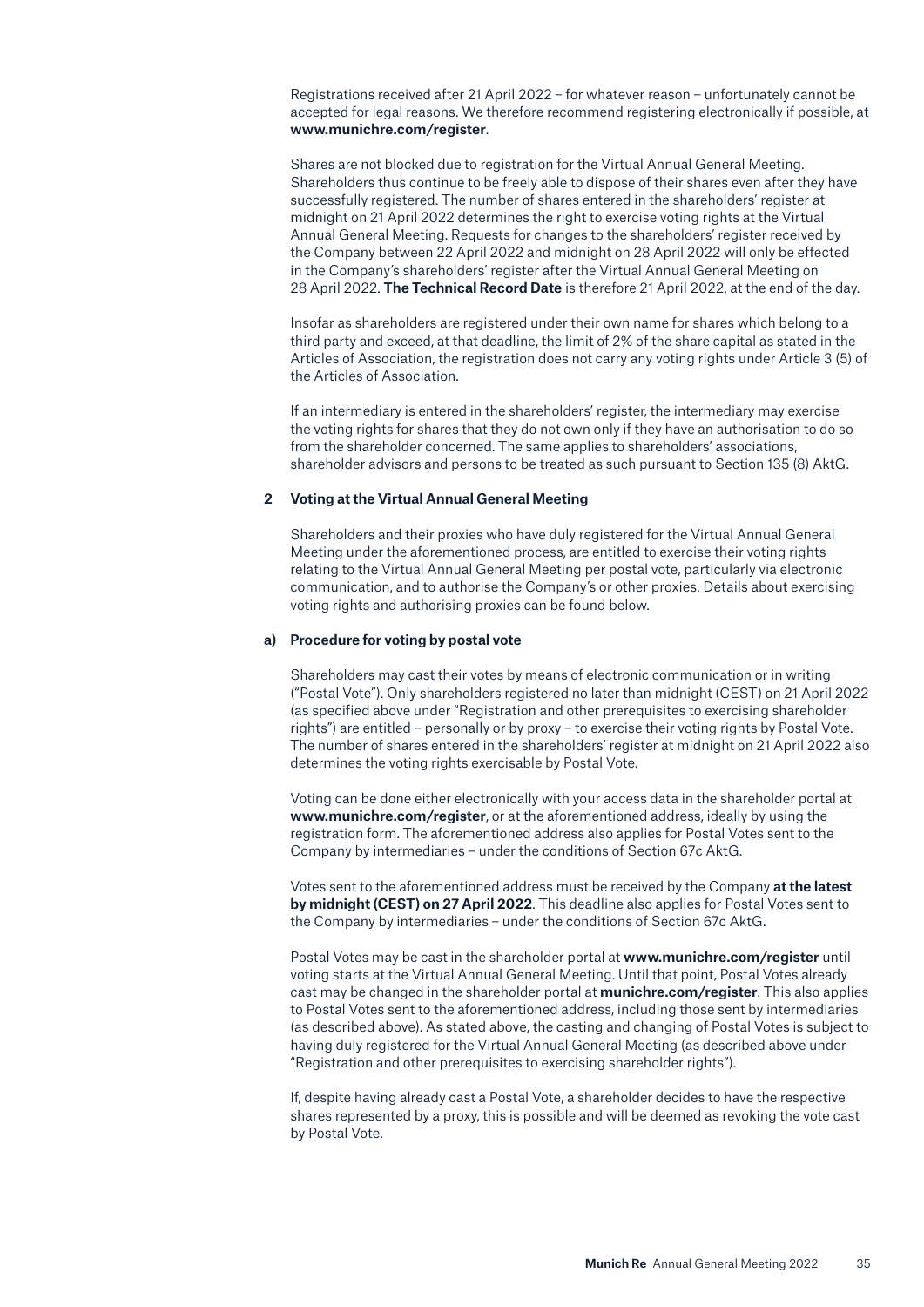<span id="page-35-0"></span>Should an individual vote not announced in the invitation take place on an agenda item, any Postal Vote cast for that item will apply to each subitem. The vote on agenda item 2 also applies in the event that the total amounts shown for the items "Payment of a dividend" and "Appropriations to other revenue reserves" in the proposal for appropriation of profits are adapted to accommodate a change in the number of shares entitled to dividends.

Duly authorised intermediaries, shareholders' associations, shareholder advisors and other persons, companies and institutions to be treated as such pursuant to Section 135 (8) AktG, may also cast Postal Votes within the above-mentioned deadlines.

### **b) Procedure for voting by proxy**

Shareholders may exercise their voting rights by Postal Vote through a proxy, such as an intermediary, a shareholders' association, shareholder advisor or other person, or by authorising one of the Company proxies. In every case, due registration for the Virtual Annual General Meeting must be ensured (as described above under "Registration and other prerequisites to exercising shareholder rights").

The granting and revocation of proxies, and proof of authorisation vis-à-vis the Company, may be submitted up to the day of the Virtual Annual General Meeting, i.e. by midnight on 27 April 2022, electronically in the shareholder portal at **www.munichre.com/register** or at the address given above, which also applies to communications by intermediaries – under the prerequisites of Section 67c AktG. On the day of the Virtual Annual General Meeting, this can be done electronically either in the shareholder portal at **www.munichre.com/ register** or by email at anmeldestelle@computershare.de. The email address also applies to communications by intermediaries on the day of the Virtual Annual General Meeting – under the prerequisites of Section 67c AktG.

According to Section 134 (3) sentence 3 AktG, the granting and revocation of proxies, and proof of authorisation vis-à-vis the Company, must be submitted in text form or electronically at **www.munichre.com/register**.

Exceptions may apply regarding the granting of proxies to intermediaries, shareholders' associations, shareholder advisors and other persons to be treated as such under Section 135 (8) AktG, as well as regarding the revocation of such proxies.

Where a shareholder nominates more than one proxy, the Company may refuse one or more of them.

Shareholders may also have their voting rights from registered shares exercised at the Virtual Annual General Meeting by one of the proxies nominated by the Company. They may be authorised under the following conditions: The proxies may act solely in accordance with the instructions they receive from the shareholders. Should an individual vote not announced in the invitation take place on an agenda item, the instructions issued for that item will apply to each subitem. The instruction issued in respect of agenda item 2 also applies in the event that the total amounts shown for the items "Payment of a dividend" and "Appropriations to other revenue reserves" in the proposal for appropriation of profit are adapted to accommodate a change in the number of shares entitled to dividends. The proxies cannot accept any instructions other than how to exercise voting rights. Instructions issued to proxies in the shareholder portal at **www.munichre.com/register** may be changed there until voting begins at the Virtual Annual General Meeting.

### **3 Live Video Stream of the Virtual Annual General Meeting**

Shareholders and their proxies may follow the entire Virtual Annual General Meeting in the shareholder portal at **www.munichre.com/register**, using their access data.

In addition, the intention is to publicly stream the Annual General Meeting at **www.munichre.com/agm**.

The opening of the Virtual Annual General Meeting by the meeting chair and the address by the Chairman of the Board of Management will be available as a recording at **www.munichre.com/agm** after the end of the Virtual Annual General Meeting.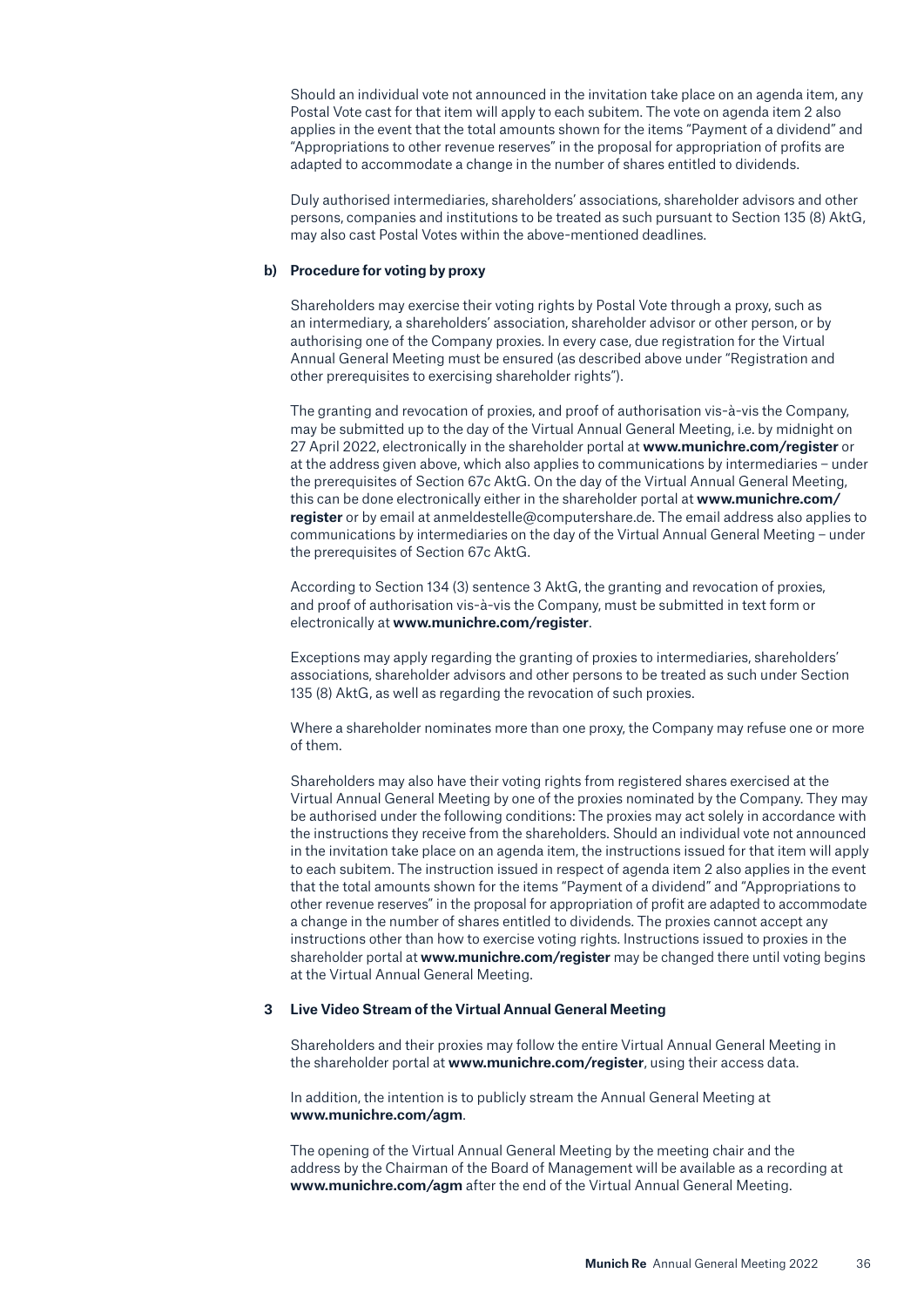### <span id="page-36-0"></span>**4 Shareholder rights and options under Sections 122 (2), 126 (1) and 127 AktG, and Section 1 (2) of the COVID-19 Measures Act**

### **a) Requests for additions to the agenda under Section 122 (2) AktG**

Shareholders whose shares amount in aggregate to one-twentieth of the share capital or represent a proportional amount of €500,000 (the latter currently corresponds to 119,188 shares), may call for items to be included on the agenda and published. In addition, the Annual General Meeting may, pursuant to Section 87 (4) AktG, reduce the maximum remuneration set for members of the Board of Management under Section 87a (1) sentence 2 no. 1 AktG, upon demand under Section 122 (2) sentence 1 AktG. Relevant grounds or a proposal for a resolution must be attached to each new agenda item.

Applicants must furnish evidence that they have been holders of the shares for at least 90 days prior to the day the proposal is received, and that they will continue to hold the shares until the decision on the proposal is made by the Board of Management. Section 70 AktG applies to the calculation of the holding times. The day the proposal is received is not counted. Deferment from a Sunday, Saturday or holiday onto an earlier or later working day is not possible. Sections 187 to 193 of the German Civil Code (BGB) are not to be applied analogously.

Please send any proposals to the following address:

Munich Reinsurance Company – Board of Management Postfach 40 12 11 80712 München, Germany

Moreover, under the conditions of Section 67c AktG, such proposals may be sent to the Company at the aforementioned address by intermediaries.

The proposal must be sent in writing to the Company's Board of Management and must be received by the Company at least 30 days before the General Meeting, namely no later than **midnight (CEST) on 28 March 2022** – even when sent by intermediaries.

Proposed resolutions which are published with the addition to the agenda will be deemed submitted during the General Meeting, if one shareholder making the proposed addition is registered for the Virtual Annual General Meeting.

### **b) Countermotions and nominations pursuant to Sections 126 (1) and 127 AktG, and Section 1 (2) sentence 3 of the COVID-19 Measures Act**

Company shareholders may submit countermotions to proposals by the Board of Management and/or the Supervisory Board regarding specific items on the agenda, and also nominations for members of the Supervisory Board or auditors. Countermotions and nominations are to be sent to one of the following addresses:

Münchener Rückversicherungs-Gesellschaft GCL 1.4 – Annual General Meeting Postfach 40 12 11 80712 München, Germany Email: shareholder@munichre.com

Moreover, under the conditions of Section 67c AktG, countermotions and nominations may be sent to the Company at one of the aforementioned addresses by intermediaries.

Any shareholder countermotions or nominations for the items on the agenda that are required to be made public – including those sent by intermediaries – and which are received at one of the addresses indicated above by **midnight (CEST) on 13 April 2022** at the latest, will be published on the internet at **www.munichre.com/agm**, including the shareholder's name and any grounds that are required to be published. Any comments by management will also be posted there. The countermotions and nominations published there will be deemed submitted during the General Meeting if the shareholder submitting the countermotion or making the nomination is duly authorised, through registration in the shareholders' register, and duly registered for the Virtual Annual General Meeting.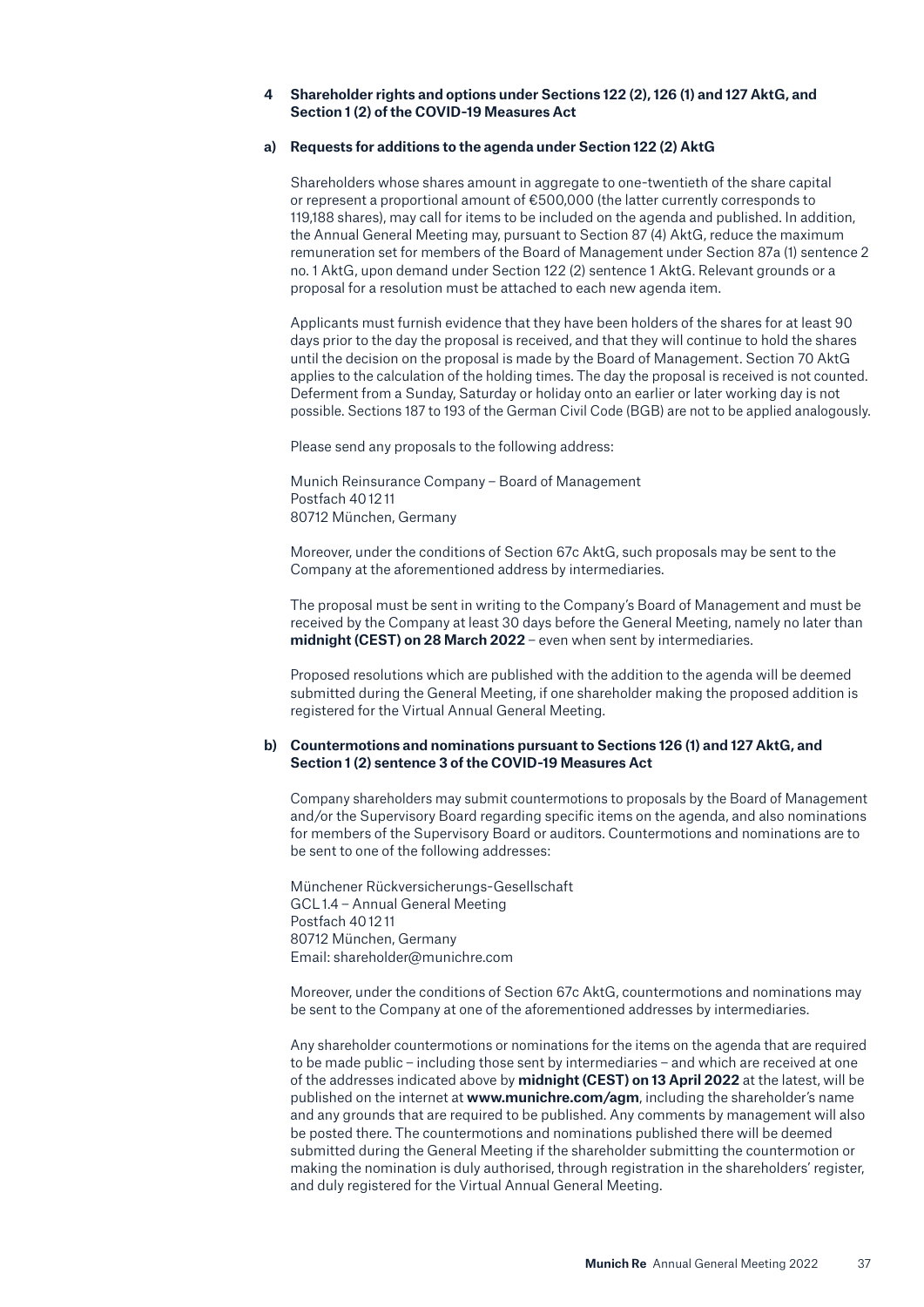### **c) Right to questions under Section 1 (2) sentence 1 no. 3, in conjunction with sentence 2, of the COVID-19 Measures Act, and option of asking follow-up questions**

Shareholders and their proxies, except for the Company proxies, have the right to ask questions using electronic communication under Section 1 (2) sentence 1 no. 3 of the COVID-19 Measures Act. This right is open only to shareholders and their proxies who have duly registered for the Virtual Annual General Meeting in accordance with the procedure set out above.

Questions may be submitted only electronically and in German, in the shareholder portal at **www.munichre.com/register**, by **midnight (CEST)** on **26 April 2022**. The Board of Management may decide at its due discretion how it will answer questions.

In addition to what is provided for in the COVID-19 Measures Act, the Company is voluntarily offering the option of asking follow-up questions, under the following conditions:

Shareholders and their proxies who have submitted questions in due time, have the option of asking follow-up questions during the Virtual Annual General Meeting, in the shareholder portal at **www.munichre.com/register** using their access data. The meeting chair will determine when the option of asking follow-up questions period in the shareholder portal is to be activated, and when it ends. Follow-up questions may be asked only on questions previously submitted by the shareholder or their proxy. The option of asking follow-up questions is restricted to a total of two questions per shareholder/proxy, and also to 500 characters per question. The follow-up questions must be formulated in German.

There is no right to demand that a given follow-up question be answered. The Board of Management may decide at its discretion whether and how it will respond to follow-up questions. The meeting chair may reasonably restrict the time allotted for answering follow-up questions. For countermotions, nominations and challenges, the procedure described above under b) and e) exclusively applies.

#### **d) Right to submit written statements and video messages**

Due to the structure of the Virtual Annual General Meeting without physical attendance by the shareholders or their proxies, the latter do not have the option of commenting on the agenda at the Virtual Annual General Meeting. However, shareholders and their proxies are being given the option – beyond what is required by the COVID-19 Measures Act – to have written statements or video messages published by the Company in the shareholder portal before the Virtual Annual General Meeting.

Shareholders who are registered in the shareholders' register and who have duly registered for the Annual General Meeting, and their proxies, have the option of using their access data in the shareholder portal, at **www.munichre.com/register**, to submit statements about the agenda in writing or by video message by **6.00 p.m. (CEST) on 22 April 2022**. The email address of the submitter must be provided.

Details on the technical and legal requirements for submission can be found in the shareholder portal at **www.munichre.com/register**. Written statements are limited to 10,000 characters, and video messages to three minutes. Video messages are admissible only if the shareholder, or their proxy, personally delivers the message.

In addition, the Board of Management may decide at its discretion to play individual video messages during the Virtual Annual General Meeting.

By submitting the statement or video message, the shareholder or proxy consents to its being published in the shareholder portal together with their name, and to the video message being played during the Virtual Annual General Meeting.

There is no right to demand either publication in the shareholder portal nor the playing of video messages during the Virtual Annual General Meeting. The Company reserves the right not to publish in the shareholder portal any statement or video message, particularly those that contain inappropriate, insulting, discriminating or otherwise unlawful or evidently false or misleading content, as well as those that are unrelated to the agenda or in a language other than German. This also applies to any statements or video messages that are received after the aforementioned deadline, exceed the stated maximum length, or do not fulfil the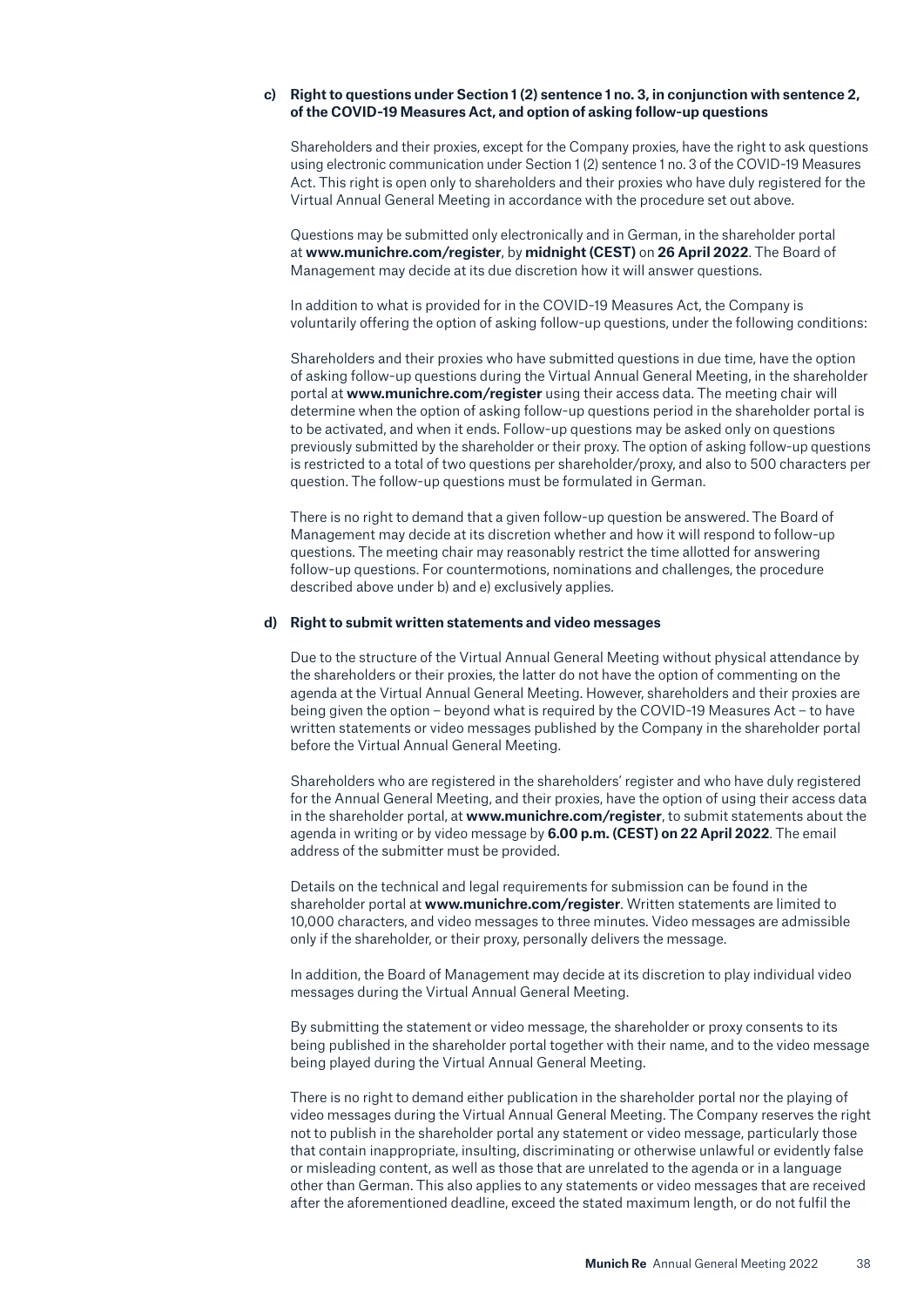<span id="page-38-0"></span>technical or legal requirements. Only one statement or video message may be submitted per shareholder. For countermotions and nominations, questions/follow-up questions and challenges, the procedure described above under b), c) and e) exclusively applies. We must point out that any countermotions or nominations, questions/follow-up questions or challenges which are contained in a written statement or video message, will not be acknowledged as such. We also point out that the Company is under no obligation to take the content of any written statement or video message into account when answering questions.

### **e) Right to challenge resolutions by the Virtual Annual General Meeting under Section 1 (2) sentence 1 no. 4 of the COVID-19 Measures Act**

Shareholders who have exercised their voting rights by Postal Vote or via proxy may – themselves or by proxy – challenge resolutions by the Virtual Annual General Meeting in the shareholder portal at **www.munichre.com/register** using their aforementioned access data, without being present at the Annual General Meeting in person, notwithstanding Section 245 no. 1 of the AktG.

### **5 Total number of shares and voting rights**

On the date of the invitation to the Virtual Annual General Meeting, the share capital of the Company amounted to a total of €587,725,396.48, consisting of 140,098,931 registered, no-par-value shares, each carrying one vote. The total also includes shares carrying no voting rights as of the date of the invitation, pursuant to Section 67 (2) sentence 2 AktG in conjunction with Article 3 (5) of the Articles of Association.

### **6 Information on the Company website**

Information pursuant to Section 124a AktG and other explanations regarding the aforementioned shareholder rights and options are available on the Company's website at **www.munichre.com/agm**. The results of the voting will also be published there after the Virtual Annual General Meeting ends.

### **7 Shareholder service**

Our shareholder team is available to answer any questions, about Munich Reinsurance Company's Annual General Meeting or on using the shareholder portal, from 9.00 a.m. to 5.00 p.m. (CEST) Monday to Friday – except for holidays – and as of 9.00 a.m. (CEST) on the day of the Annual General Meeting, 28 April 2022.

Tel.: +49 89 38 91-22 55 Email: shareholder@munichre.com

### **8 Data protection notice**

You will find information about the processing of your personal data for the purposes of the Annual General Meeting and the shareholders' register under **www.munichre.com/agm**. We would also be happy to send it to you by post.

Munich, March 2022

The Board of Management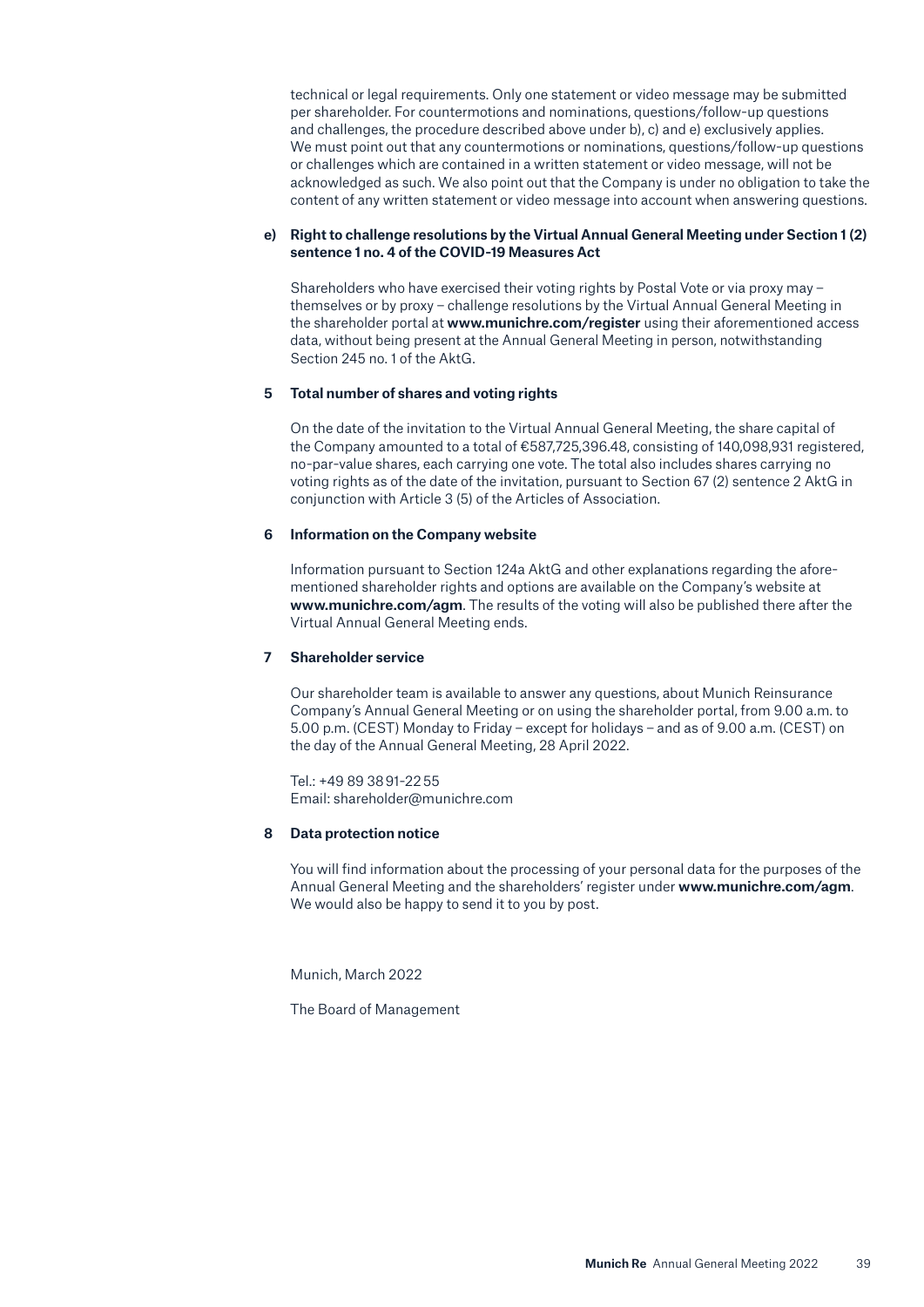**Information in accordance with Section 125 (5) sentence 1 of the German Stock Corporation Act in conjunction with Article 4 and Table 3, Sections A to C, of the Implementing Regulation (EU) 2018/1212 ("EU-IR")** 

### **A. Specification of the message**

1. Unique identifier of the event: Virtual Annual Shareholders' Meeting 2022 of Münchener Rückversicherungs-Gesellschaft Aktiengesellschaft in München

### **(formal specification according to EU-IR: 446f341dc5c9eb118120005056888925)**

2. Type of message: Convening of the Annual Shareholders' Meeting

### **(formal specification according to EU-IR: NEWM)**

### **B. Specification to the issuer**

- 1. ISIN: DE0008430026 ISIN: DE0008430075
- 2. Name of issuer: Münchener Rückversicherungs-Gesellschaft Aktiengesellschaft in München

### **C. Specification of the meeting**

1. Date of the Shareholders' Meeting: 28 April 2022

### **(formal specification according to EU-IR: 20220428)**

2. Time of the Shareholders' Meeting: 10.00 a.m. (CEST)

## **(formal specification according to EU-IR: 8.00 UTC)**

3. Type of meeting: Annual Shareholders' Meeting as a virtual event without the physical presence of shareholders or their proxies

### **(formal specification according to EU-IR: GMET)**

4. Location of the meeting:

URL to the company's Internet Service for following the Annual Shareholders' Meeting in audio and video form and for exercising shareholders' rights: [www.munichre.com/register](http://www.munichre.com/register)

Location of the Annual Shareholders' Meeting as defined by the German Stock Corporation Act: Königinstrasse 107, 80802 München, Germany

### **(formal specification according to EU-IR: https://www.munichre.com/register)**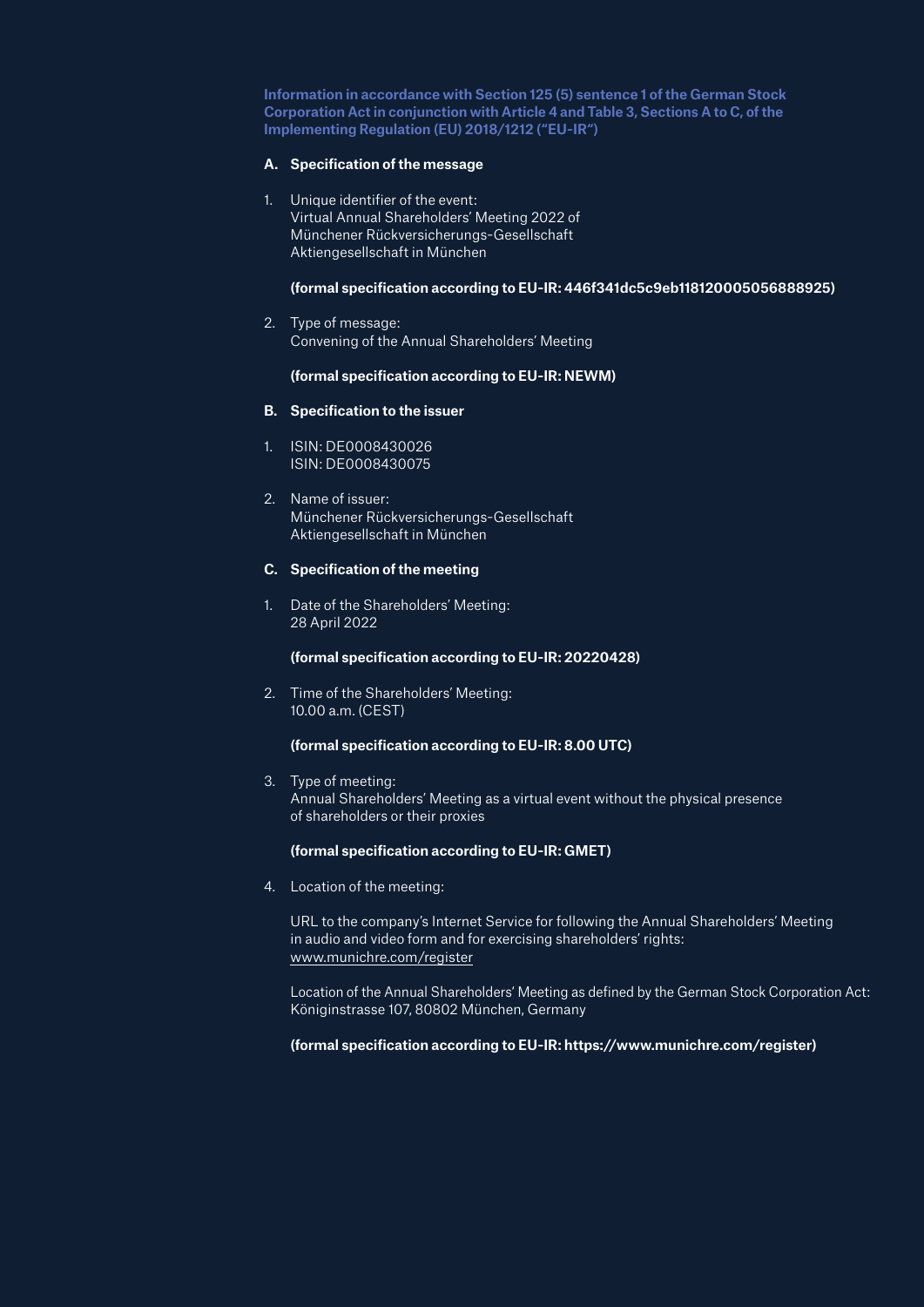# 5. Technical Record Date:

21 April 2022, 12.00 p.m. (CEST) (corresponds to 22.00 UTC)

The number of shares entered in the shareholders' register at midnight on 21 April 2022 determines the right to exercise voting rights at the Virtual Annual General Meeting. Requests for changes to the shareholders' register received by the Company between 22 April 2022 and midnight on 28 April 2022 will only be effected in the Company's shareholders' register after the Virtual Annual General Meeting on 28 April 2022. The Technical Record Date is therefore 21 April 2022, at the end of the day, 12.00 p.m. (CEST).

## **(formal specification according to EU-IR: 20220421; 22.00 UTC)**

6. Website for the Shareholders' Meeting/URL: [h](https://www.munichre.com/hv)ttps://www.munichre.com/agm

All information pursuant to Section 125 (5) sentence 1 of the German Stock Corporation Act (AktG) in conjunction with Article 4, Table 3, Sections A to F, of the Implementing Regulation (EU) 2018/1212 ("EU-IR") can be found at this Internet address, as well as the full text of the notice convening the Annual General Meeting and all documents to be submitted.

## **(formal specification according to EU-IR: https://www.munichre.com/hv)**